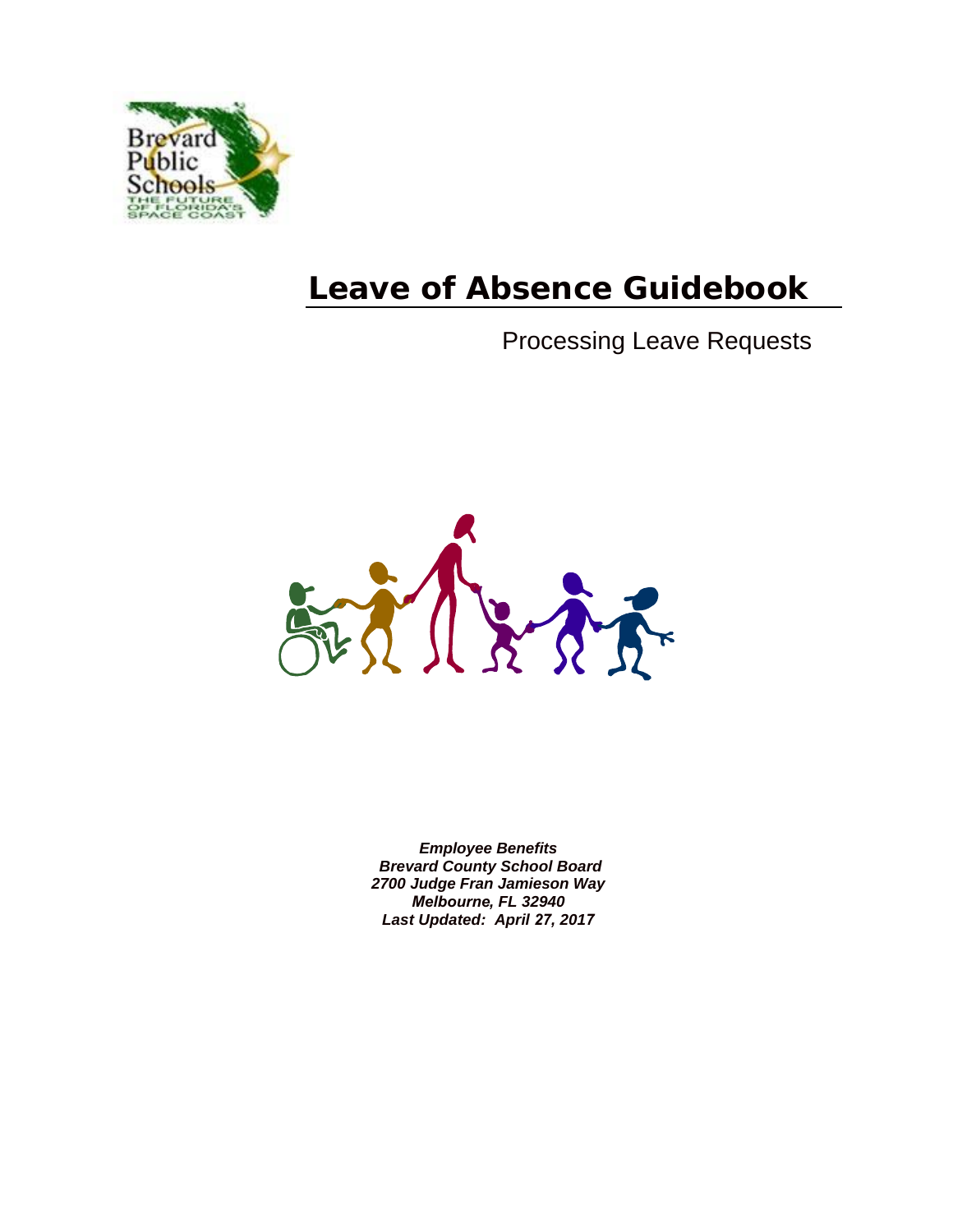#### **Important**

This guidebook contains information about Leaves of Absence and is intended for use by employees of Brevard Public Schools. This information is not meant to replace the counsel of the Leave Specialist (see LEAVE [SPECIALIST](http://benefits.brevard.k12.fl.us/HR/LOA/2012/LEAVE%20CONTACT%20ALPHA.pdf) LIST) in Employee Benefits. If you have specific questions, please contact your Leave Specialist as identified in this manual.

The Employee Benefits team frequently updates this documentation to provide you with the most up-to-date information. Should there be a discrepancy between this booklet and the

Leave of Absence page on the [Brevard County Schools Web site](http://www.brevardschools.org/) the provisions of the Web site prevail.

Last Revised August, 2017

FRS is a product name of the State of Florida.

Other brand names and product names are trademarks or registered trademarks of their respective holders.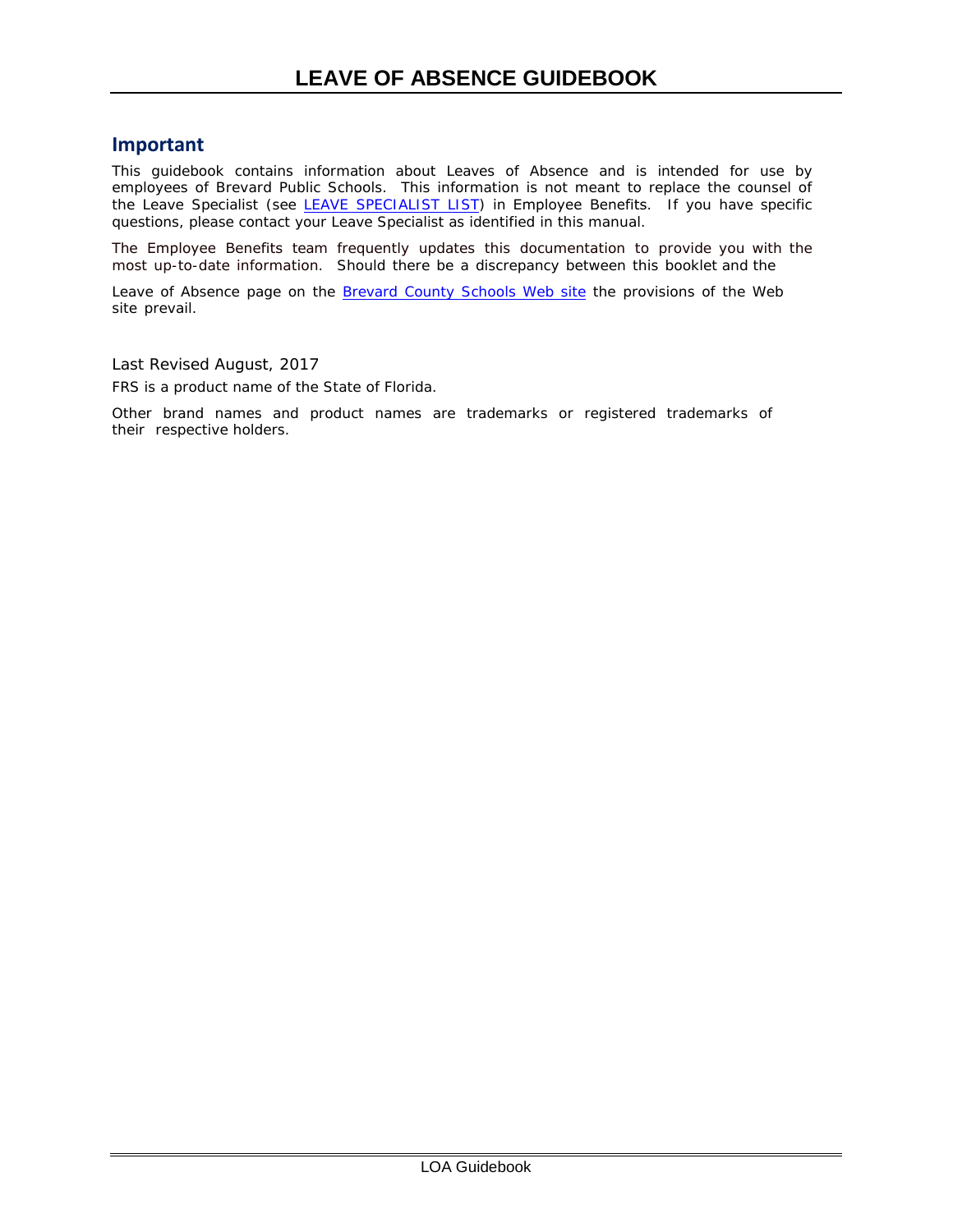## **Table of Contents**

| CHAPTER 1.        |  |
|-------------------|--|
|                   |  |
|                   |  |
|                   |  |
|                   |  |
|                   |  |
|                   |  |
|                   |  |
|                   |  |
|                   |  |
|                   |  |
|                   |  |
|                   |  |
|                   |  |
|                   |  |
|                   |  |
|                   |  |
|                   |  |
|                   |  |
|                   |  |
| <b>CHAPTER 4.</b> |  |
|                   |  |
|                   |  |
|                   |  |
|                   |  |
|                   |  |
|                   |  |
|                   |  |
|                   |  |
|                   |  |
|                   |  |
|                   |  |
|                   |  |
|                   |  |
| <b>CHAPTER 6.</b> |  |
|                   |  |
|                   |  |
| CHAPTER 7.        |  |
|                   |  |
|                   |  |
|                   |  |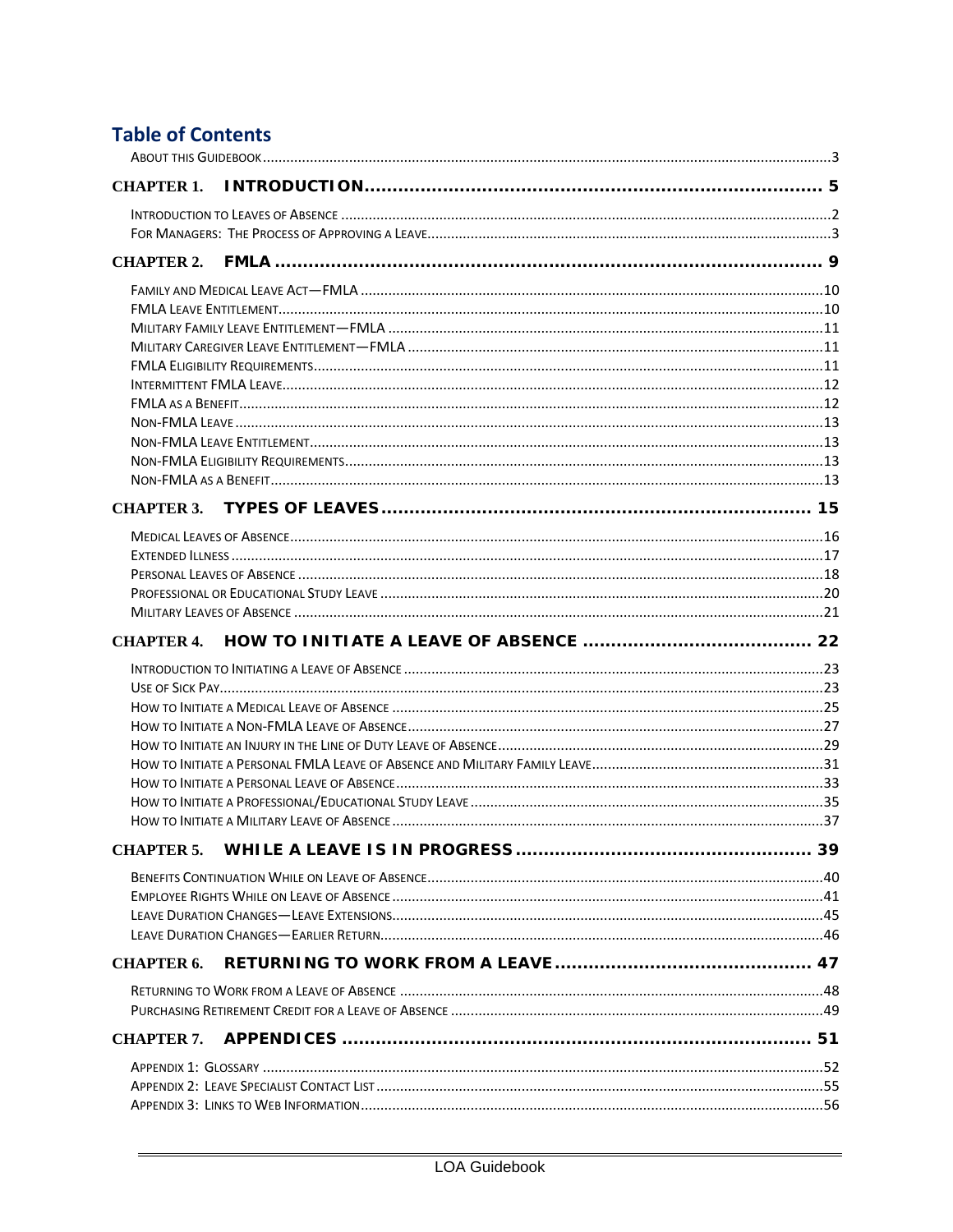| <b>INDE</b> |  |
|-------------|--|
|             |  |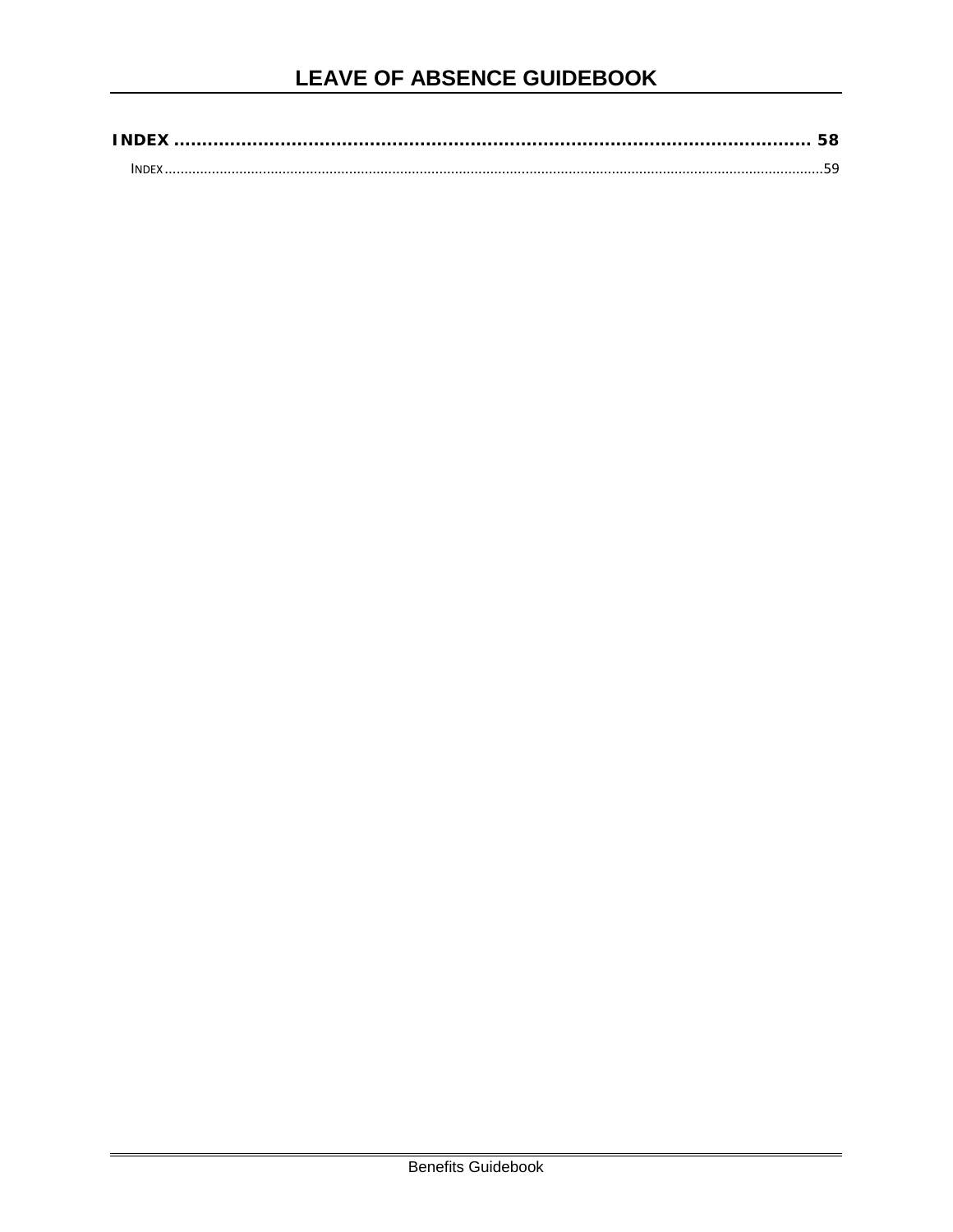## <span id="page-4-0"></span>**About this Guidebook**

We welcome your comments. We commit to evaluating all comments and incorporating those which improve the accuracy or overall ease-of-use of this guidebook. To enable this process, you're welcome to forward information to

#### Leave of Absence Supervisor Employee Benefits Team

If you find errors, omissions, or confusing text, or if you would like to make a general comment about the guidebook, we invite you to e-mail us. Your comments will help improve the guidebook and ultimately help improve our overall services.

When you communicate with us, please provide the following information:

- Date the guidebook was last updated (found on the front cover).
- Heading name/page.
- Description of the issue.

In our effort to address your suggestions, we may wish to contact you for clarification. May we do so? If yes, please provide the following information:

- Your name.
- E-mail address.
- Phone number.

We look forward to hearing from you.

*mailto:[Doss.Bonnie@bre](mailto:Standley.Susan@brevardschools.org)vardschools.org*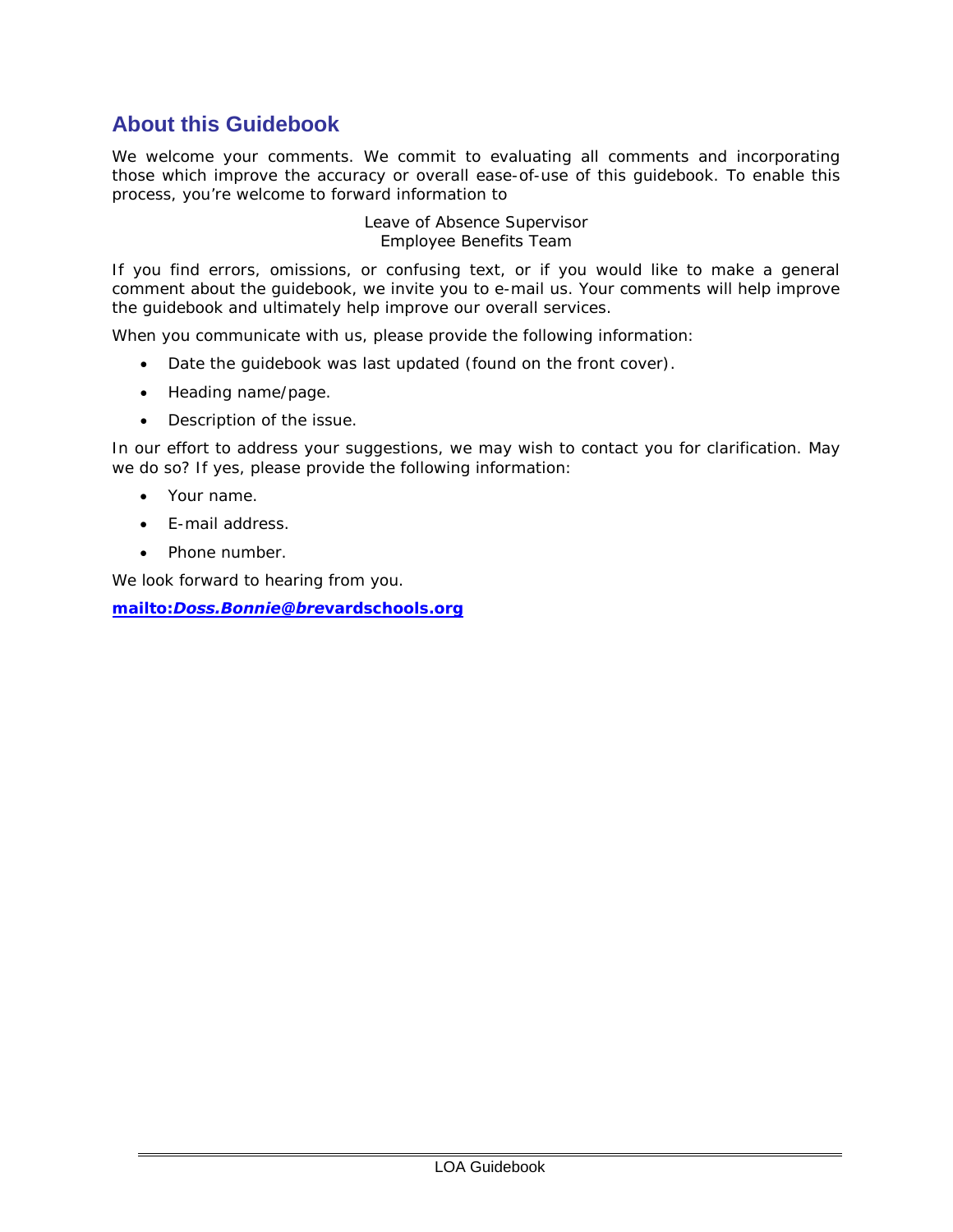| Notes: |  |  |  |
|--------|--|--|--|
|        |  |  |  |
|        |  |  |  |
|        |  |  |  |
|        |  |  |  |
|        |  |  |  |
|        |  |  |  |
|        |  |  |  |
|        |  |  |  |
|        |  |  |  |
|        |  |  |  |
|        |  |  |  |
|        |  |  |  |
|        |  |  |  |
|        |  |  |  |
|        |  |  |  |
|        |  |  |  |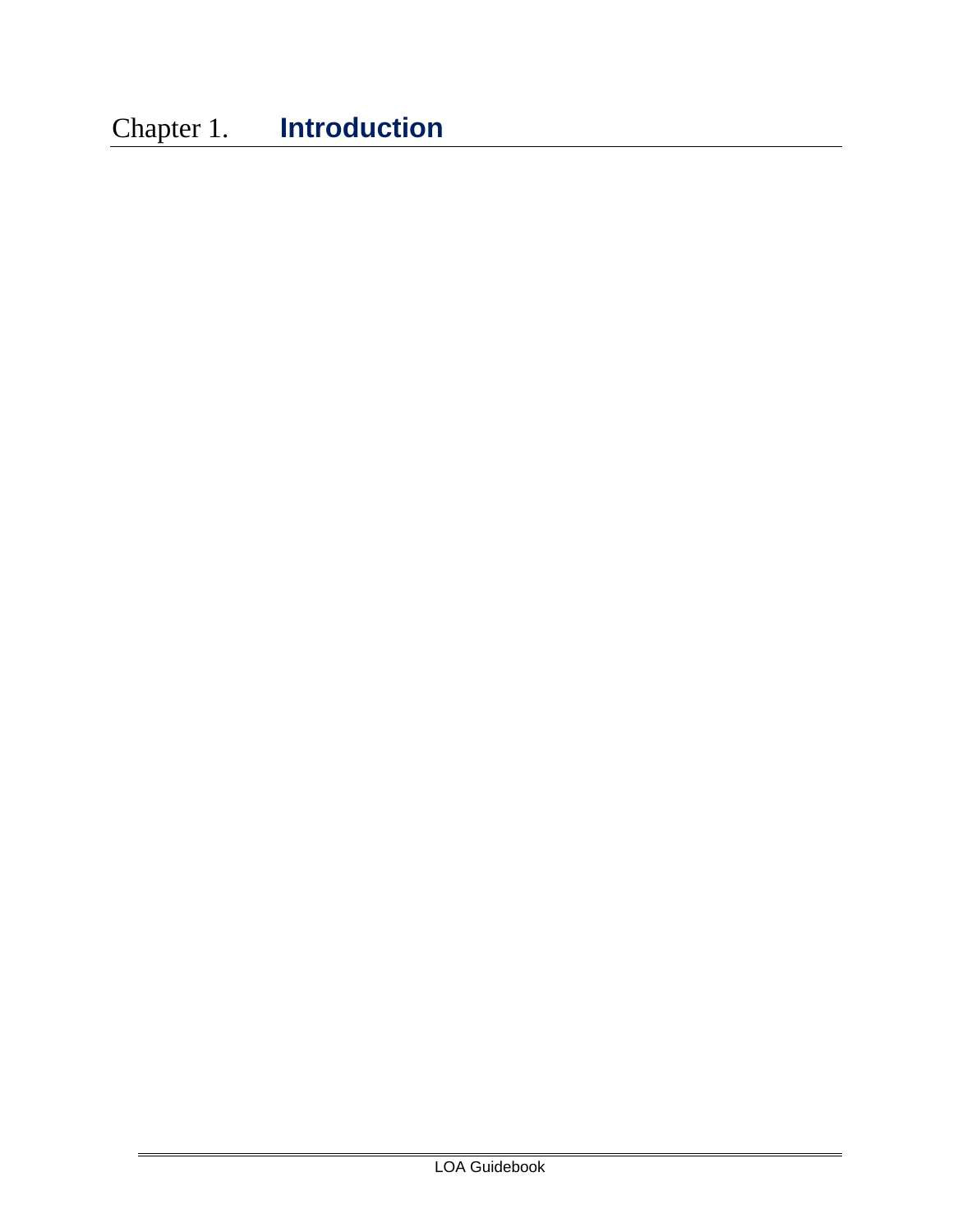### <span id="page-7-0"></span>**Introduction to Leaves of Absence**

From time to time, Brevard Public Schools employees will find it necessary to request a Leave of Absence (LOA) from their active work duties. This guidebook contains information about the LOA process.

This guidebook is broken into the following sections. Please follow the links to find the information you need.

Leave Topics

**[For Managers: Process for Approving a Leave of Absence](#page-8-0)**

Flowcharts (**[user](#page-12-0)** or **overall** process) of a typical leave flow

#### **FMLA**

[FMLA Leave Entitlement](#page-15-1)

[Military Family Leave Entitlement –](#page-16-0) FMLA

[FMLA Eligibility Requirements](#page-16-2) 

[Intermittent FMLA Leave](#page-17-0)

[FMLA as a Benefit](#page-17-1) 

[Non-FMLA Leave Information](#page-17-2) 

#### **Types of Leaves**

[Medical Leave of Absence](#page-21-0) 

Injury in the Line of [Duty \(Worker's Compensation\)](#page-21-0)

**[Personal Leave of Absence](#page-23-1)** including Jury Duty, Union Activities, and Public Service

**[Advanced Study or Educational Service Leave](#page-25-1)**

**[Military Leave of Absence](#page-26-1)**

**[Introduction to Initiating a Leave of Absence](#page-28-0)**

**[While a Leave is in Progress](#page-44-0)**

**[Benefit Continuation](#page-45-0)**

**[Employee Rights while on Leave of Absence](#page-46-0)**

**[Returning to Work from a Leave of Absence](#page-53-0)**

**Important Note:** This guidebook contains a description of Leaves of Absences. Should there be a discrepancy between this booklet and the Brevard Public Schools Web site the provisions of the Web site prevail. The Web site can be found at [http://benefits.brevard.k12.fl.us](http://benefits.brevard.k12.fl.us/) or as a link from the Human Resources page.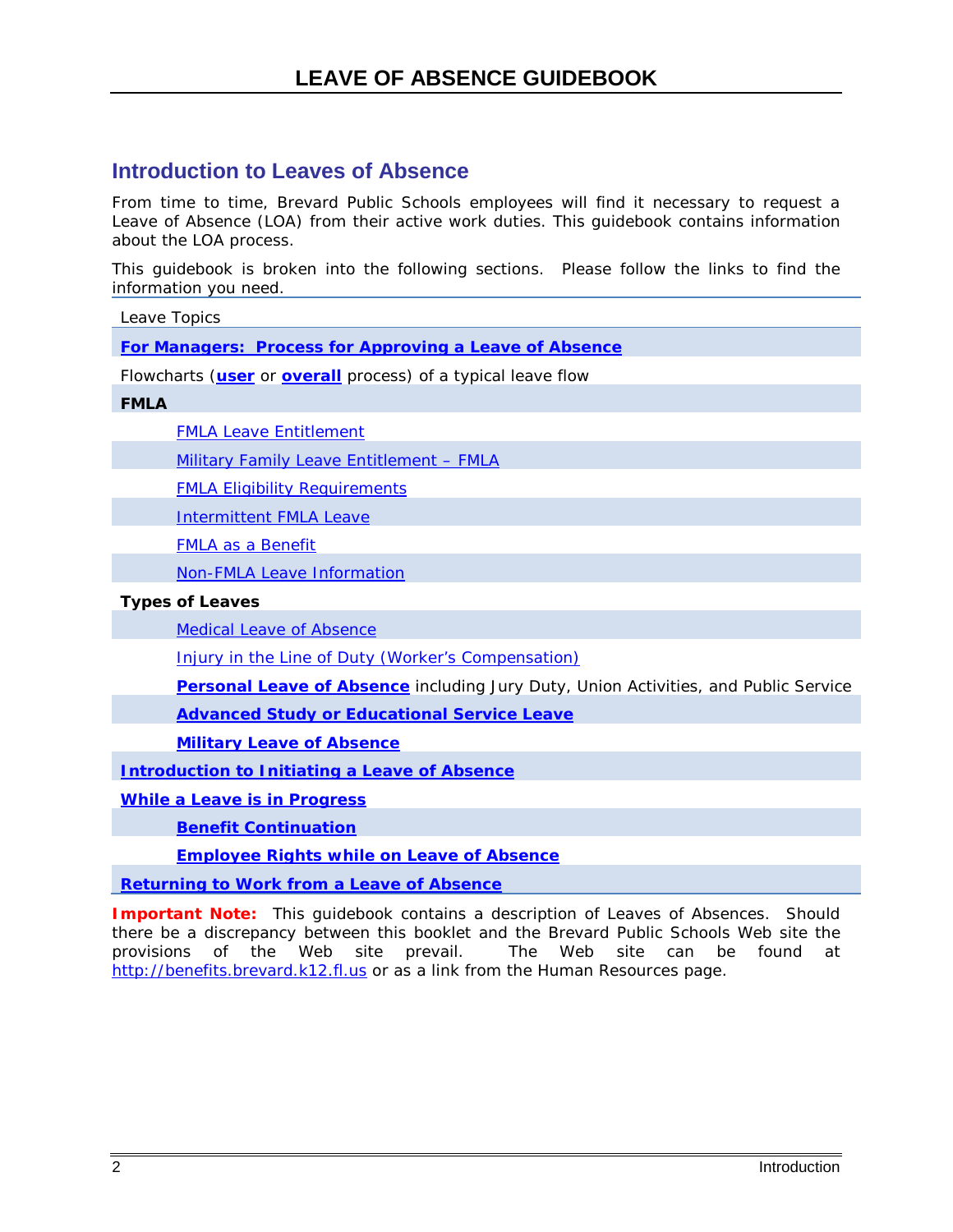### <span id="page-8-0"></span>**For Managers: The Process of Approving a Leave**

When employees request a Leave of Absence (LOA), they should refer to the information available on our Web site: <http://benefits.brevard.k12.fl.us/HR/LOA/LOAHome.htm>

As a manager, your involvement typically begins when the request form has been completed and the request is on your desk for approval. You, of course, want to provide the best support to the end users of your department services or to the students in your school. However, there are times when a leave should be granted, and there are other times when a leave should not be approved. This section will address these considerations.

Additionally, a graphical representation of the process can be viewed in the following ways:

[The process from an employee's perspective.](#page-12-1)

[The overall process.](#page-11-0)

#### **Considerations for Approving Leaves**

**All Leaves:** Ensure that your employee or secretary has completely filled out the Leave of Absence Request form and that all required supporting documentation is attached, as described below. The request must be signed by the requesting employee, unless there is an extenuating circumstance. Please ensure that the employee has indicated how he/she would like any benefits handled during the leave of absence.

- Also note that the maximum time available to any employee for all leaves of absence is a cumulative two (2) years.
- While on an approved leave, an employee may not accept employment outside of the school district. Leave will be cancelled and employment ended if an employee accepts employment outside of the school district.

**Timeframes**: All non-emergency requests for any type of leave of absence must be submitted to the principal/supervisor at least 10 work days prior to the commencement date of the leave. If the employee fails to submit his/her non-emergency leave request at least 10 work days prior to the commencement date of the leave, the leave commencement date may not be approved to begin before at least 10 work days from the date the leave of absence request is submitted. If a leave request is for a bona fide emergency, the leave form should be submitted to the principal/supervisor within 10 work days after the date of the emergency.

#### **Medical Leaves**

The only time a medical LOA is requested is when the employee cannot be actively at work for more than five workdays because of his/her personal illness or injury. This covers all absences of greater than five workdays for any personal illness or injury, including Workers' Compensation absences of greater than five workdays. Requests for a medical LOA with proper documentation should be approved by the administrator.

When a medical leave crosses the Fiscal Year (FY) it is necessary to complete two leave request forms. The first leave form uses the end date of June  $30<sup>th</sup>$ ; if other than a 12month employee, the second leave begins on the date you would have been scheduled to return to work.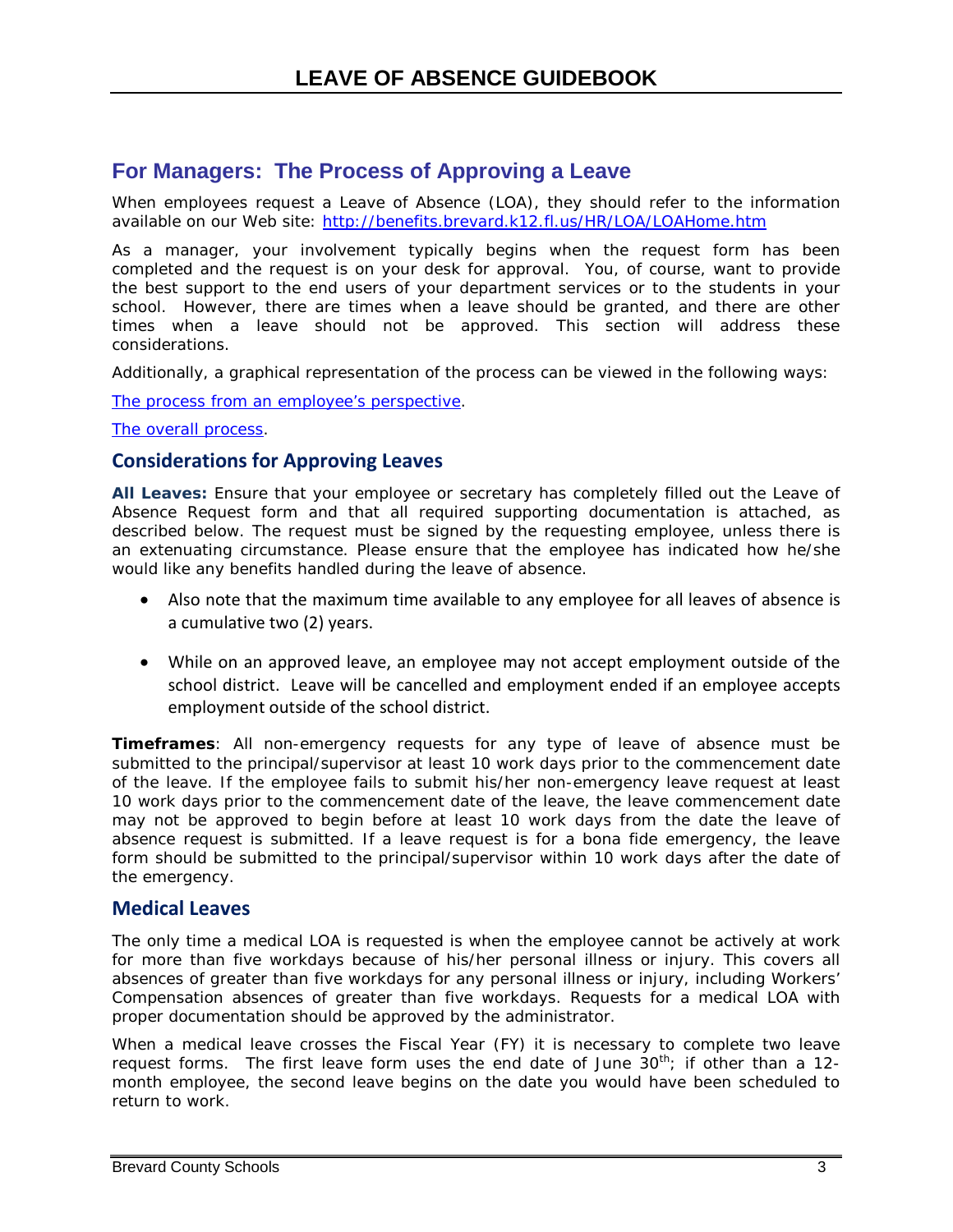#### **Family and Medical Leave Act**

In 1993, the federal government passed the Family and Medical Leave Act (FMLA), which provides certain protections to employees on specific types of leaves. An eligible employee is entitled to up to a total of 12 workweeks of leave during a 12-month period for one or more of the following reasons:

- 1. For the birth and care of an employee's newborn child.\*
- 2. For placement with the employee of a son or daughter for adoption or foster care.\*
- 3. To care for an immediate family member of the employee (spouse, child, or employee's parent—not father-in-law or mother-in-law), with a serious health condition, or
- 4. Because of a serious health condition that makes the employee unable to perform the functions of his/her job.

In 2008, the FMLA Act of 1993 was amended to provide eligible employees two important leave rights related to military service. The Military Family Leave Entitlements are available at<http://www.dol.gov/whd/regs/compliance/whdfs28a.pdf>.

\*If both parents are employees of Brevard Public Schools and are eligible under FMLA, their combined, total leave is twelve weeks.

Items 1-3, cover personal LOAs and will be discussed later. Item 4 covers medical LOAs as follows: At BPS, all medical leaves of absence are now also FMLA leaves, *for those employees who are eligible.* Employees who have worked for BPS for at least 12 months, and who have worked at least 1250 hours are eligible under FMLA. The FMLA 1250 hour minimum requirement is waived for instructional employees. An instructional employee must have worked at least one full semester during the school year and have at least 12 months of service.

Employees requesting a medical LOA who are not eligible under FMLA may be eligible for a Non-FMLA LOA, which provides Board-paid benefits for 60-days. Non-FMLA eligible employees must have at least 12 months of service.

Under some circumstances, employees may take FMLA leave intermittently—which means taking the leave in blocks of time.

#### **Personal Leaves**

If an employee requests any other type of LOA, it is a Personal LOA (except for military, union, and professional educational leaves, described below). Personal LOAs include leaves covered by the FMLA in items 1-3, above.

It's important that the employee stipulate the reason he/she is requesting a leave of absence; "personal" is not adequate as the reason. A personal leave can be denied by an administrator based on the business needs at the time requested, although requests for a personal LOA for reasons covered under the FMLA should be approved if proper documentation is provided. The following are *examples* of valid reasons for denying a personal leave request:

- The employee is going to work for someone else.
- The employee is leaving the state of Florida.
- You need the employee to complete the school year.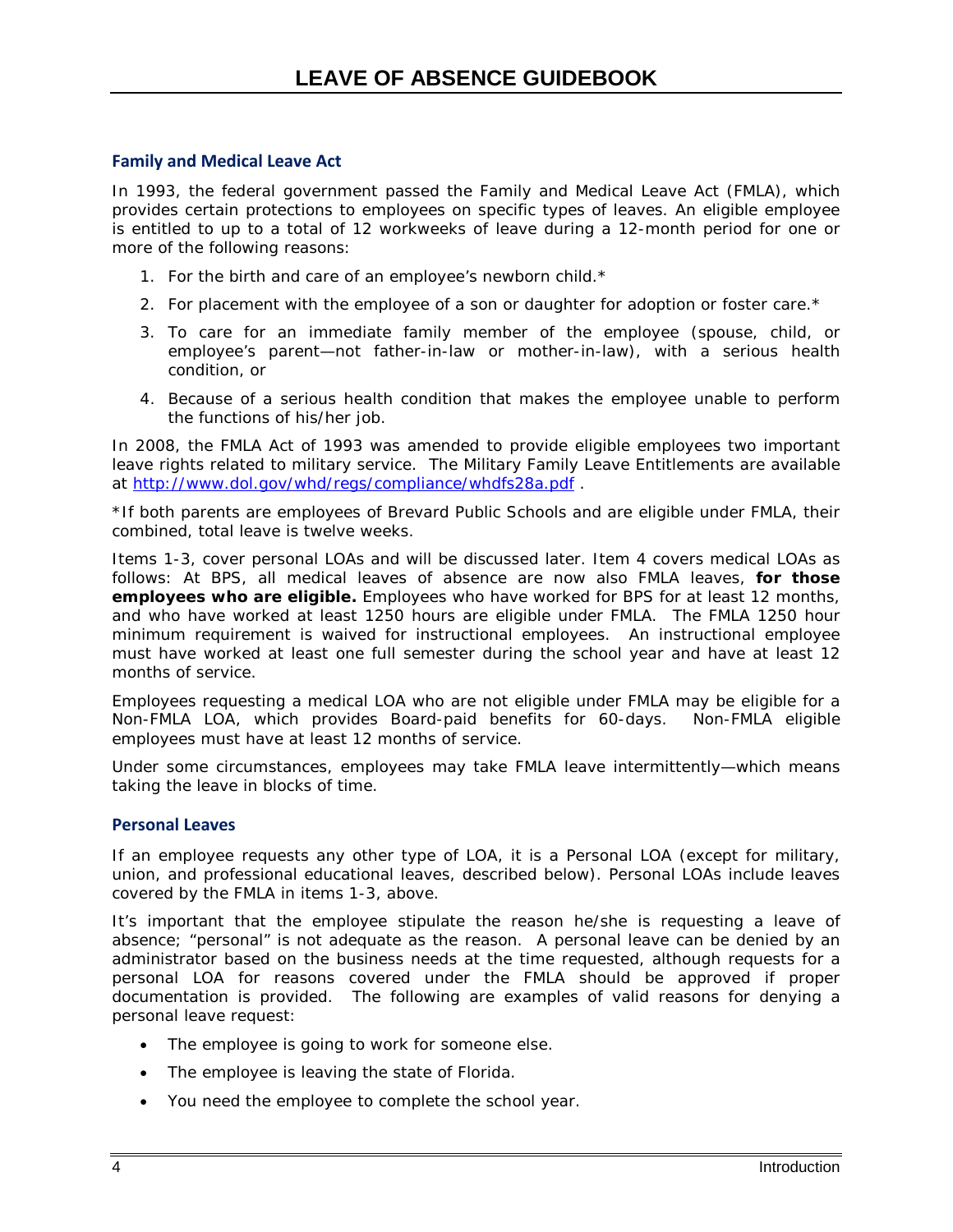#### **Other Leaves**

The following specialized personal leaves are discussed separately, since they require special documentation for approval:

**Military Leaves:** These leaves should be approved and submitted with the required military orders attached.

**Professional/Educational Leaves:** These may be approved at the administrator's discretion and must be accompanied by a program of study.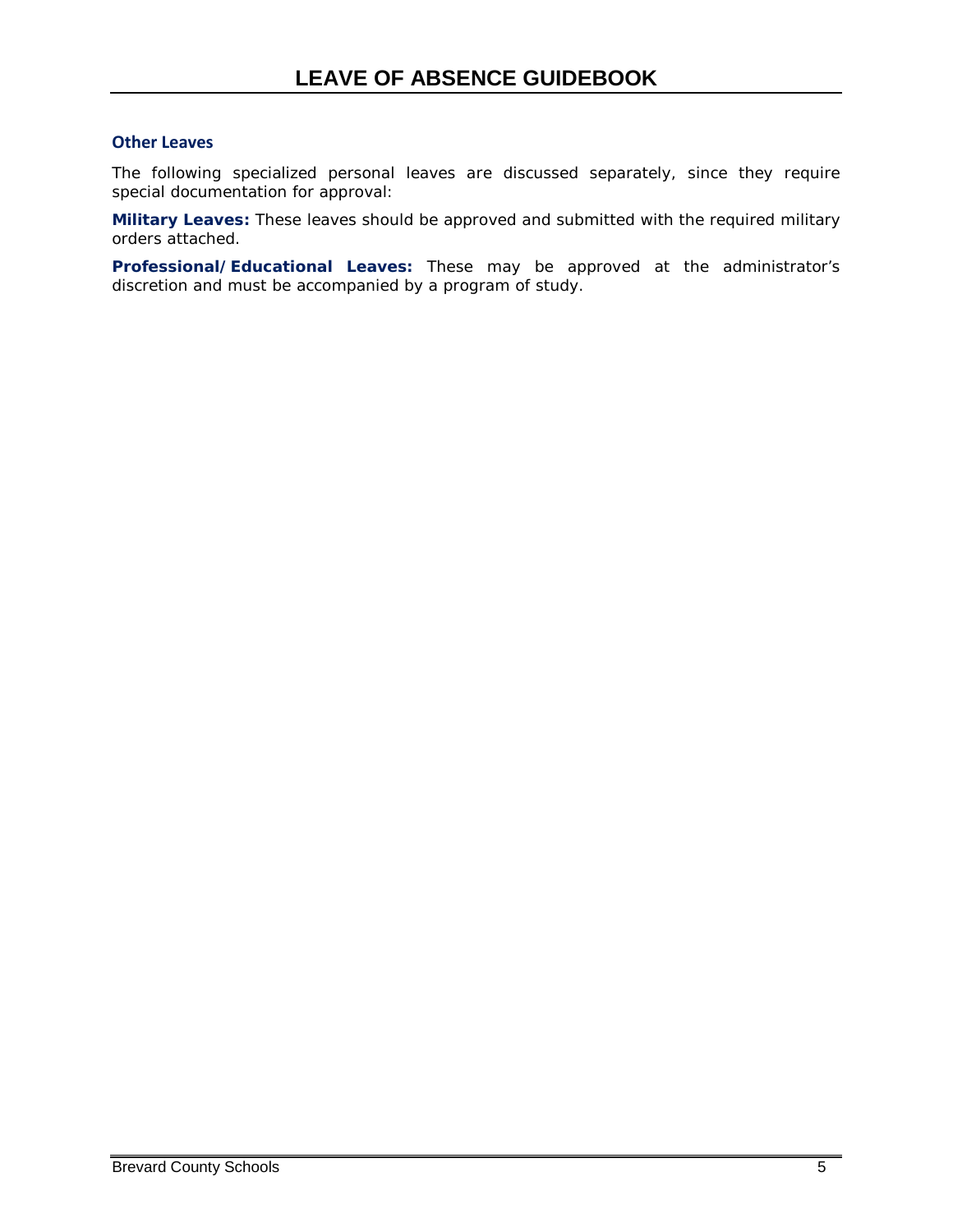

<span id="page-11-0"></span>*Figure 1 Basic Leave Process Flow*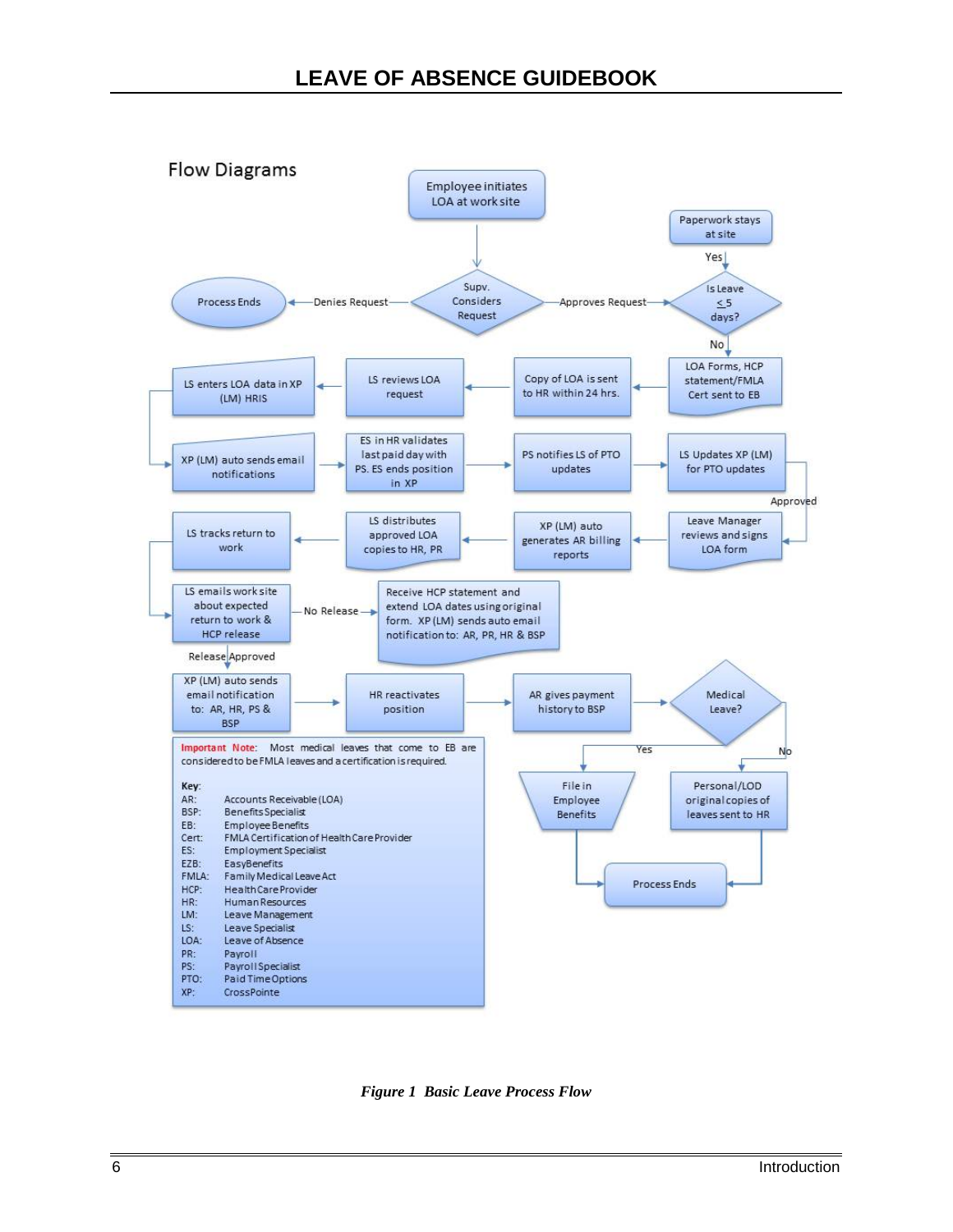## LEAVE OF ABSENCE EMPLOYEE OVERVIEW

<span id="page-12-0"></span>

<span id="page-12-1"></span>*Figure 2 Flow from the Employee's Perspective*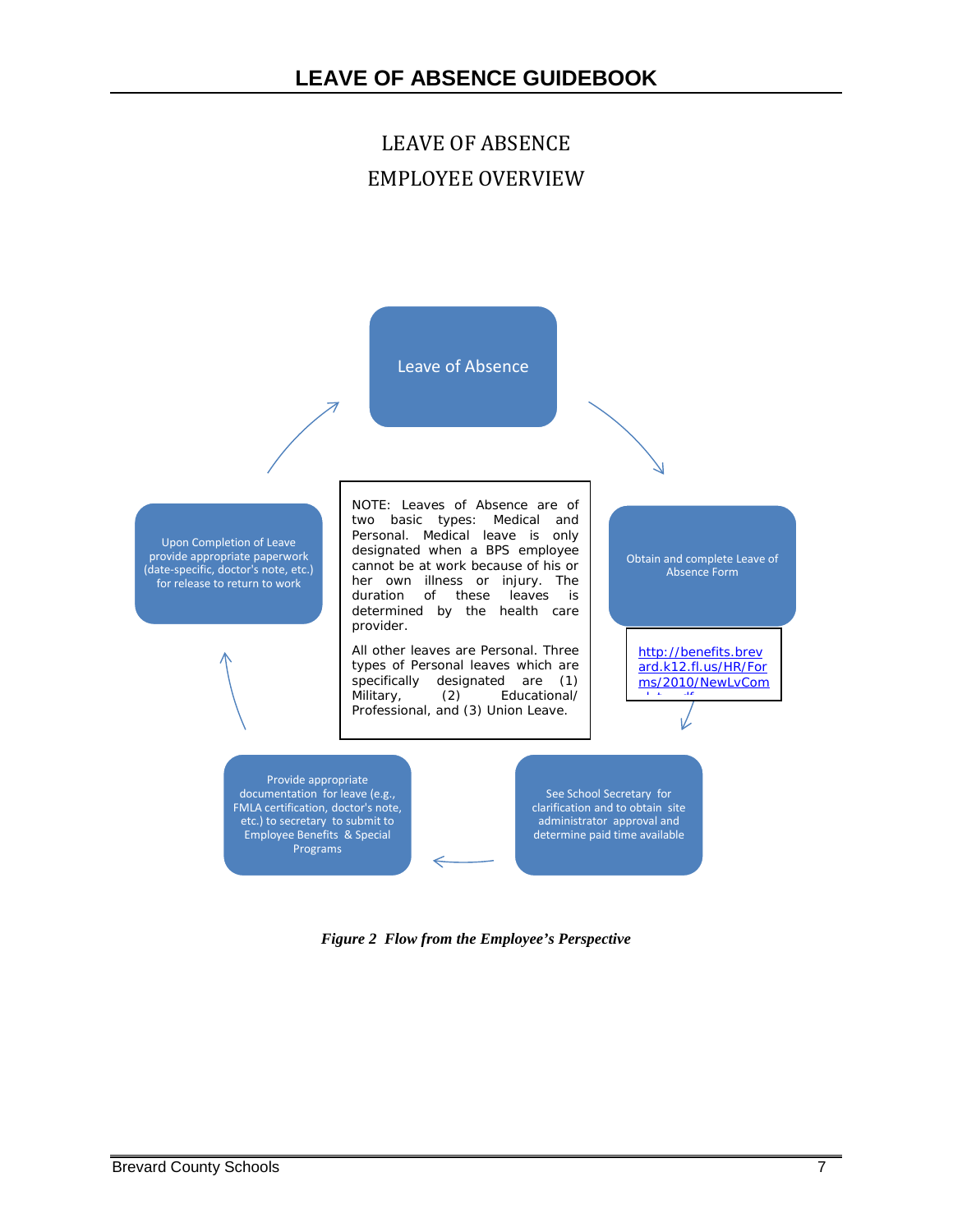| Notes: |  |  |
|--------|--|--|
|        |  |  |
|        |  |  |
|        |  |  |
|        |  |  |
|        |  |  |
|        |  |  |
|        |  |  |
|        |  |  |
|        |  |  |
|        |  |  |
|        |  |  |
|        |  |  |
|        |  |  |
|        |  |  |
|        |  |  |
|        |  |  |
|        |  |  |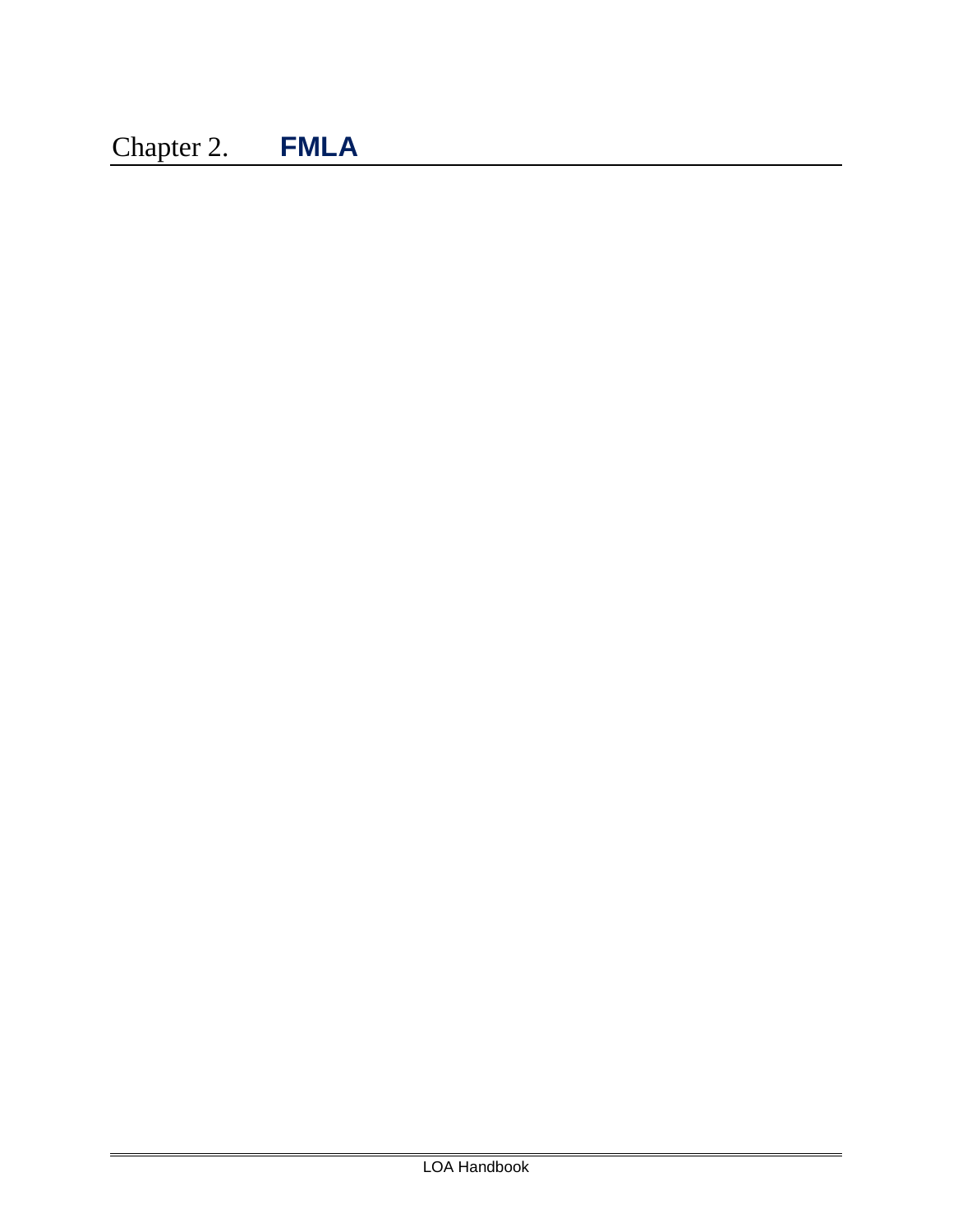## <span id="page-15-0"></span>**Family and Medical Leave Act—FMLA**

### <span id="page-15-2"></span>**What is the Family and Medical Leave Act?**

The Family and Medical Leave Act (FMLA)\* was enacted in 1993 for most employers. FMLA entitles eligible employees to take up to 12 weeks of job-protected leave in a 12-month period for specified family and medical reasons.

### <span id="page-15-1"></span>**FMLA Leave Entitlement**

The School Board of Brevard County will grant an eligible employee up to a total of 12 workweeks of job-protected leave during a 12-month period for one or more of the following reasons:

- For the birth and care of an employee's newborn child<sup>[1](#page-16-3)</sup>. (This is a medical leave for 6-8 weeks and, if requested, a personal leave for child rearing. Both are covered under FMLA.)
- For placement with the employee a son or daughter for adoption or foster care<sup>[2](#page-16-4)</sup>. (This is a personal leave covered under FMLA.)
- To care for an immediate family member of the employee (spouse, child, or employee's parent<sup>[3](#page-16-5)</sup>—not father-in-law or mother-in-law), with a serious health condition, (This is a personal leave under FMLA), or
- Because of a **serious health condition**[4](#page-16-6) that makes the employee unable to perform the functions of his/her job (This is a medical leave covered under FMLA). \* <http://www.dol.gov/whd/regs/compliance/whdfs28.pdf>
- Leave to care for a newborn child or for a newly placed child (adoption or foster care) must conclude within 12 months after the birth or placement.

- $1$  If both parents are employees of Brevard Public Schools and are eligible under FMLA, their combined total leave is 12 weeks.
- $<sup>2</sup>$  If both parents are employees of Brevard Public Schools and are eligible under FMLA, their</sup> combined total leave is 12 weeks.

 $3$  If both parents are employees of Brevard Public Schools and are eligible under FMLA, their combined total leave is 12 weeks.

<sup>4</sup> <http://www.dol.gov/whd/regs/compliance/whdfs28.pdf>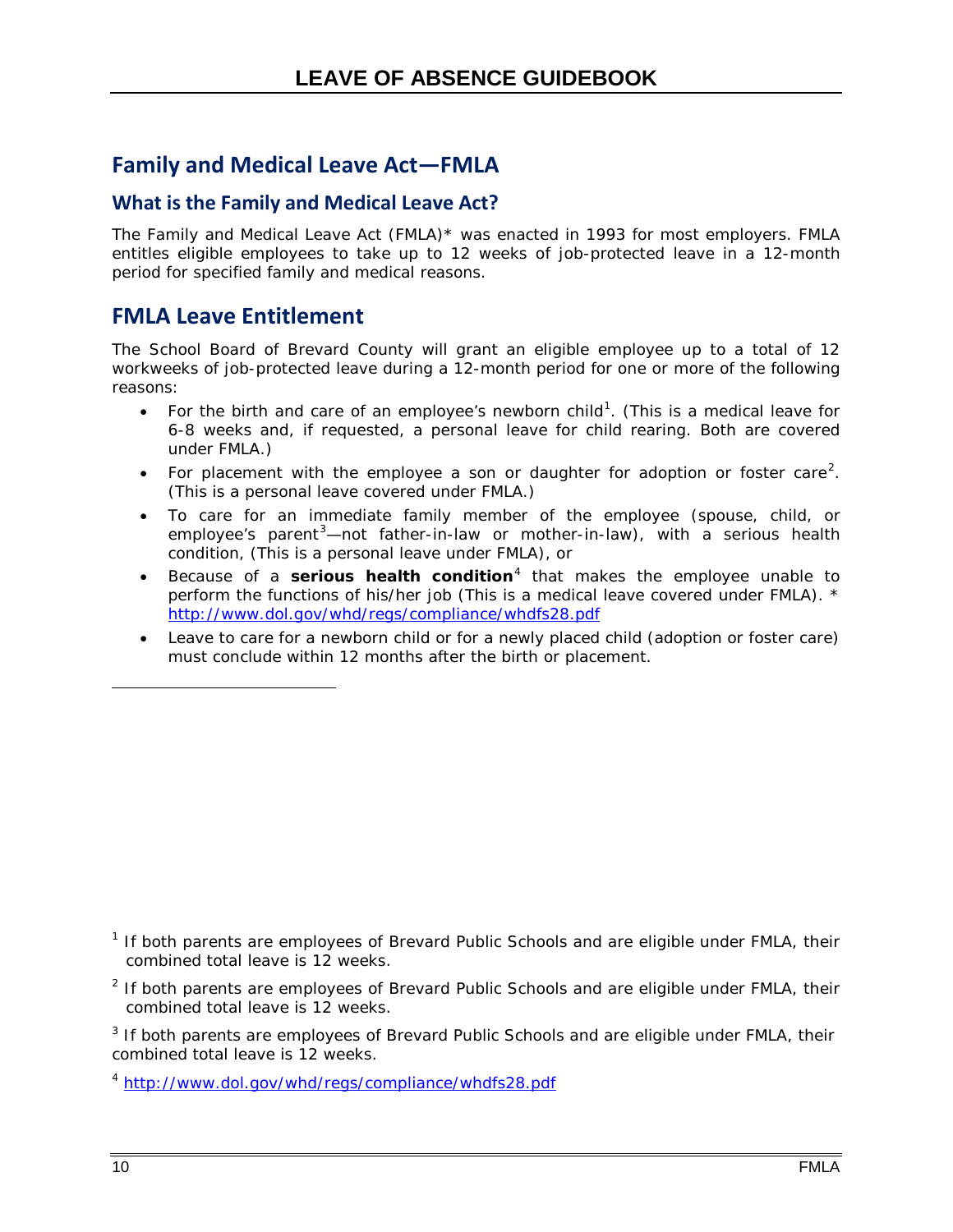### <span id="page-16-0"></span>**Military Family Leave Entitlement—FMLA**

In 2008, eligible employees are entitled to up to 12 workweeks of job-protected leave arising out of the fact that the spouse, son, daughter, or parent of the employee is on active duty, or has been notified of an impending call to covered active duty status, in support of a qualifying exigencies. Covered active duty means duty during deployment with the Armed Forces to a foreign country. Qualifying exigencies may include

- Attending certain military events.
- Arranging for alternative child care.
- Addressing certain financial and legal arrangements.
- Attending certain counseling sessions.
- Attending post-deployment reintegration briefings.

## <span id="page-16-1"></span>**Military Caregiver Leave Entitlement—FMLA**

In addition an eligible employee who is the spouse, son, daughter, parent, or next of kin of a covered service member who is recovering from a serious illness or injury sustained in the line of duty on active duty is entitled to up to 26 workweeks of job-protected leave in a single 12-month period to care for the service member. A covered service member is defined as a member of the Armed Forces, including a member of the National Guard or Reserves, who is undergoing medical treatment, recuperation, or therapy, and is otherwise in outpatient status, or is otherwise on the temporary disability retired list, for a serious injury or illness. Serious injury of illness for purposes Military Caregiver Leave is defined as an injury or illness incurred by a covered service member in the line of duty on active duty in the Armed Forces that may render the service member medically unfit to perform the duties his/her office, grade, rank, or rating. An [FMLA certification](http://benefits.brevard.k12.fl.us/HR/LOA/LOA%20Forms%20Documents%20&%20FMLA%20Certifications.htm) must be completed for Military Family Leave to be covered under this provision.

The 26 workweeks is a combined total of all types of FMLA leave.

<span id="page-16-2"></span>For more detailed information, visit<http://www.dol.gov/whd/regs/compliance/whdfs28a.pdf>

## **FMLA Eligibility Requirements**

An eligible employee must meet all eligibility requirements:

- 12 months of service (does not have to be consecutive).
- 1250 actual hours worked (over the previous 12 months); preceding the date of the leave. (Run hours worked report).
	- Exception to 1250 actual hours:
		- (Instructional must have worked at least one full semester over the previous school year).
- Must have FMLA hours (days) available to use.
- [FMLA certification](http://benefits.brevard.k12.fl.us/HR/LOA/LOA%20Forms%20Documents%20&%20FMLA%20Certifications.htm) must be signed by a licensed health care provider for all specified family and medical reasons covered under FMLA.

<span id="page-16-5"></span><span id="page-16-4"></span><span id="page-16-3"></span>Brevard Public Schools performs the 12-month calculation by using the rolling 12-month period measured backward from the first day of the leave.

<span id="page-16-6"></span>When an employee requests a leave of absence for a situation which is covered by the FMLA law, the district administrator must immediately notify the employee of his or her rights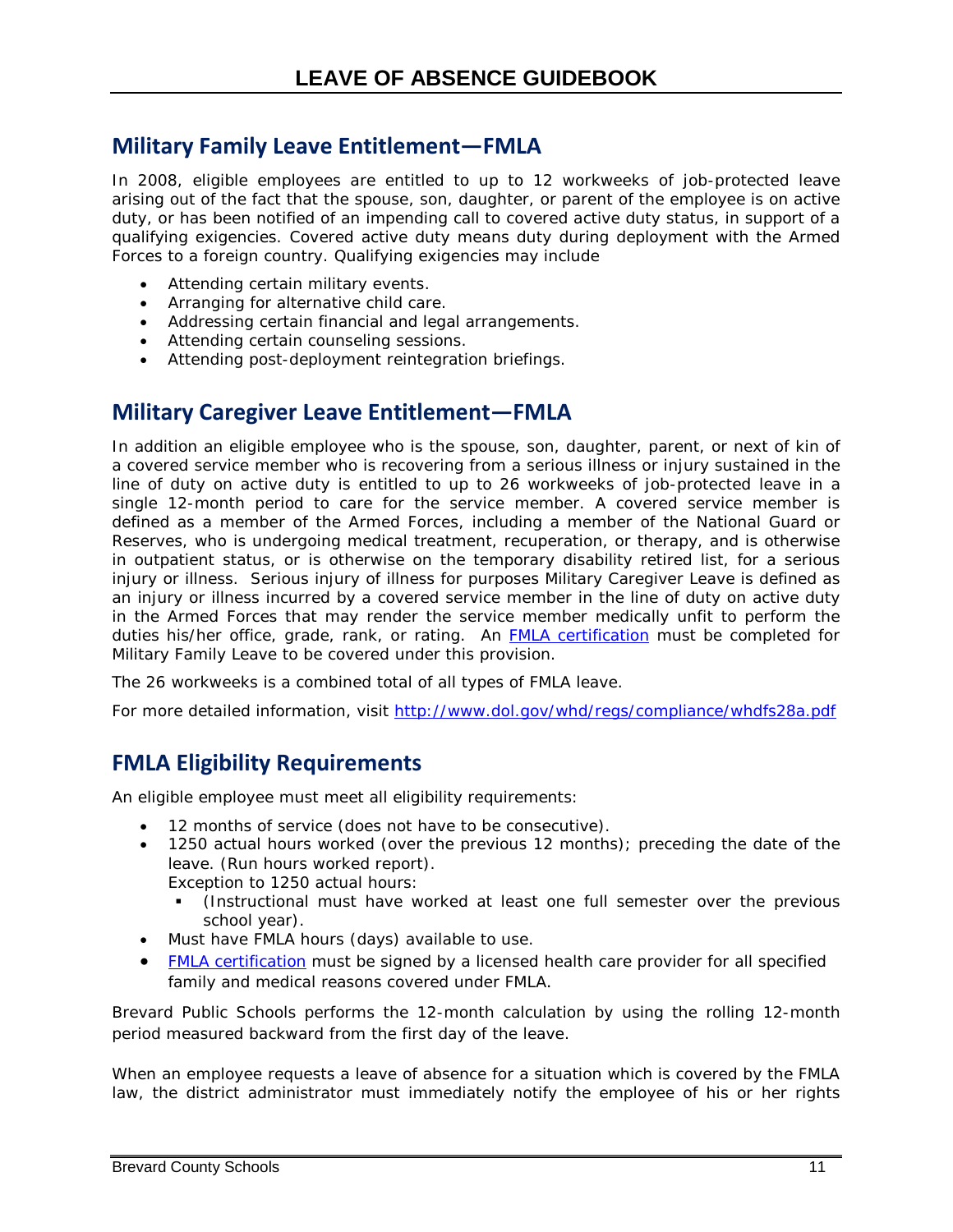under the law by handing him or her the FMLA Information Packet\* available on the  $LOA$ [Web Site.](http://benefits.brevard.k12.fl.us/HR/LOA/LOAHome.htm) This notification is a compliance requirement of FMLA. In addition, neither the employee nor the employer can waive, save, or trade off their rights under FMLA. The employee is responsible for the completed and returned FMLA certification.

<span id="page-17-0"></span>For additional information, visit<http://www.dol.gov/whd/regs/compliance/whdfs28.pdf>

### **Intermittent FMLA Leave**

Under some circumstances, employees may take FMLA leave intermittently, which means taking the leave in blocks of time. A FMLA certification signed by a licensed healthcare provider is required for this FMLA leave request.

**[Intermittent Leave](http://www.dol.gov/whd/regs/compliance/whdfs28.pdf)** may be taken for the following reasons:

- To care for a seriously ill family member or because of the employee's serious health condition.
- To care for a newborn or newly placed adopted or foster care child only with the employer's approval.
- Qualifying Exigency Leave.
- Military Caregiver Leave.

Only the amount of leave actually taken while on intermittent leave may be charged as FMLA leave. Employees may not be required to take more FMLA leave than necessary to address the circumstances that cause the need for leave. Brevard Public Schools may account for FMLA leave in the shortest period of time allowed by their payroll systems.

Employees needing intermittent leave for foreseeable medical treatment must work with their site administrator to schedule the leave so as not to unduly disrupt the district's operations. Approval by an administrator or supervisor is required. An intermittent leave would require a return to work statement signed by the attending health care provider. All job restrictions included in the return to work statement would be subject to the physical demands of the employee's job description.

### <span id="page-17-1"></span>**FMLA as a Benefit**

Brevard Public Schools provides the following for up to twelve workweeks.

- Board-Paid Medical Contributions.
- Board-Paid one times Life Insurance Contributions.

FMLA leave runs concurrently with all paid time off options, which include:

- Workers Compensation.
- Sick Pay and Sick Bank Pay.
- Personal charged to sick, vacation and administrative pay.

#### **Job Restoration**

<span id="page-17-2"></span>Upon return from FMLA leave, an employee must be restored to the employee's original job or to an equivalent job with equivalent pay, benefits, and other terms and conditions of employment.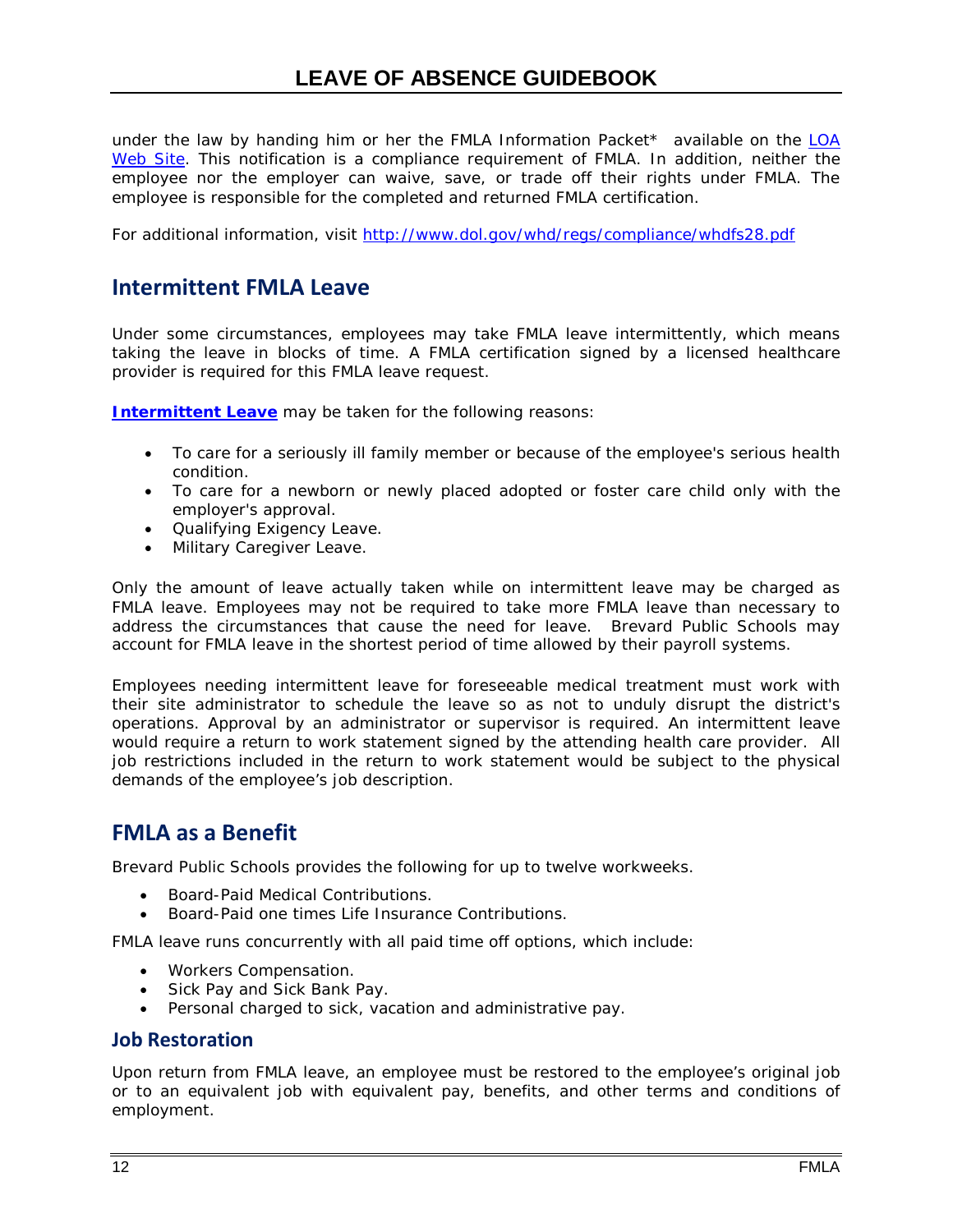### <span id="page-18-0"></span>**Non-FMLA Leave**

#### **What is the Non-FMLA Leave?**

An employee may not meet the 1,250 hours or other eligibility requirement to qualify for a FMLA leave. In this circumstance, Brevard Public Schools designates the employee to be on a Non-FMLA leave. All requests for this type of leave are medical leaves and shall be defined by a healthcare provider's statement. Non-FMLA entitles eligible employees to take up to 12 weeks of leave in a 12-month period for specified medical reasons. However, the employee must have 12 months of service to be considered for the Non-FMLA entitlement.

The amount (days) of NON-FMLA leave available to an eligible employee will begin to be counted on the first day of the approved leave, running concurrently with any paid-time-off options used.

### <span id="page-18-1"></span>**Non-FMLA Leave Entitlement**

The School Board of Brevard County will grant an eligible employee up to a total of 12 workweeks (60 workdays) of leave during a 12-month period for the following:

• Because of a **serious health condition** that makes the employee unable to perform the functions of his/her job.

### <span id="page-18-2"></span>**Non-FMLA Eligibility Requirements**

An eligible employee must meet all eligibility requirements:

- 12 months of service (does not have to be consecutive).
- Must have Non-FMLA hours (days) available to use.
- Must provide a signed health care provider's statement which includes a diagnosis, a begin date, and end date pertaining to the medical condition.

### <span id="page-18-3"></span>**Non-FMLA as a Benefit**

Brevard Public Schools provides the following for 60 workdays:

- Board-Paid Medical Contributions.
- Board-Paid one times Life Insurance Contributions.

NON-FMLA leaves run concurrently with all paid time off options, which include:

- Workers Compensation.
- Sick Pay and Sick Bank Pay.
- Personal charged to sick, vacation and administrative pay.

For additional information refer to *[How to Initiate a Non-FMLA Leave of Absence](#page-32-0)*.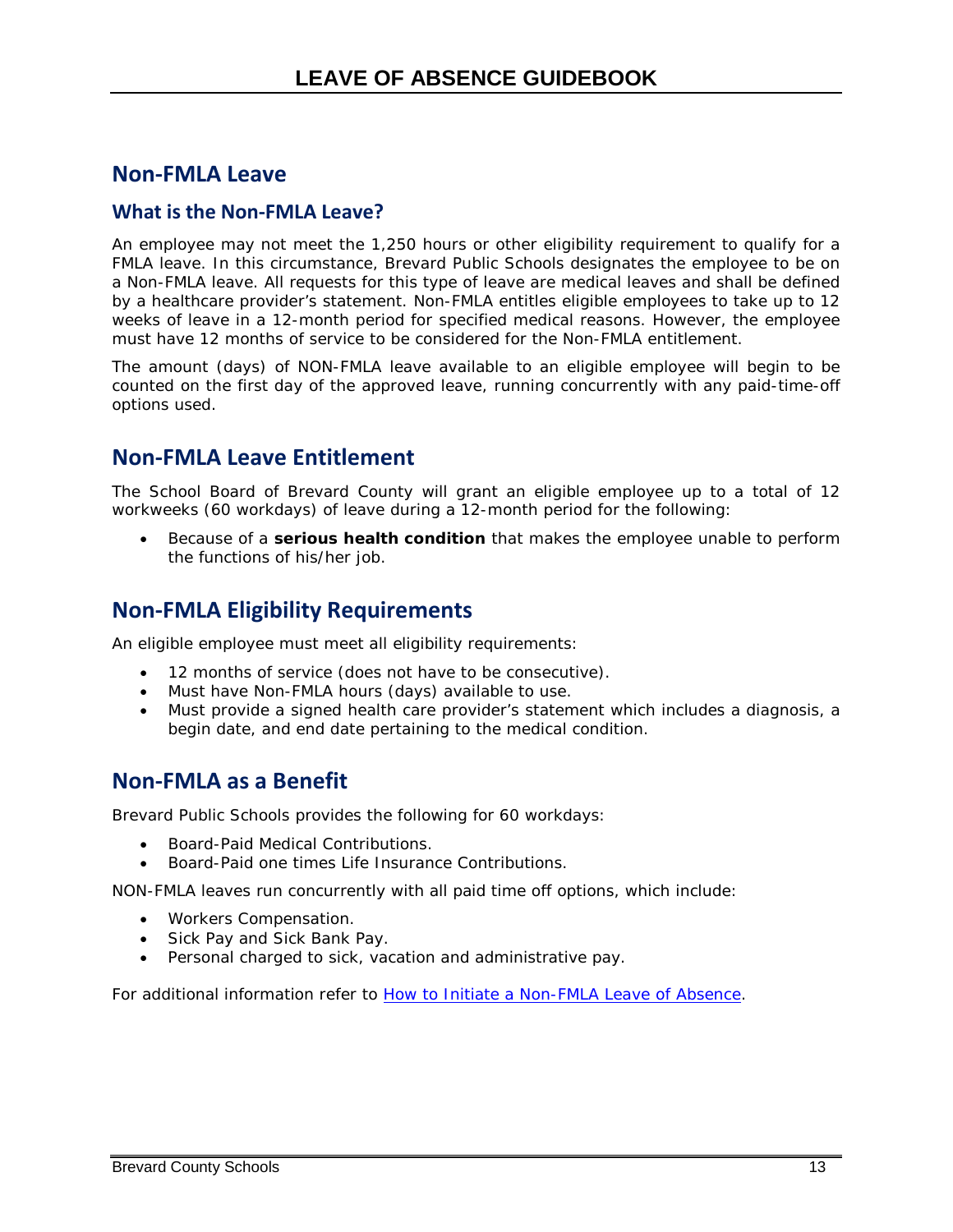| Notes: |  |  |
|--------|--|--|
|        |  |  |
|        |  |  |
|        |  |  |
|        |  |  |
|        |  |  |
|        |  |  |
|        |  |  |
|        |  |  |
|        |  |  |
|        |  |  |
|        |  |  |
|        |  |  |
|        |  |  |
|        |  |  |
|        |  |  |
|        |  |  |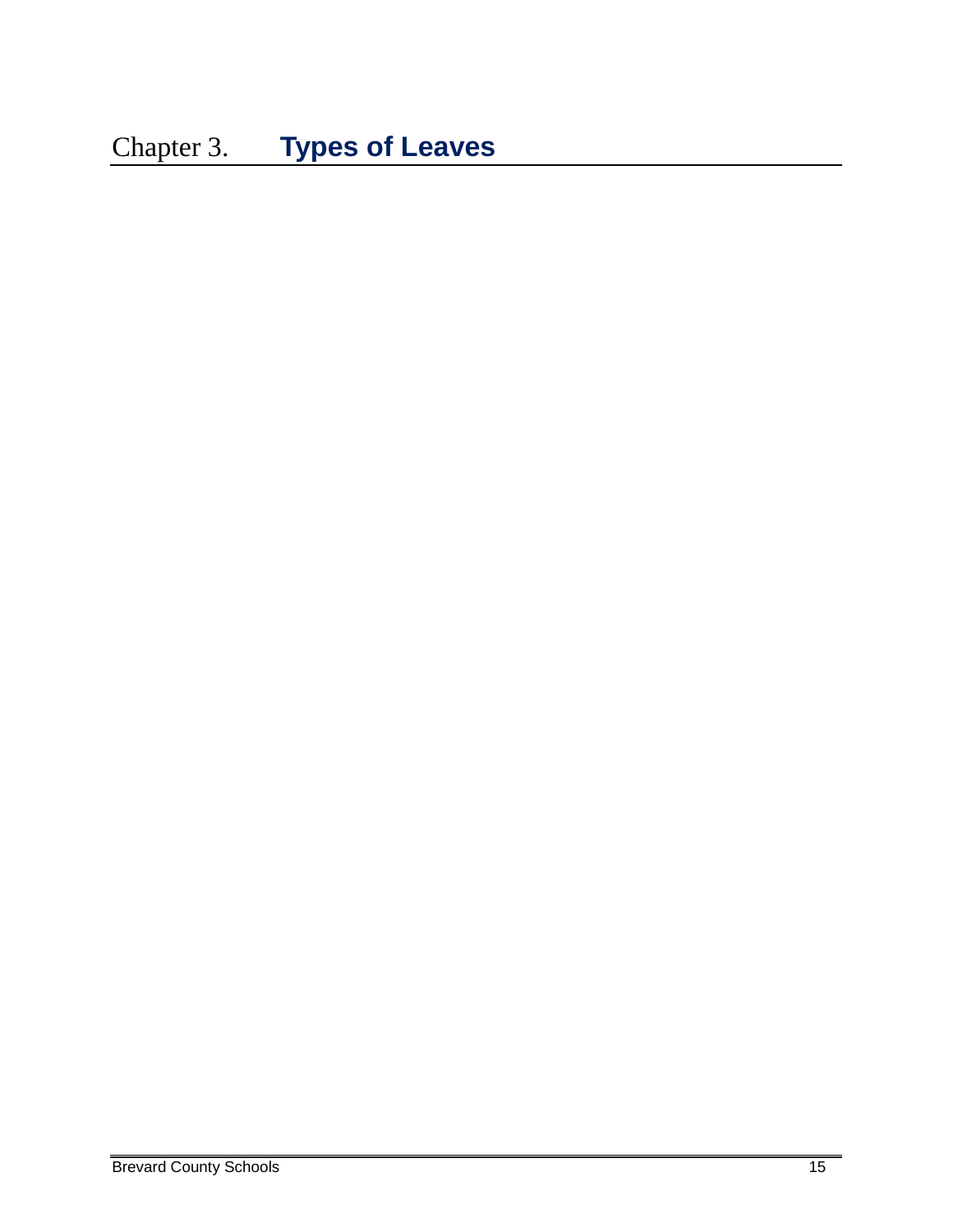## <span id="page-21-0"></span>**Medical Leaves of Absence**

### **What is a Medical Leave of Absence?**

A medical leave of absence is designated when an employee's personal illness or injury prevents him or her from being actively at work for more than five workdays. A medical leave of absence would also include

- A leave of absence for maternity/childbirth or
- A leave of absence for an injury in the line of duty (Workers' Compensation).

The need for and duration of medical leaves of absence are determined by a licensed health care provider. The healthcare provider's statement must include a diagnosis, a begin date, and an end date pertaining to the medical condition.

A medical leave shall be covered under the **Family Medical Leave Act** (FMLA) <http://www.dol.gov/whd/regs/compliance/whdfs28.pdf> if the employee meets the eligibility requirements. A FMLA certification signed by a **licensed health care provider\*** is required. [\\*http://www.dol.gov/whd/regs/compliance/whdfs28.pdf](http://www.dol.gov/whd/regs/compliance/whdfs28.pdf)



#### **Medical Leave-Specific Guidelines**

- An employee is required to use his or her sick pay (if available) during a medical leave of absence. If the employee is a member of the Sick Bank, he or she must submit the request for sick bank pay no later than 10 work days prior to the first day of sick bank pay for non-emergencies, and within 10 work days after the first day of sick bank pay for emergencies. Failure to submit a request for sick bank pay within these timeframes will render the request null and void.
- Once all sick pay and sick bank pay options are exhausted, an employee may use any available vacation pay to keep his or her pay whole for as long as possible.
- Brevard Public Schools' policy allows an employee to transfer accumulated sick pay to a spouse, child, parent, or sibling who is also a district employee.
- If injured in the line of duty, an employee will be paid two-thirds of base salary by Workers' Compensation. The remaining one-third of regular pay can be paid from any sick pay balance, and once sick pay is exhausted, from any available vacation pay. Please contact Risk Management for all Workers' Compensation questions.
- While on an approved leave, an employee may not accept employment outside of the school district. Leave will be cancelled and employment ended if an employee accepts employment outside of the school district.

For additional information, refer to **How to Initiate a Medical Leave of Absence**.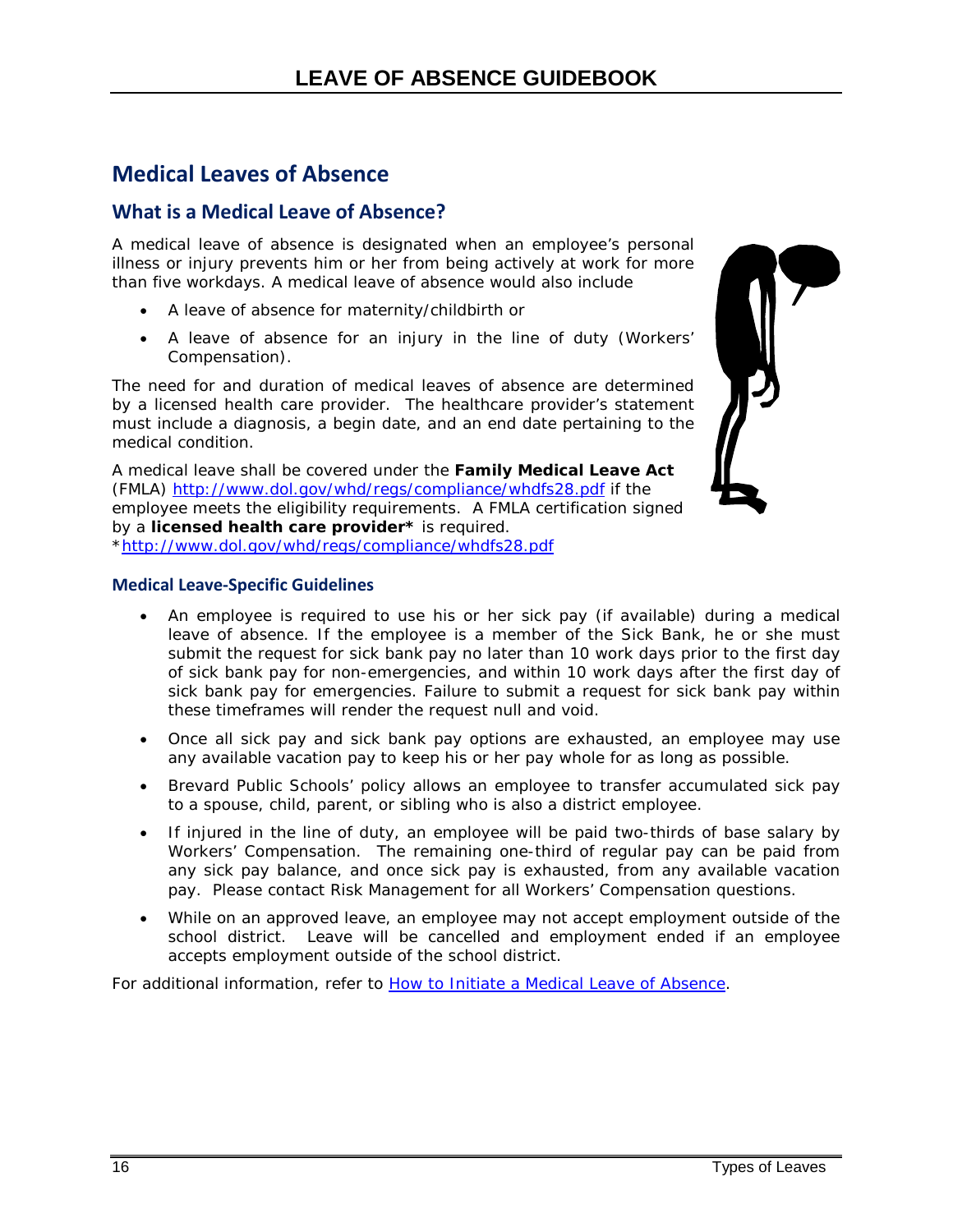## <span id="page-22-0"></span>**Extended Illness**

In certain situations when an employee is on a continued leave and has exhausted all accumulated sick pay (and sick bank pay if available), but continues to be sick or disabled and unable to return to employment, he or she may be granted leave upon submitting a request for a leave of absence for a total maximum of two (2) calendar years. In this circumstance, Brevard Public Schools designates the employee to be on an extended illness defined as a medical leave. This type of leave provides Board-paid benefits for a period of 60 calendar days. An extended illness leave and a FMLA or Non-FMLA leave may not run consecutively. All requests and extensions for this type of leave shall be defined by a healthcare provider's statement**.**

The second year of extended illness leave must be applied for by submitting a leave request no later than May  $15^{th}$ .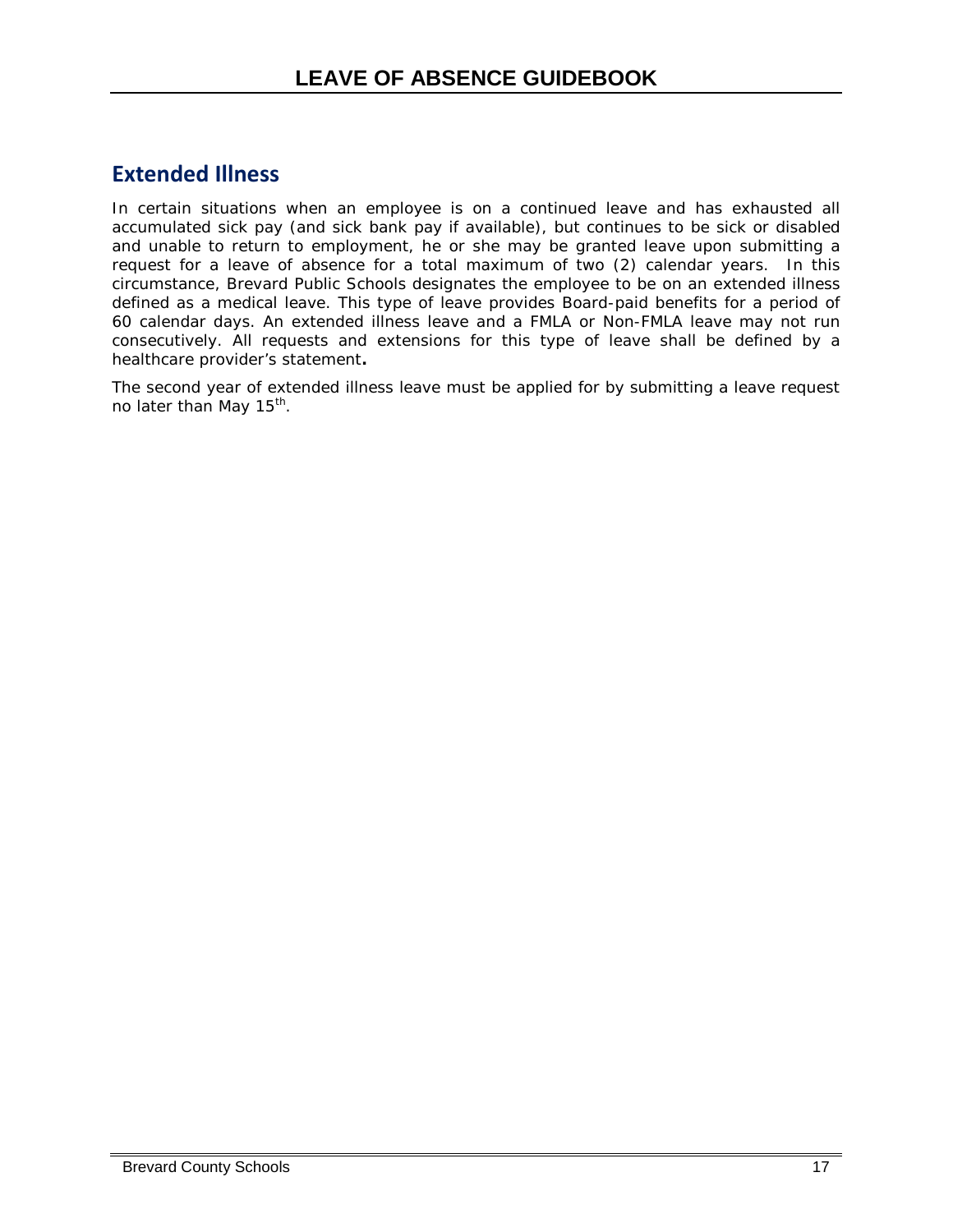### <span id="page-23-0"></span>**Personal Leaves of Absence**

An employee may request a Personal Leave of Absence when he or she cannot be at work and is not eligible for another type of leave. The employee must provide a specific reason for the request. An employee may be eligible for a leave covered under the **[Family and](http://www.dol.gov/esa/whd/regs/compliance/1421.htm#2d)  [Medical Leave Act](http://www.dol.gov/esa/whd/regs/compliance/1421.htm#2d)** to care for a parent, spouse, or child and for child adoption, child rearing and paternity. An FMLA certification signed by a licensed health care provider is required. A Personal Leave of Absence may also be requested to participate in jury duty, union activities, and public service.

#### <span id="page-23-1"></span>**What is a Personal Leave of Absence?**

This type of leave may be taken for one of the following reasons:

### **Family and Medical Leave (FMLA) Personal Leave Types**

- Adoption/Child Rearing/Paternity (12 work weeks).
- Caring for an immediate family member of the employee (spouse, child, or parent but not a parent "in-law") with a serious health condition (12 work weeks).

### **Military Family Leave (FMLA) Personal Leave Types**

- Qualifying Exigencies Military Family Leave (12 work weeks).
- Military Caregiver Leave (26 work weeks).

#### **Other Personal Leave Types**

- Caring for other's due to illness.
- Public Service.
- Jury Duty.
- Union Leave.
- Support Spouse's Military Order.
- Other Personal Reasons—a specific reason must be provided for this type of request so the approval decision can be made. "Personal" is not a valid reason.

#### **Personal Leave-Specific Guidelines**

- At the District's discretion and subject to administrator's approval, a Personal leave of absence may be granted to employees for up to two full years for 12 month employees or two partial school years for school-based employees.
- An employee may use his or her [sick pay](http://www.flsenate.gov/Statutes/index.cfm?App_mode=Display_Statute&Search_String=&URL=1000-1099/1012/Sections/1012.61.html) to care for others due to illness and to care for an immediate family member due to a serious health condition. Sick pay is not available for child adoption, child rearing and paternity.
- An employee may use six "sick pay" days each year for personal reasons as "Personal Charged to Sick". Such absences for personal reasons will be charged to his or her accrued sick pay.

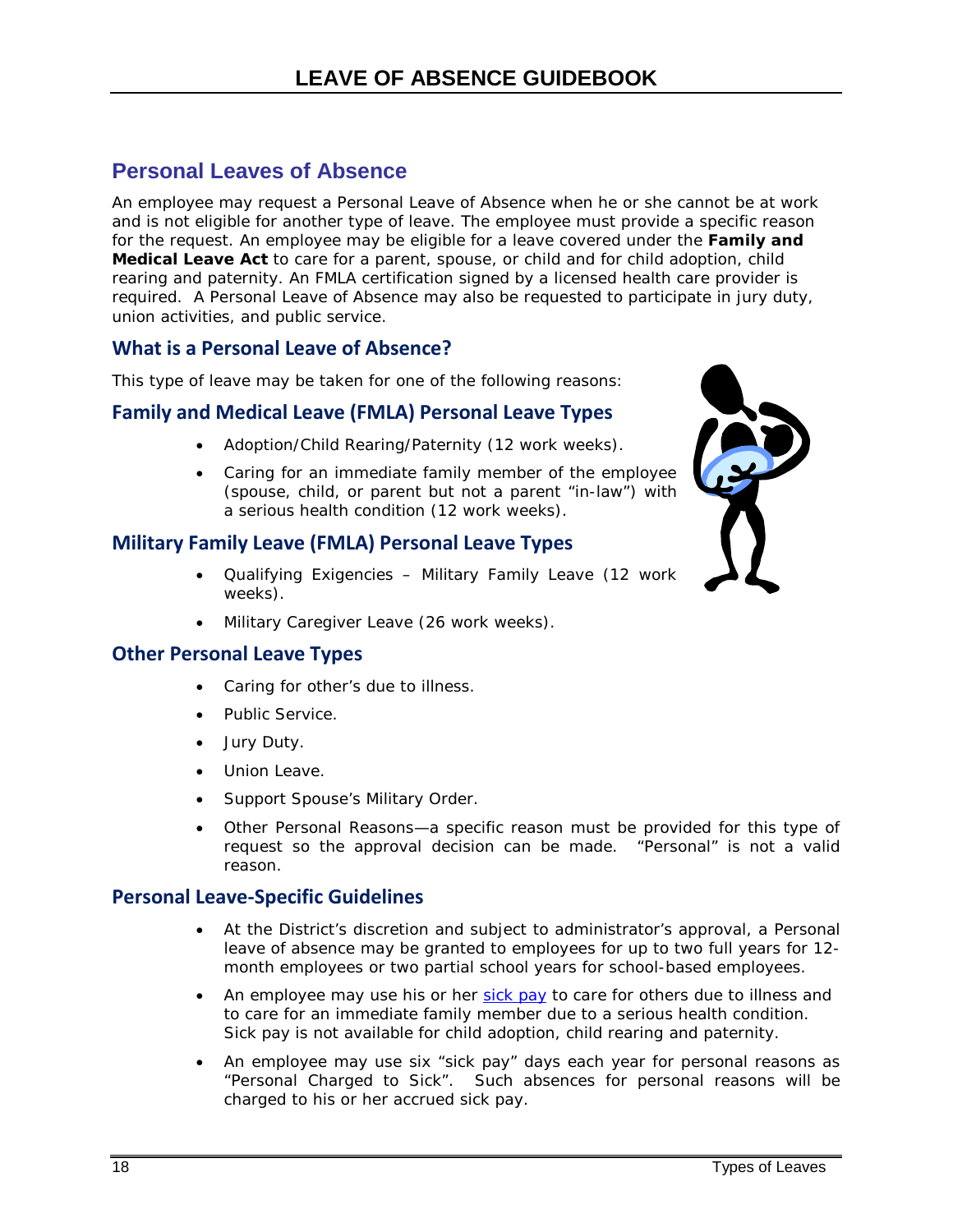- While on an approved leave, an employee may not accept employment outside of the school district. Leave will be cancelled and employment ended if an employee accepts employment outside of the school district.
- Personal leaves not covered under the Family and Medical Leave Act of 1993 will not be subject to the FMLA job restoration provision.
- For additional information, refer to *[How to Initiate a Personal Leave of](#page-36-1) [Absence](#page-36-1)*.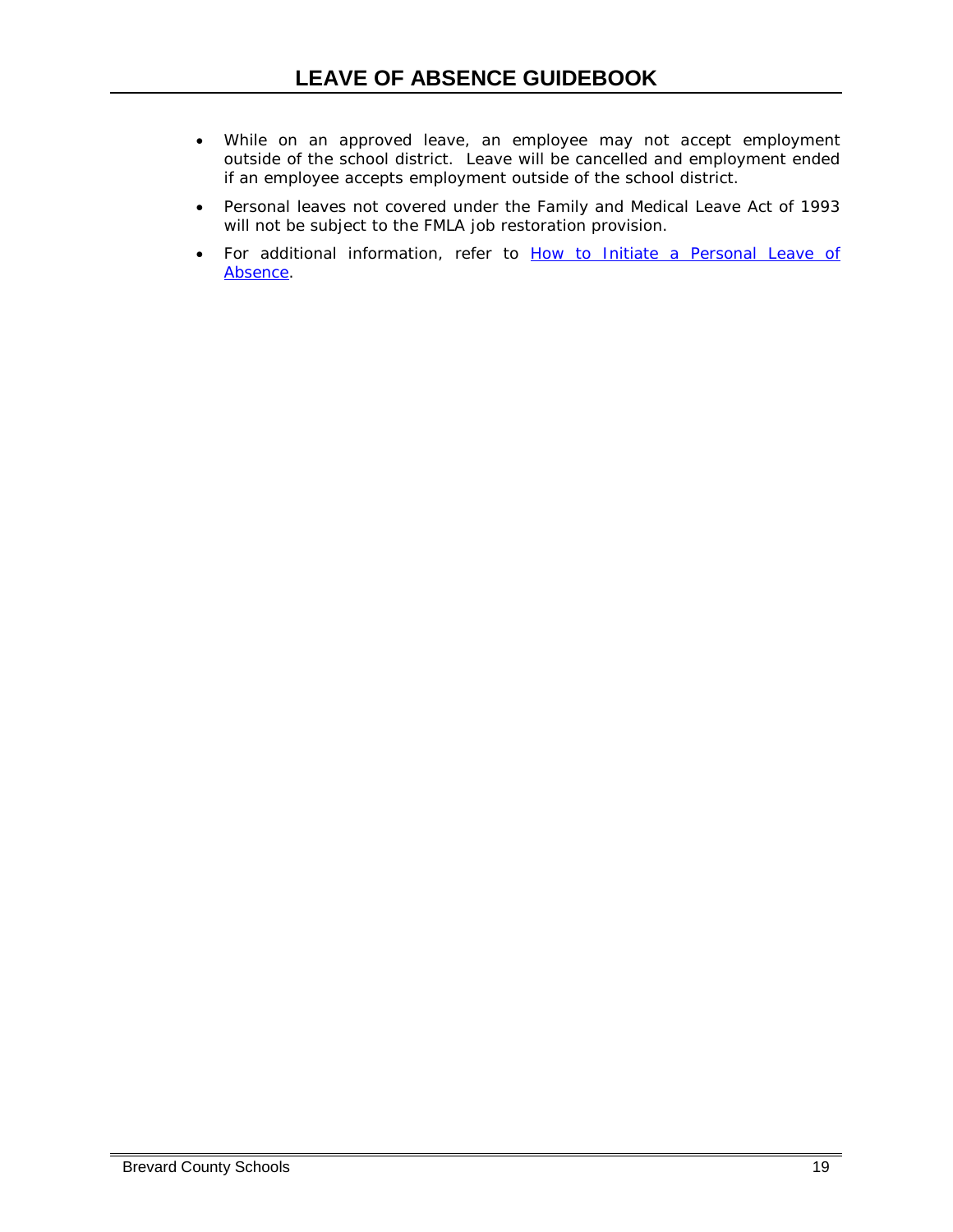## <span id="page-25-0"></span>**Professional or Educational Study Leave**

### <span id="page-25-1"></span>**What is a Professional or Educational Study Leave for Tenured Instructional Staff?**

An instructional employee can apply for this type of leave and it may be granted, at the discretion of the Board and the administrator, for the following reasons:

#### **Professional Study Leave- Paid Leave**

- Attend curriculum meetings.
- Observe instructional techniques.

#### **Educational Study Leave – Unpaid Leave**

- 1. Exchange Teaching Program for teachers on Professional Service/Continuing Contract.
- 2. Military Teaching Program such as teaching for Department of Defense schools.
- 3. Full-time participation in the Peace Corps, Teacher Corps, or Job Corps.
- 4. Masters and/or Doctorate advanced program of study.

#### Educational Study Leave-Specific Guidelines

- As a condition of this type of leave, see *Educational Study Leave Unpaid Leave* above items 1-3, the teacher shall include in the written application an intention to return to the district for a minimum of two years. However, a Masters and/or Doctorate advanced program of study, does not require the employee to provide intent to return to the district.
- Educational study leave may be granted to a teacher on Professional Service/Continuing Contract to attend an accredited institution. The course of study must be related to the teacher's professional responsibility as an instructor. This type of leave would begin only at the start of the school year and expire on June 30 of each year.
- Upon return from educational study leave, official transcripts reflecting a full course load must be provided.
- This type of leave may be renewed for no less than one school year per renewal, and shall not be renewed more than twice. The renewal shall be limited to the year immediately following the first year that the leave began.

#### **Professional Study Leave-Specific Guidelines**

- Professional study leave not to exceed 30 calendar days and must be deemed to be of substantial benefit to the district and have an immediate application to the teaching program.
- A teacher will not be granted a professional study leave with pay for more than five days per school year.
- Teacher must be employed with the district as a teacher for one year and enrolled in a master's or higher level program with an accredited institution.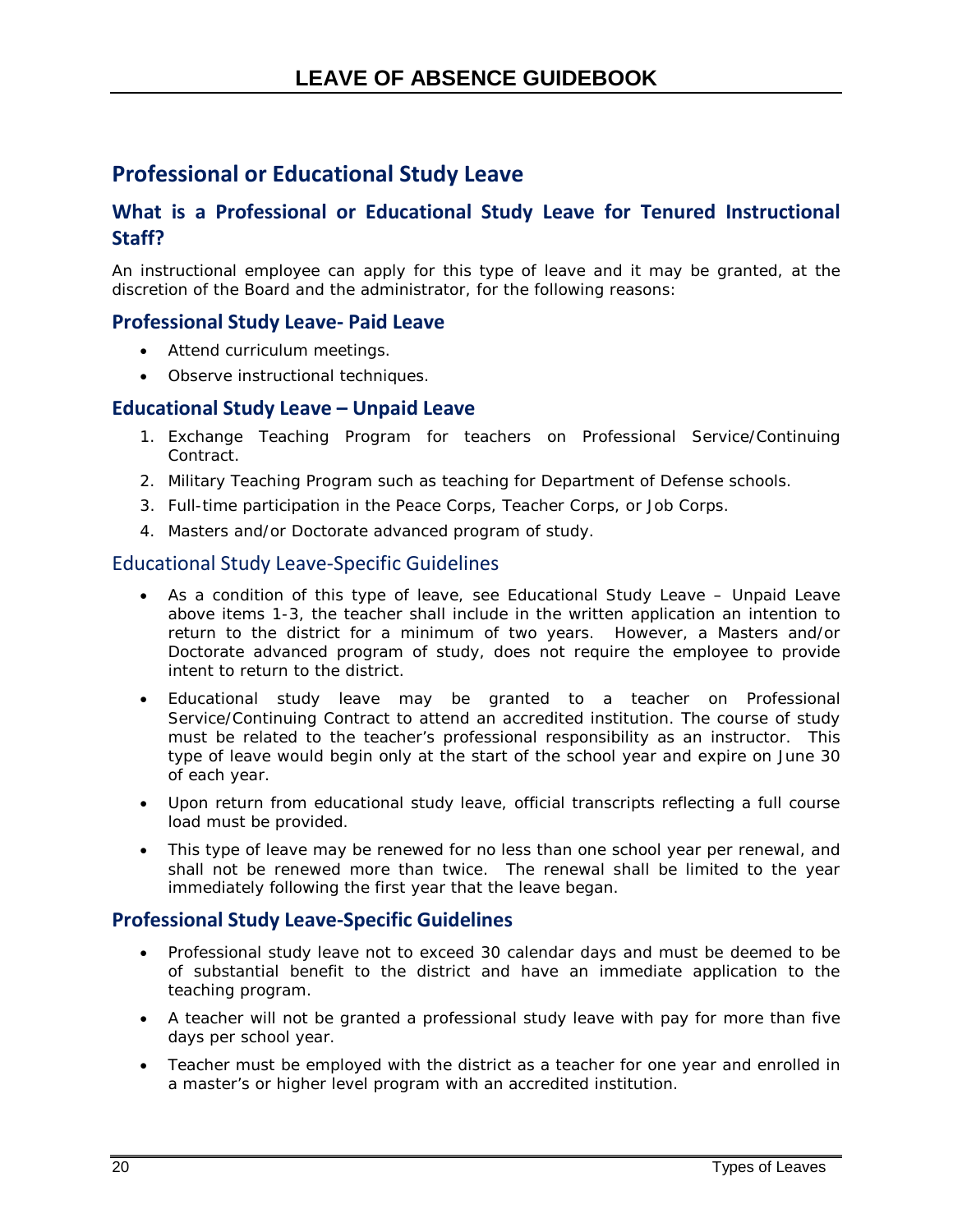For additional information, refer to *[How to Initiate a Professional/Educational Study Leave](#page-40-1)*.

### <span id="page-26-0"></span>**Military Leaves of Absence**

### <span id="page-26-1"></span>**What is a Military Leave of Absence?**

Brevard Public Schools' employees are entitled to time away from active work for certain types of active or inactive duty in the Armed Services. The amount of paid military time will be granted in accordance with applicable State and Federal laws without the loss of time and pay. For more information concerning military leaves please contact the Office of Human Resources/Labor Relations.

#### <span id="page-26-2"></span>**Military-Specific Guidelines**

- Unless an emergency situation exists, a Leave Request must be submitted 60 days prior to the begin date of the leave. **Military orders** must be attached as soon as practical to be processed in a "paid" military leave status, and the leave must be approved prior to the begin date.
- Upon completion of the tour of duty, you will be returned to employment without prejudice, provided application for re-employment is filed within six months following the date of discharge or release from active military duty and provided that the Board shall have reasonable time, not to exceed six months, to reassign you to the school system. The time period may be extended if you are hospitalized or convalescing from a service-connected illness or injury.
- All documentation (**military orders**) will need to be provided to the work site Leave administrator (who will then forward the information to the district Leave Specialist).

For additional information refer to ["How to Initiate a Military Leave of Absence"](#page-26-0).

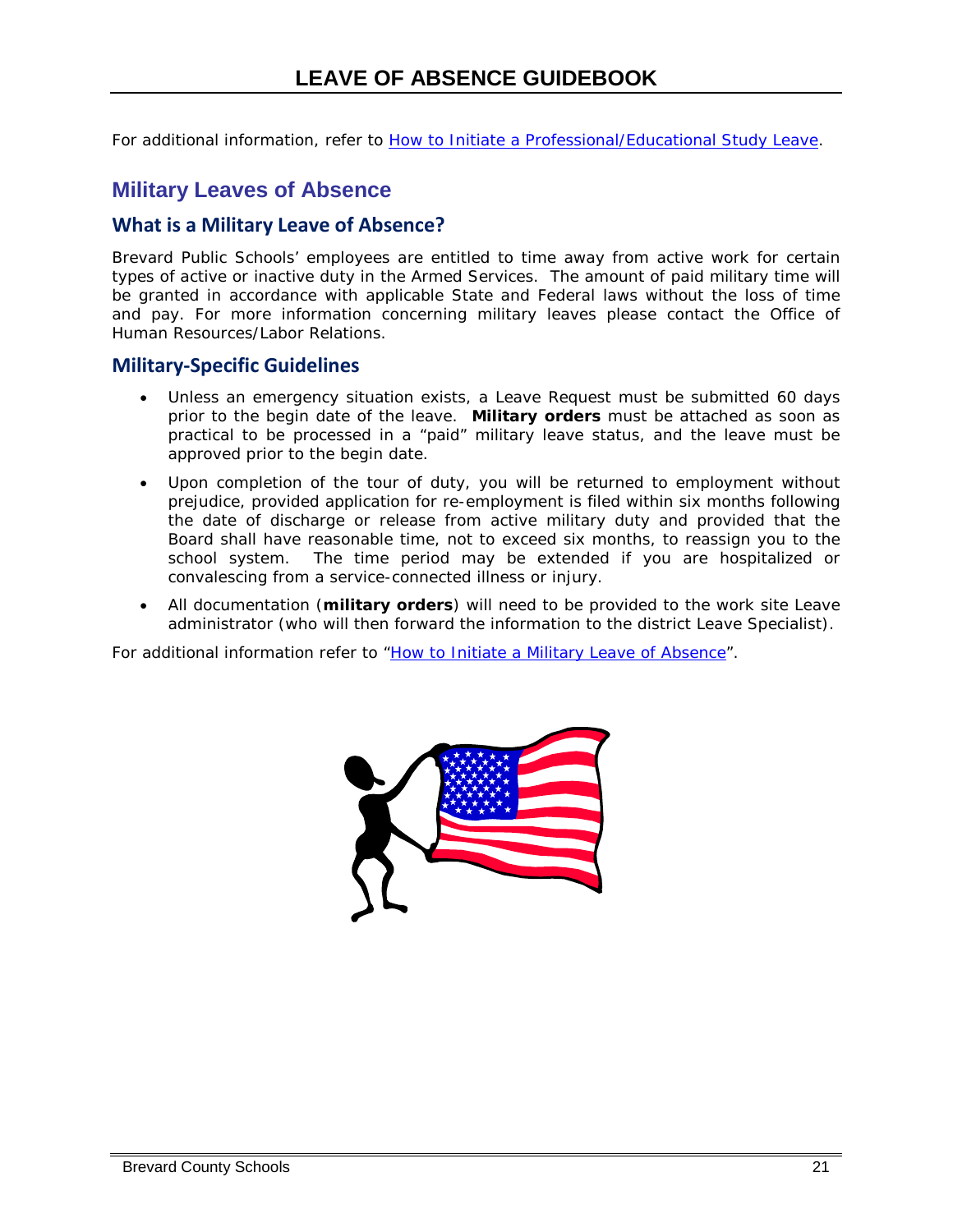<span id="page-27-0"></span>Chapter 4. **How to Initiate a Leave of Absence**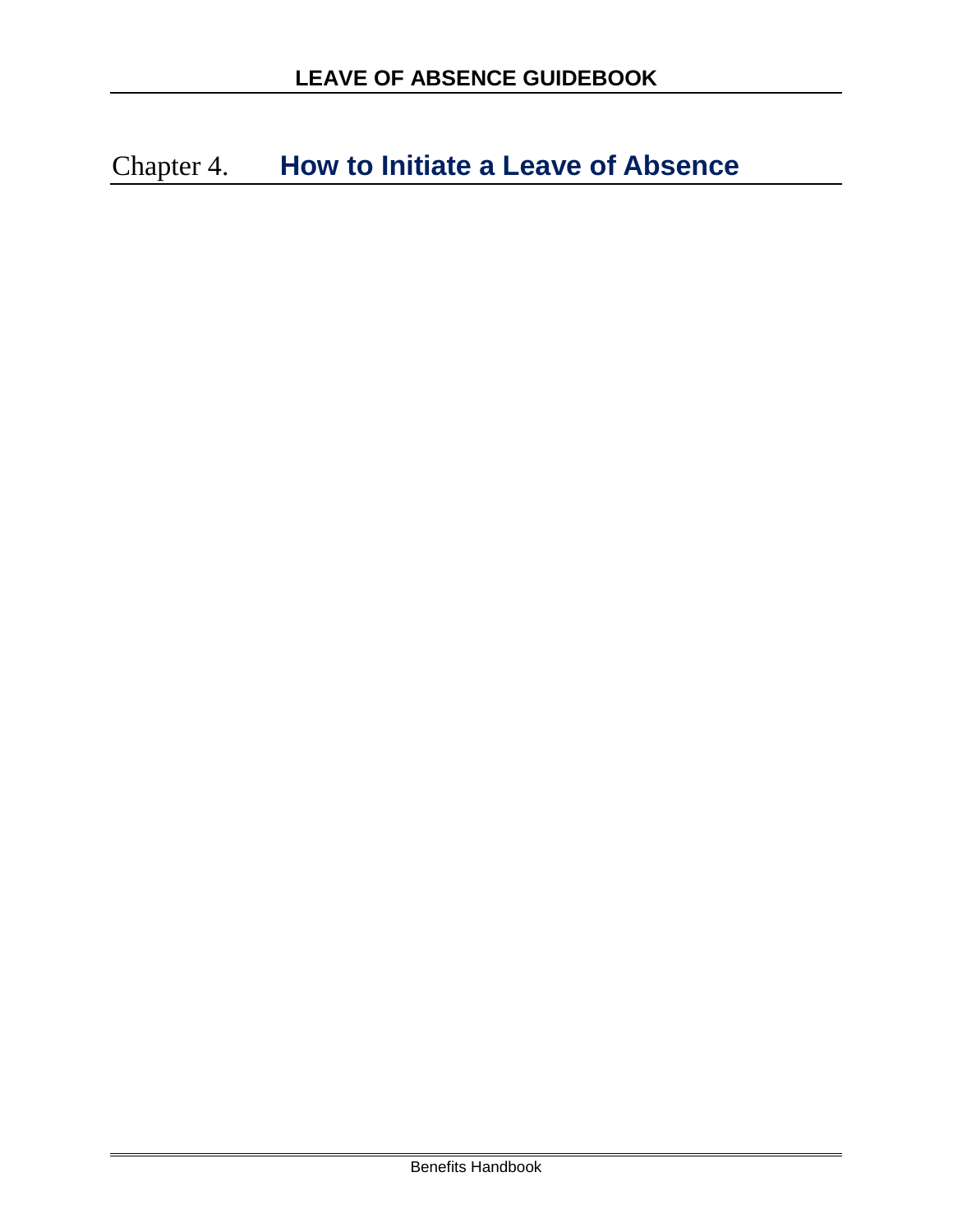## <span id="page-28-0"></span>**Introduction to Initiating a Leave of Absence**

Since you have identified the type of leave needed, please select the appropriate link below to find more information to complete your leave request.

- Medical Leave.
	- o FMLA.
	- o Non-FMLA.
- Injury in Line-of-Duty Worker's Compensation. (For more information contact the Office of Risk Management.)
- Personal Leave.
	- o Personal covered under FMLA.
	- o Personal Leave.
	- o Union Leave. (For more information contact Labor Relations.)
- Professional/Educational Study Leave. (For more information contact Human Resources/Labor Relations.)
- <span id="page-28-1"></span>• Military Leave. (For more information contact Labor Relations.)

## **Use of Sick Pay**

#### **Here are Specific Guidelines for Use of Sick Pay during a Leave of Absence.**

- **Sick Pay-Medical Leave** An employee is *required* to use his or her sick pay when absent due to an employee's own personal illness or injury. This type of leave would be considered a *medical leave of absence* and may be covered under FMLA.**\***
- **Sick Pay- Personal Leave** An employee may use his or her sick pay to care for others due to illness (see FS 1012.61 below for details). This type of leave would be considered a *personal leave of absence* and may be covered under FMLA. **\***
- **Personal Charged to Sick** An employee may use 6 days each year for personal reasons. Such absences for personal reasons will be charged to his or her accrued sick pay. This type of leave would be considered a *personal leave of absence*.
- **\*** Please refer to the **FMLA Leave Entitlement section of the LOA Guidebook** and The Family and Medical Leave act of 1993 for additional information. <http://www.dol.gov/whd/regs/compliance/whdfs28.pdf> **.**

#### Please see below *Florida Statue FS 1012.61 for the use of Sick Pay.*

[http://www.flsenate.gov/Statutes/index.cfm?App\\_mode=Display\\_Statute&Search\\_String=&URL=1000-](http://www.flsenate.gov/Statutes/index.cfm?App_mode=Display_Statute&Search_String=&URL=1000-1099/1012/Sections/1012.61.html) [1099/1012/Sections/1012.61.html](http://www.flsenate.gov/Statutes/index.cfm?App_mode=Display_Statute&Search_String=&URL=1000-1099/1012/Sections/1012.61.html)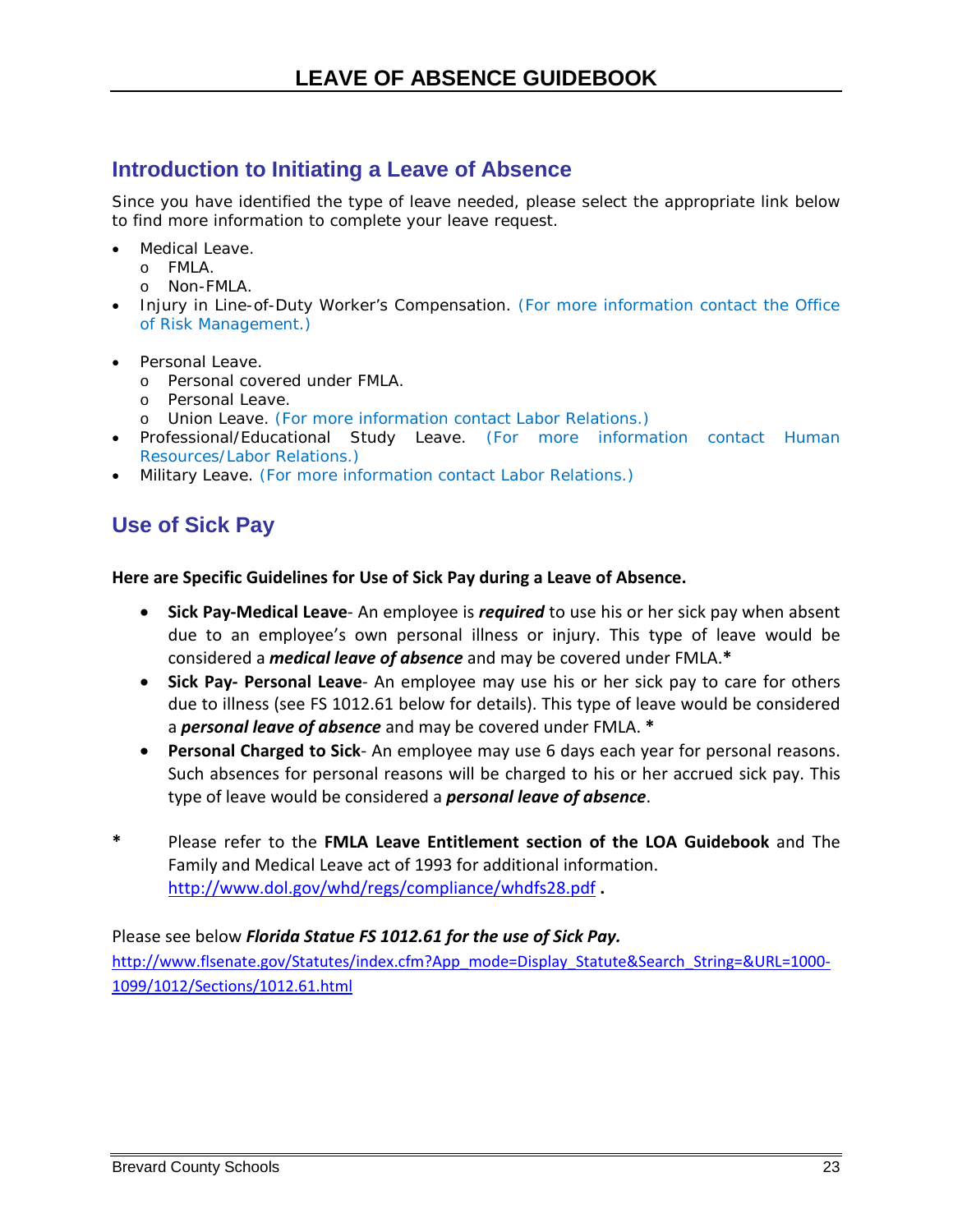#### **FS 1012.61 Sick leave.**

- (1) ELIGIBILITY Any member of the instructional staff or any other employee of a district school system employed on a full-time basis in the public schools of the state who is unable to perform his or her duty in the school on account of personal sickness, accident disability, or extended personal illness, or because of illness or death of father, mother, brother, sister, husband, wife, child, other close relative, or member of his or her own household, and consequently has to be absent from his or her work shall be granted leave of absence for sickness by the district school superintendent or by someone designated in writing by the district school superintendent to do so.
- (2) Extent of Leave- A district school board may establish policies and prescribe standards to permit an employee to be absent 6 days each school year for personal reasons. However, such absences for personal reasons must be charged only to accrued sick leave and leave for personal reasons are non-cumulative.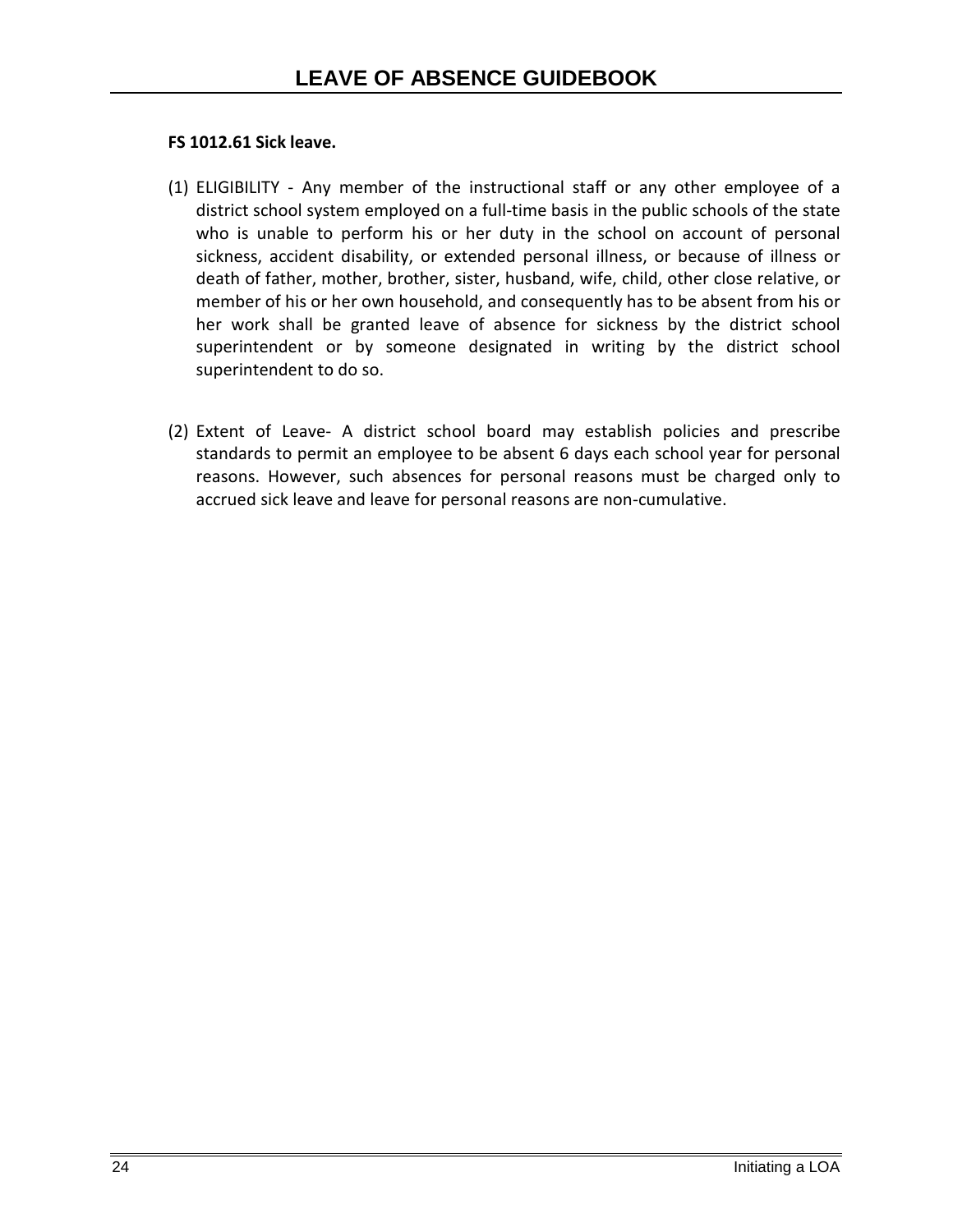## <span id="page-30-0"></span>**How to Initiate a Medical Leave of Absence**

#### **Site Administrator**

- <span id="page-30-1"></span>1. Discuss with the employee the factors to determine what type of leave is required. Medical leaves are absences from work greater than five workdays due to the employee's own illness or injury.
- 2. Go to [http://benefits.brevard.k12.fl.us/HR/LOA/LOAHome.htm.](http://benefits.brevard.k12.fl.us/HR/LOA/LOAHome.htm) Download and distribute to the employee the following:
	- **Leave of Absence Information and Application Packet.**
	- **FMLA Information Packet.**
	- **Applicable FMLA Certification Form.**
- 3. Discuss with the employee his/her rights under the FMLA (Family Medical and Leave Act) of 1993. See section in this guidebook "What [is the Family and Medical Leave](#page-15-2) [Act?"](#page-15-2)
- 4. Determine if the employee meets **FMLA Leave Entitlement.** See section in this guidebook "FMLA Leave [Entitlement.](#page-15-1)"
- 5. Determine if the employee meets **FMLA Eligibility Requirements**. See section in this guidebook "FMLA [Eligibility Requirements."](#page-16-2) Complete and/or provide the following leave documents:
	- Hours worked report (for support staff only).
	- FMLA Certification signed by a licensed health care provider. The FMLA certification should include the first date of the requested leave of absence, an estimated return to work date, and a diagnosis.
- 6. If the employee is **not** FMLA eligible, the employee may be eligible for a **Non-FMLA** leave. See section in this guidebook ["Non-FMLA Leave.](#page-17-2)" All requests for a Non-FMLA leave are defined by the health care provider's statement. The health care provider's statement should include the first date of the requested leave of absence, an estimated return to work date, and a diagnosis.
- 7. Determine employee's **Paid Time-Off Options.** Key points follow:
	- Sick pay must be used for all medical leaves, if available.
	- The amount of days of FMLA or Non-FMLA leave available to eligible employees will begin to be counted on the first day of the approved leave, running concurrently with paid time off options used.
- 8. Determine if an employee is a Sick Bank member. If the employee is eligible for Sick Bank, instruct the employee to complete the Sick Bank Application and review the Sick Bank guidelines included in the **Leave of Absence Information and Application Packet.** Send original Sick Bank Application along with copies of the approved leave request form and detailed health care provider statement (Non-FMLA) or FMLA certification (FMLA) to the Office of Payroll, ESF, Melbourne.
- 9. Complete a Leave of Absence request form. Select leave type. Enter leave begin date and end date as determined by the health care provider.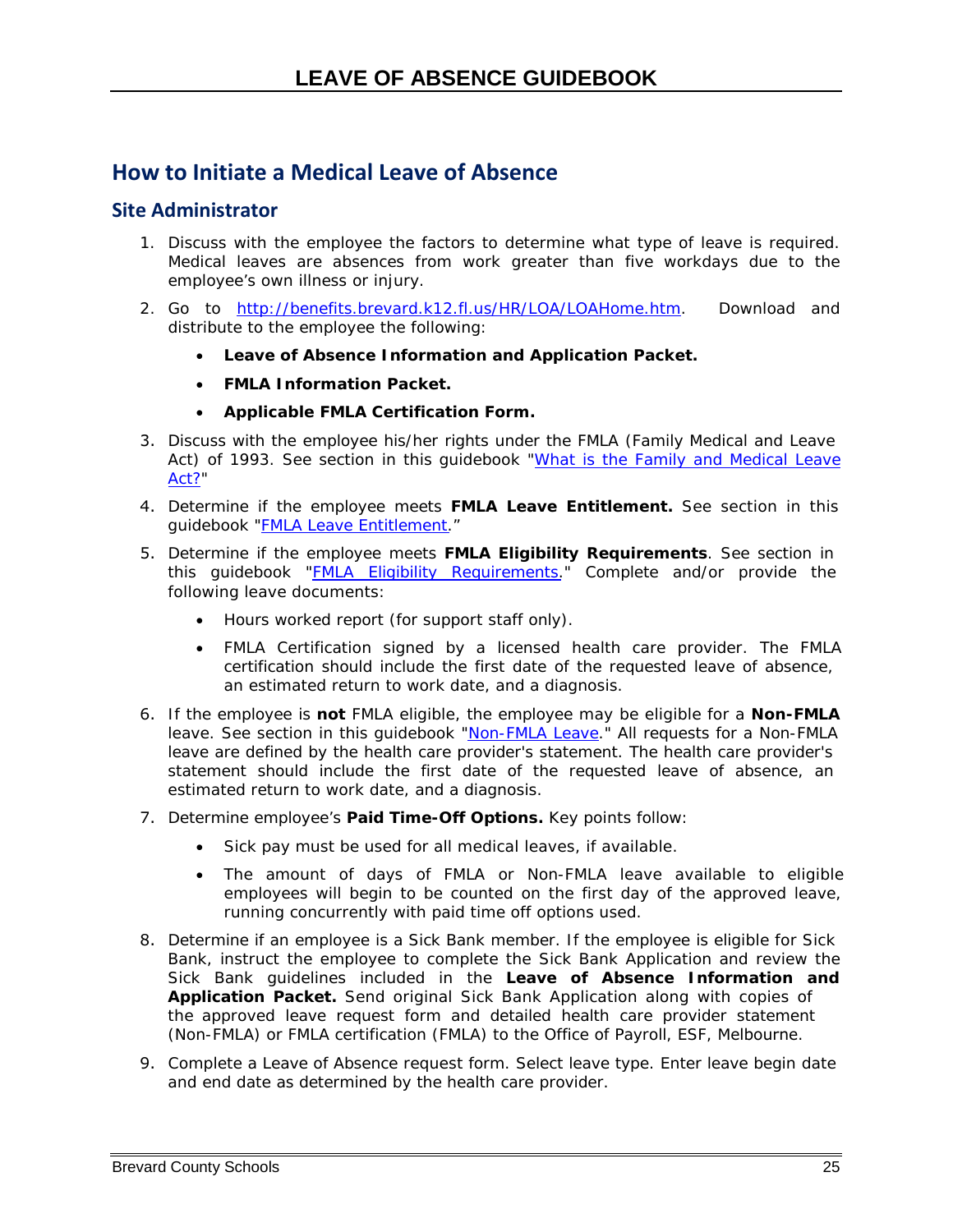- 10. Ensure employee completes acknowledgement section for Unpaid Leaves to determine benefits continuation. Any change to benefits continuation will require a signed [Benefit Change Form](http://benefits.brevard.k12.fl.us/HR/benefits%202013%20forward/Forms/Benefit_%20Change_%20Form.pdf) to be sent to the Office of Employee Benefits, ESF, Melbourne. See "Benefit [Continuation while](#page-45-0) on an Unpaid Leave."
- 11. Ensure the leave form contains employee's signature and required signatures of approval from your supervisor.
- 12. Provide employee with a copy of signed leave of absence request form.
- 13. Give original leave of absence form, health care provider's statement or FMLA certification, and FMLA calculation sheet to your work site's Leave Specialist at the district office, ESF, Melbourne for Human Resource Administrator's approval.
- 14. Send a copy of the leave of absence request form to your work site's payroll specialist at the Office of Payroll, ESF, Melbourne.

#### **Employee**

1. Go to

[http://benefits.brevard.k12.fl.us/HR/LOA/LOA%20Forms%20Documents%20&%20F](http://benefits.brevard.k12.fl.us/HR/LOA/LOA%20Forms%20Documents%20&%20FMLA%20Certifications.htm) [MLA%20Certifications.htm](http://benefits.brevard.k12.fl.us/HR/LOA/LOA%20Forms%20Documents%20&%20FMLA%20Certifications.htm) Download and Print the following:

- **Leave of Absence Application and Information Packet**.
- **FMLA Information Packet**.
- **Applicable FMLA Certification Form**.
- 2. Contact your' school-based or department Site Administrator to determine what type of leave is required.
- 3. Complete a Leave of Absence form with your Site Administrator.
- 4. Provide Site Administrator with a completed and signed
	- Health Care Provider's Statement, or
	- FMLA Certification, and
	- Sick Bank Application (for Sick Bank members only). Contact the Office of Payroll for details.
- 5. Upon completion of your leave of absence request form, the Site Administrator will provide a signed copy for your records and submit your leave request to the district office for approval.
- 6. The Site Administrator may contact you for any additional requirements as needed.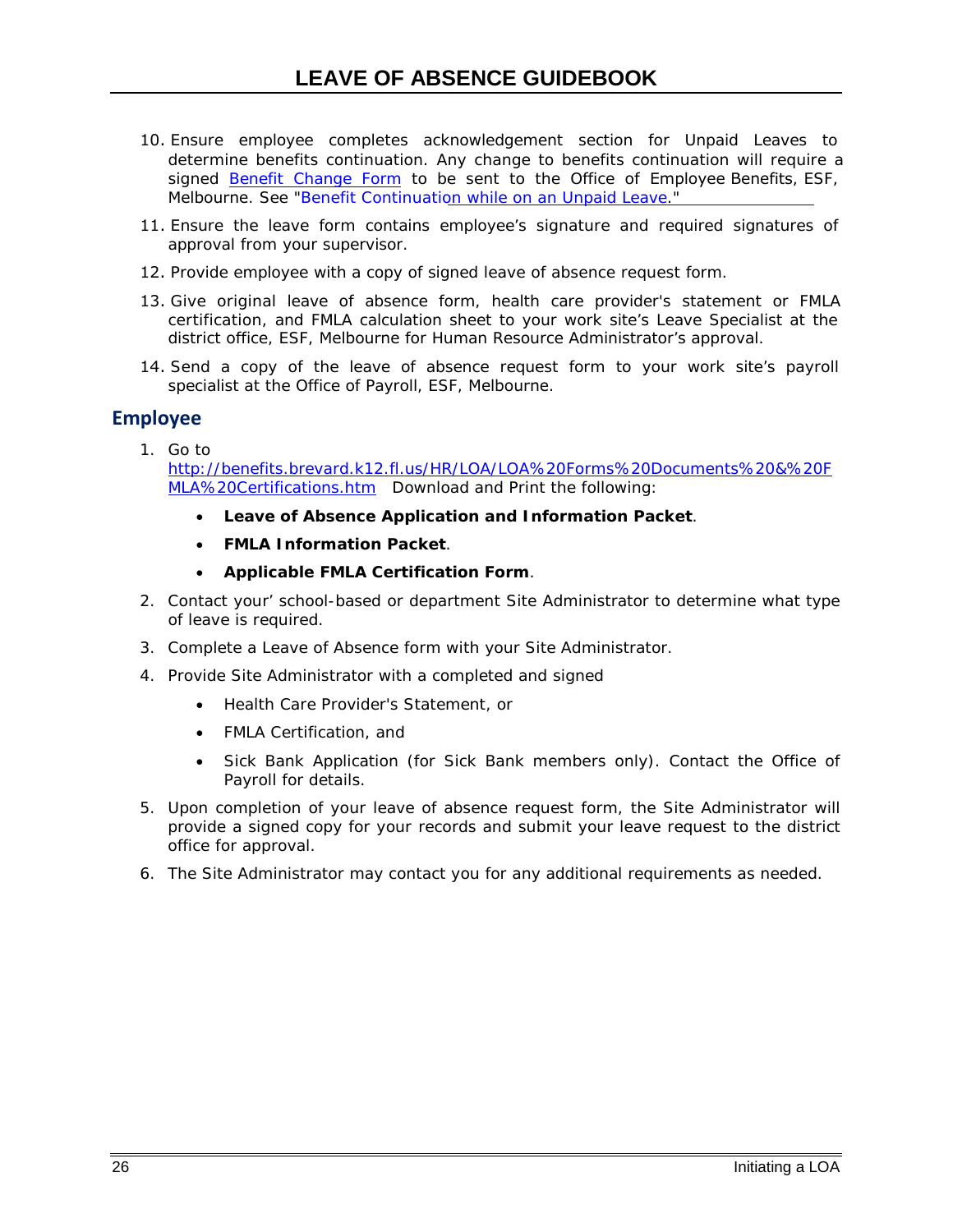### <span id="page-32-0"></span>**How to Initiate a Non-FMLA Leave of Absence**

#### **Site Administrator**

- 1. Discuss with the employee the factors to determine what type of leave is required. Non-FMLA leaves are medical leaves of absences from work greater than five workdays due to the employee's own illness or injury.
- 2. Non FMLA leave is for employees who do not meet the 1250 hours worked FMLA eligibility requirement but have 12 months of service. See ["Non-FMLA Leave.](#page-17-2)"
- 3. Go to

[http://benefits.brevard.k12.fl.us/HR/LOA/LOA%20Forms%20Documents%20&%20F](http://benefits.brevard.k12.fl.us/HR/LOA/LOA%20Forms%20Documents%20&%20FMLA%20Certifications.htm) [MLA%20Certifications.htm](http://benefits.brevard.k12.fl.us/HR/LOA/LOA%20Forms%20Documents%20&%20FMLA%20Certifications.htm) Download and distribute to the employee the following leave of absence packets.

- **Leave of Absence Information and Application Packet.**
- 4. All requests for a Non-FMLA leave are defined by the health care provider's statement. The health care provider's statement should include the first date of the requested leave of absence, an estimated return to work date, and a diagnosis.
- 5. Determine employees **Paid Time-Off Options.** Key points are that
	- All sick pay must be exhausted.
	- The amount of days of Non-FMLA leave available to eligible employees will begin to be counted on the first day of the approved leave, running concurrently with paid time off options used.
- 6. Determine if an employee is a Sick Bank member. If the employee is eligible for Sick Bank, instruct the employee to complete the Sick Bank Application and review the Sick Bank guidelines included in the **Leave of Absence Information and Application Packet.** Send original Sick Bank Application along with copies of the approved leave request form and detailed health care provider statement to the Office of Payroll at the ESF, Melbourne.
- 7. Complete a Leave of Absence request form. Select leave type. Enter leave begin date and end date as determined by the health care provider.
- 8. Ensure employee completes acknowledgement section for Unpaid Leaves to determine benefits continuation. Any change to benefits continuation will require a signed Benefit Change Form to be sent to the Office of Employee Benefits at the ESF, Melbourne. See "Benefit Continu[ation while](#page-45-0) on an Unpaid Leave."
- 9. [Ensure](#page-45-0) the leave form contains employee's signature and required signatures of approval from the principal or supervisor.
- 10. Provide employee with a copy of signed leave of absence request form.
- 11. Give original leave of absence form and health care provider's statement to your work site's Leave [Specialist](#page-60-0) at the Office of Employee Benefits, ESF, Melbourne.
- 12.Send a copy of the leave of absence request form to your work site's payroll specialist at the Office of Payroll at the ESF, Melbourne.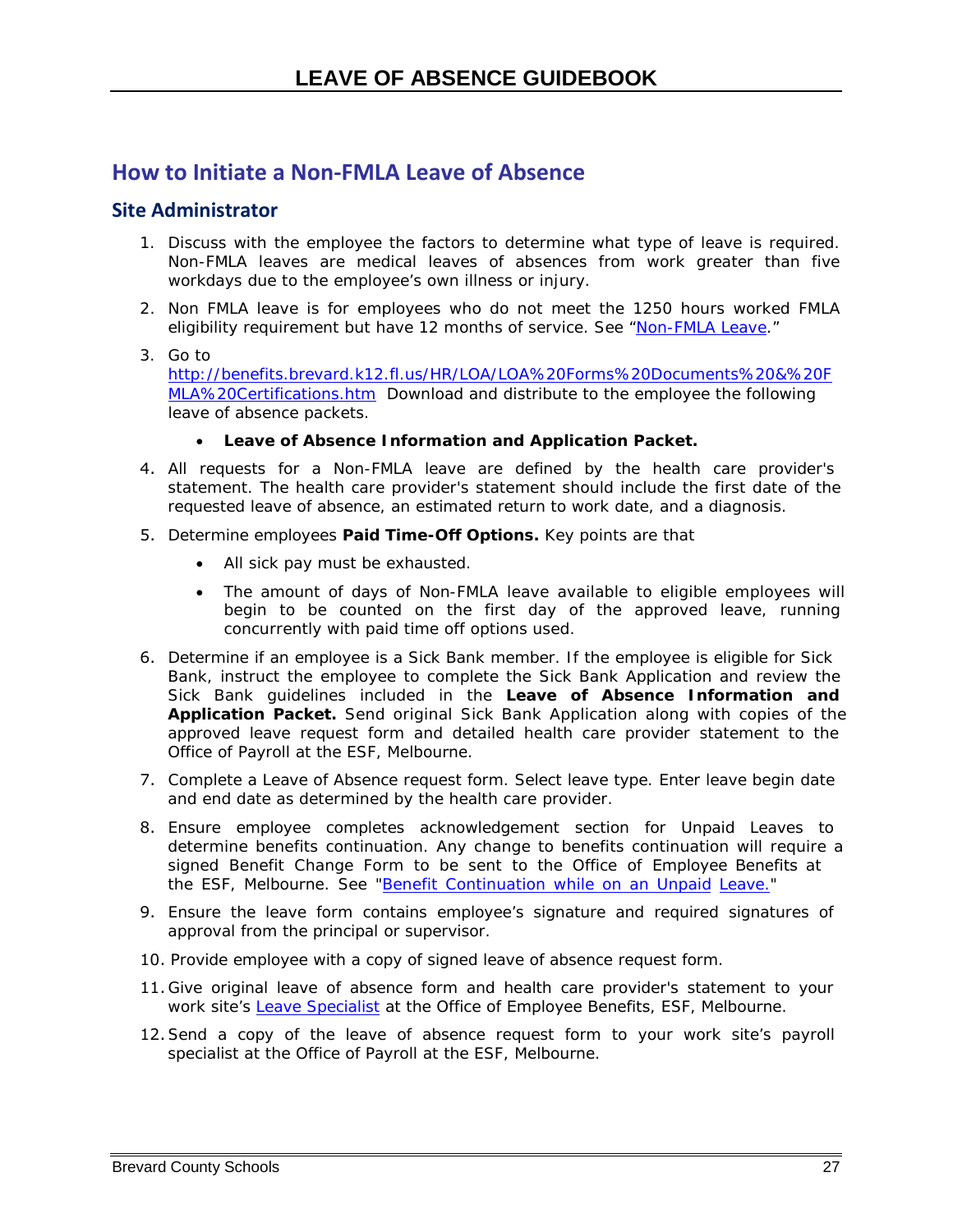### **Employee**

1. Go to [http://benefits.brevard.k12.fl.us/HR/LOA/LOA%20Forms%20Documents%20&%20F](http://benefits.brevard.k12.fl.us/HR/LOA/LOA%20Forms%20Documents%20&%20FMLA%20Certifications.htm) [MLA%20Certifications.htm](http://benefits.brevard.k12.fl.us/HR/LOA/LOA%20Forms%20Documents%20&%20FMLA%20Certifications.htm) Download and Print the following:

#### • **Leave of Absence Application and Information Packet.**

- 2. Contact your' school-based or department Site Administrator to determine what type of leave is required.
- 3. Complete a Leave of Absence form with your Site Administrator.
- 4. Provide Site Administrator with the completed and signed forms that follow:
	- Health Care Provider's Statement.
	- Sick Bank Application (for Sick Bank members only). Contact the Office of Payroll for details.
- 5. Upon completion of your leave of absence request form, the Site Administrator will provide a signed copy for your records and submit your leave request to the Office of Employee Benefits for approval.
- 6. Site Administrator may contact you for any additional requirements a needed.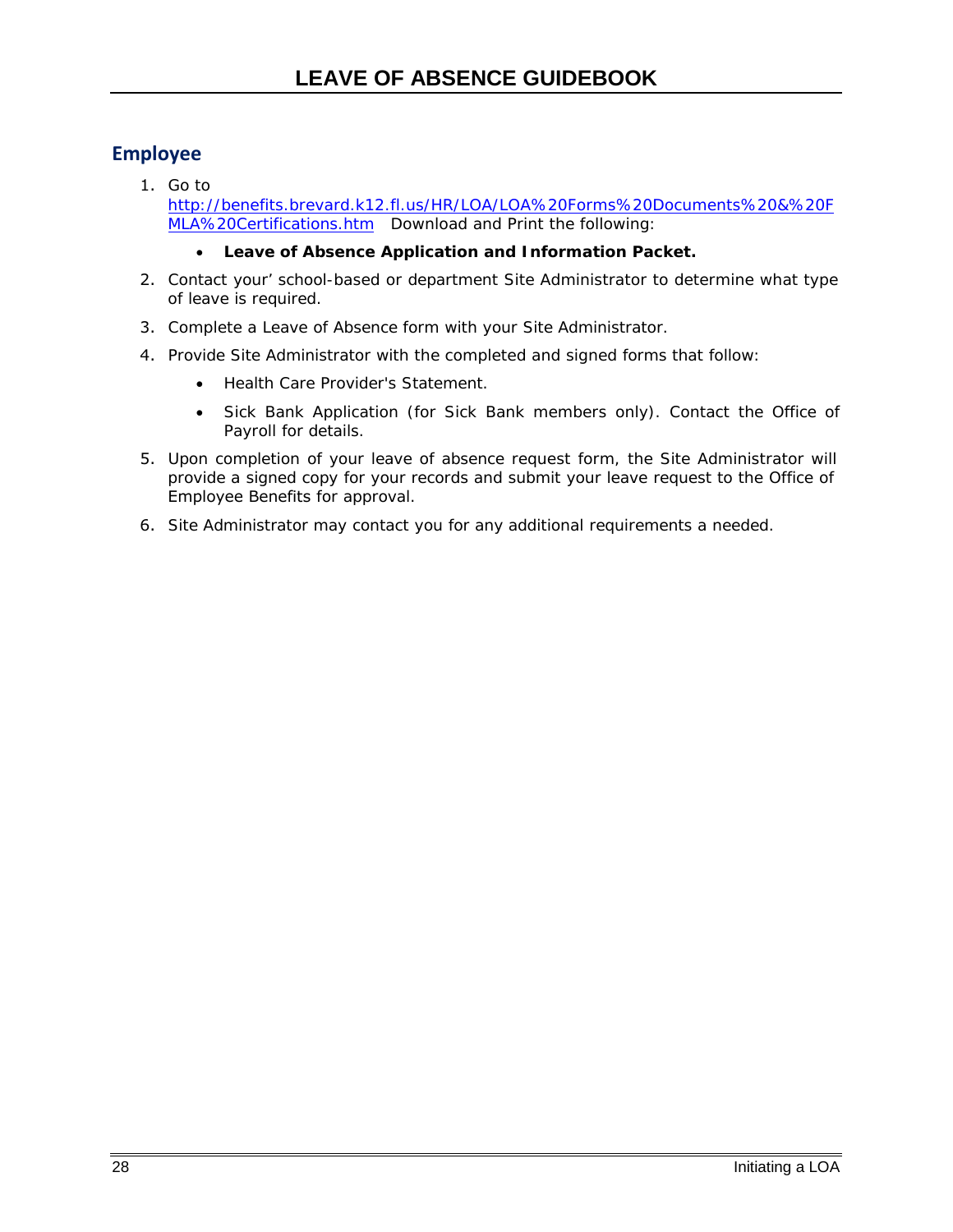## <span id="page-34-0"></span>**How to Initiate an Injury in the Line of Duty Leave of Absence**

Employees injured in the line of duty (Workers' Compensation) will **require** a leave of absence if injury prevents him or her from being actively at work for more than 5 workdays. This leave type would be considered a medical leave of absence and covered under FMLA if the employee meets FMLA eligibility requirements. For more information concerning Workers' Compensation contact the Office of Risk Management.

#### **Site Administrator**

- 1. Discuss with the employee the factors to determine what type of leave is required. Injury in the line of duty (Workers' Compensation) is a medical leave of absence from work greater than five workdays due to the employee's on-the-job injury.
- 2. Go to [http://benefits.brevard.k12.fl.us/HR/LOA/LOA%20Forms%20Documents%20&%20F](http://benefits.brevard.k12.fl.us/HR/LOA/LOA%20Forms%20Documents%20&%20FMLA%20Certifications.htm) [MLA%20Certifications.htm](http://benefits.brevard.k12.fl.us/HR/LOA/LOA%20Forms%20Documents%20&%20FMLA%20Certifications.htm) Download and distribute to the employee the following:
	- **Leave of Absence Information and Application Packet.**
	- **FMLA Information Packet.**
	- **Applicable FMLA Certification Form.**
- 3. Discuss with the employee his/her rights under the FMLA (Family and Medical Leave Act) of 1993. See section in this guidebook ["What is the Family and Medical Leave](#page-15-2) [Act?"](#page-15-2)
- 4. Determine if the employee meets **FMLA Leave Entitlement.** See ["FMLA Leave](#page-15-1) [Entitlement.](#page-15-1)"
- 5. Determine if the employee meets **FMLA Eligibility Requirements**. See "FMLA [Eligibility Requirements.](#page-16-2)" Complete and/or provide the following leave documents.
	- Hours worked report (for support staff only).
	- FMLA Certification signed by a licensed health care provider. The FMLA certification should include the first date of the requested leave of absence, an estimated return to work date, and a diagnosis.
- 6. If the employee is **Not FMLA eligible** the employee may be eligible for a **Non-FMLA** leave. See section in this guidebook ["Non-FMLA Leave.](#page-17-2)" All requests for a Non-FMLA leave are defined by the health care provider's statement. The health care provider's statement should include the first date of the requested leave of absence, an estimated return to work date, and a diagnosis.
- 7. Determine employees **Paid-Time-Off Options.** Key points are
	- All sick pay must be exhausted.
	- The amount of days of FMLA or Non-FMLA leave available to eligible employees will begin to be counted on the first day of the approved leave, running concurrently with paid-time-off options used.
- 8. Complete a Leave of Absence request form. Select leave type. Enter leave begin date and end date as determined by the health care provider.
- 9. Ensure employee completes acknowledgement section for Unpaid Leaves to determine benefits continuation. Any change to benefits continuation will require a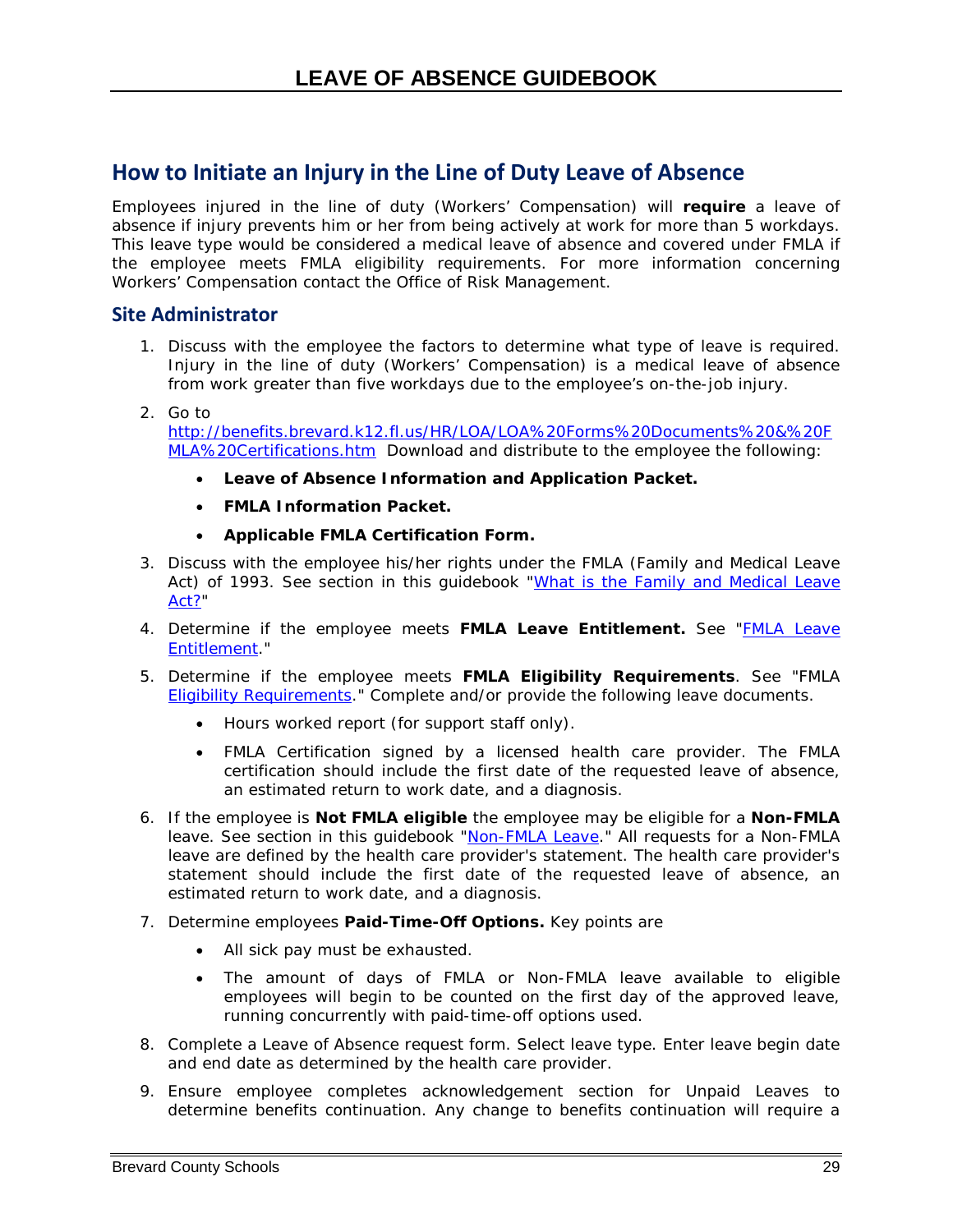signed [Benefit Change](http://benefits.brevard.k12.fl.us/HR/benefits%202013%20forward/Forms/Benefit_%20Change_%20Form.pdf) Form to be sent to the district office, Employee Benefits, ESF, Melbourne. See in this guidebook section "Benefit Continuation while on an Unpaid Leave."

- 10. Ensure the leave form contains employee's signature and required signatures of approval from your principal or supervisor.
- 11. Provide employee with a copy of the signed leave of absence request form.
- 12. Give original leave of absence form and health care provider's statement, FMLA certification, and FMLA calculation sheet to your work site's Leave Specialist at the district office, ESF, Melbourne for Human Resource Administrators approval.
- 13. Send a copy of the leave of absence request form to your work site's payroll specialist at the district office, ESF, Melbourne.

### **Employee**

- 1. Go to [http://benefits.brevard.k12.fl.us/HR/LOA/LOA%20Forms%20Documents%20&%20F](http://benefits.brevard.k12.fl.us/HR/LOA/LOA%20Forms%20Documents%20&%20FMLA%20Certifications.htm) [MLA%20Certifications.htm](http://benefits.brevard.k12.fl.us/HR/LOA/LOA%20Forms%20Documents%20&%20FMLA%20Certifications.htm) Download and Print the following:
	- **Leave of Absence Application and Information Packet.**
	- **FMLA Information Packet.**
	- **Applicable FMLA Certification Form.**
- 2. Contact your' school-based or department Site Administrator to determine what type of leave is required.
- 3. Complete a Leave of Absence form with your Site Administrator.
- 4. Provide Site Administrator with a completed and signed
	- Health Care Provider's Statement (non-FMLA eligible) or
	- FMLA Certification (FMLA eligible).
- 5. Upon completion of your leave of absence request form, the Site Administrator will provide a signed copy for your records and submit your leave request to the district office for approval.
- 6. Site Administrator may contact you for any additional requirements a needed.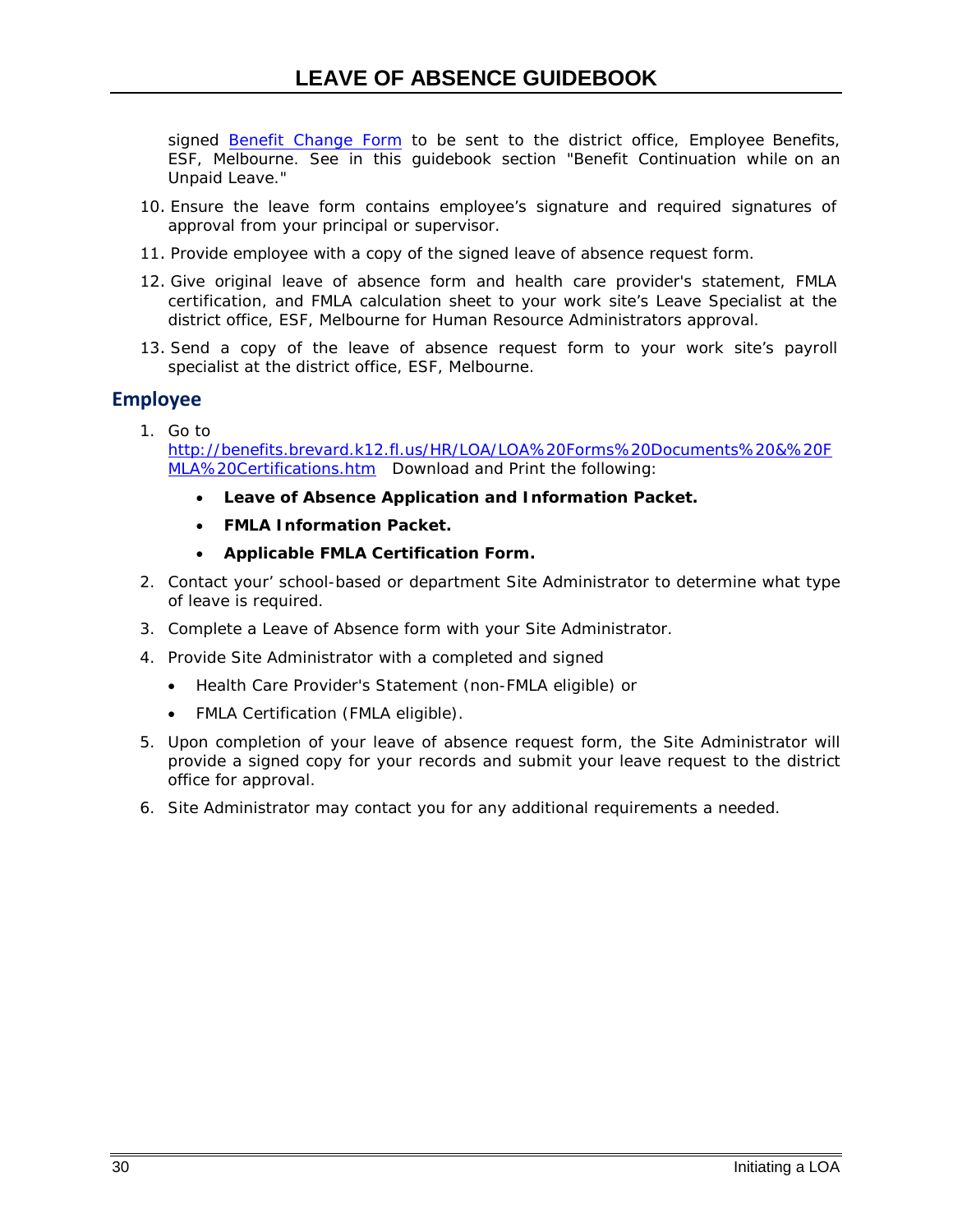## <span id="page-36-0"></span>**How to Initiate a Personal FMLA Leave of Absence and Military Family Leave**

### **Site Administrator**

1. Discuss with the employee the factors to determine what type of leave is required. Personal FMLA and Military Family Leave are absences from work greater than five workdays for the following reasons:

#### **Family Medical Leave (FMLA)**

- <span id="page-36-1"></span>• Adoption or Foster Care.
- Child Rearing/ Paternity.
- Caring for immediate family member (spouse, child or parent) with a serious health condition.

#### **Military Family Leave**

- Qualifying Exigencies Military Family Leave (12 weeks)
- Military Caregiver Leave (26 weeks)

#### 2. Go to

[http://benefits.brevard.k12.fl.us/HR/LOA/LOA%20Forms%20Documents%20&%20F](http://benefits.brevard.k12.fl.us/HR/LOA/LOA%20Forms%20Documents%20&%20FMLA%20Certifications.htm) [MLA%20Certifications.htm](http://benefits.brevard.k12.fl.us/HR/LOA/LOA%20Forms%20Documents%20&%20FMLA%20Certifications.htm) Download and distribute to the employee the following:

- **Leave of Absence Information and Application Packet.**
- **FMLA Information Packet.**
- **Applicable FMLA Certification Form.**
- 3. Discuss with the employee his/her rights under the FMLA (Family and Medical Leave Act) of 1993. See section in this guidebook ["What is the Family and Medical Leave](#page-15-2) Act?
- 4. Determine if the employee meets **FMLA Leave Entitlement.** See section in this guidebook ["FMLA Leave Entitlement](#page-15-1) and [Military Family Leave Entitlement-FMLA.](#page-16-0)"
- 5. Determine if the employee meets **FMLA Eligibility Requirements**. See section in this guidebook ["FMLA Eligibility Requirements.](#page-16-2)" Complete and/or provide the following leave documents.
	- Hours worked report (For support staff only).
	- FMLA Certification signed by a licensed health care provider. The FMLA certification should include the first date of the requested leave of absence, an estimated return to work date, and a diagnosis for the caring of the immediate family member.
- 6. Determine employee's **Paid-Time-Off Options.** Key points are
	- An employee may use his or her [sick pay](http://www.flsenate.gov/Statutes/index.cfm?App_mode=Display_Statute&Search_String=&URL=1000-1099/1012/Sections/1012.61.html) to care for an immediate family member due to a serious health condition. Sick pay is not available for adoption, foster care, child rearing, paternity and qualifying exigencies. However an employee may use six "sick pay" days each year for personal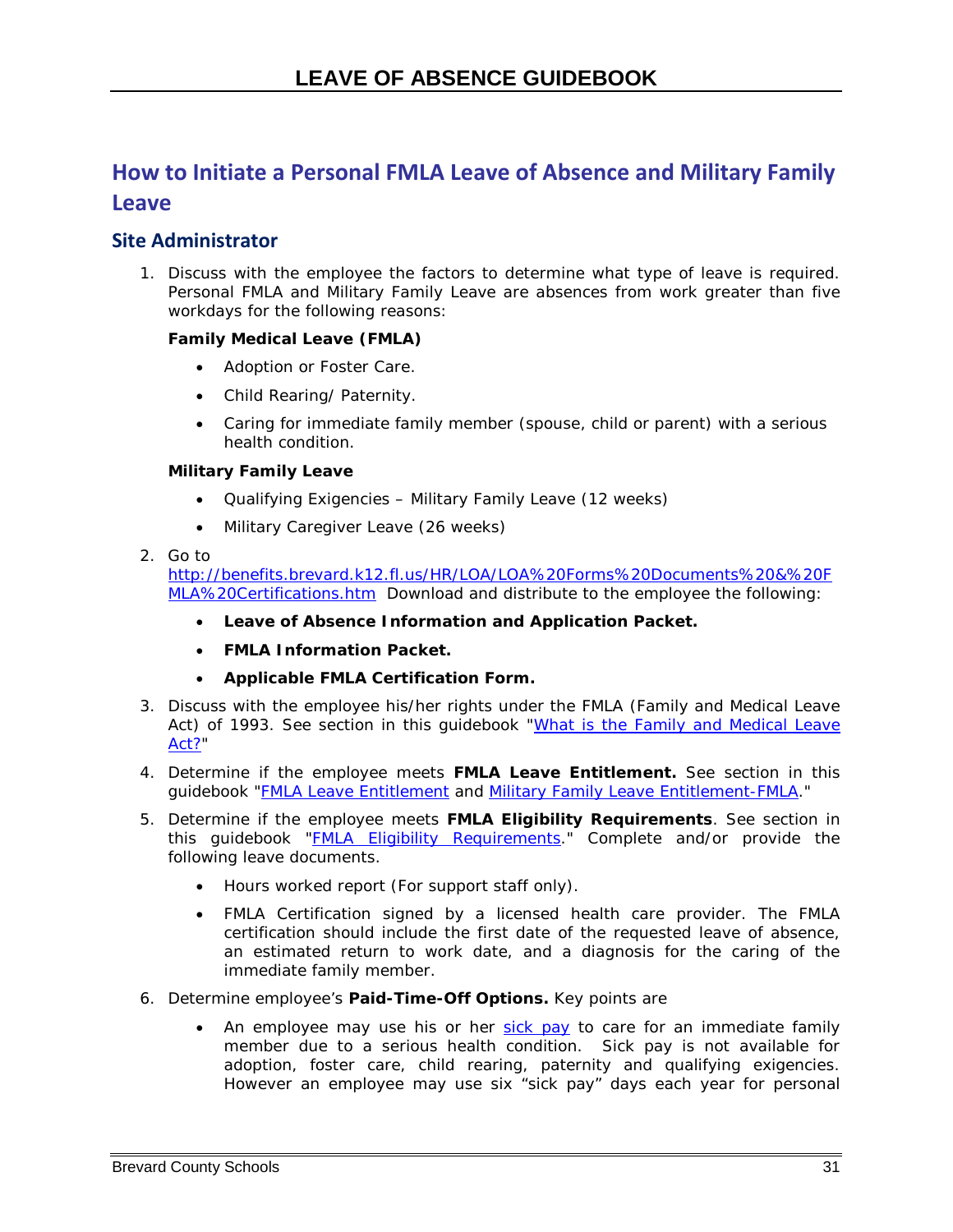reasons as "Personal Charged to Sick". Such absences for personal reasons will be charged to his or her accrued sick pay.

- Vacation pay is optional.
- The amount of days of FMLA leave available to eligible employees will begin to be counted on the first day of the approved leave, running concurrently with paid-time-off options used.
- 7. Complete a Leave of Absence request form. Select leave type. Enter leave begin date and end date as determined by the FMLA certification.
- 8. Ensure employee completes acknowledgement section for Unpaid Leaves to determine benefits continuation. Any change to benefits continuation will require a signed Benefit Change Form to be sent to the Office of Employee Benefits at the ESF, Melbourne. See "Benefit Continu[ation while](#page-45-0) on an Unpaid Leave."
- 9. [Ensure](#page-45-0) the leave form contains employee's signature and required signatures of approval from your principal or supervisor.
- 10. Provide employee with a copy of signed Leave of Absence request form.
- 11. Give original Leave of Absence form, FMLA certification, and FMLA calculation sheet to your work site's Leave Specialist at the Office of Human Resources at the ESF, Melbourne, for approval.
- 12. Send a copy of the Leave of Absence request form to your work site's payroll specialist at the Office of Payroll, ESF, Melbourne.

#### **Employee**

- 1. Go to [http://benefits.brevard.k12.fl.us/HR/LOA/LOA%20Forms%20Documents%20&%20F](http://benefits.brevard.k12.fl.us/HR/LOA/LOA%20Forms%20Documents%20&%20FMLA%20Certifications.htm) [MLA%20Certifications.htm](http://benefits.brevard.k12.fl.us/HR/LOA/LOA%20Forms%20Documents%20&%20FMLA%20Certifications.htm) Download and Print the following:
	- **Leave of Absence Application and Information Packet.**
	- **FMLA Information Packet.**
	- **Applicable FMLA Certification Form.**
- 2. Contact your' school-based or department Site Administrator to determine what type of leave is required.
- 3. Complete a Leave of Absence form with your Site Administrator.
	- Provide Site Administrator with a completed and signed FMLA Certification form.
- 4. Upon completion of your leave of absence request form, the Site Administrator will provide a signed copy for your records and submit your leave request to the district office for approval.
- 5. Site Administrator may contact you for any additional requirements as needed.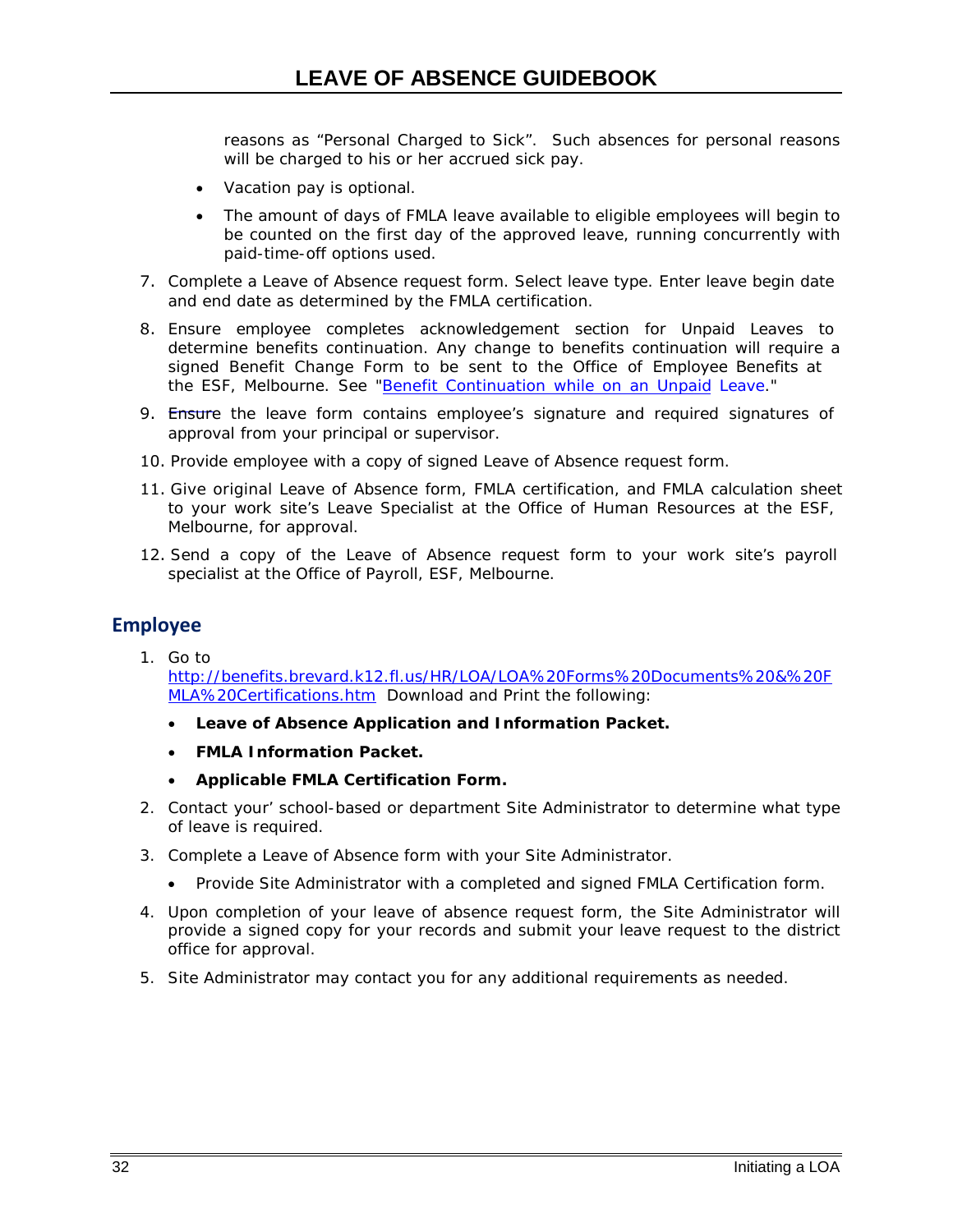### <span id="page-38-0"></span>**How to Initiate a Personal Leave of Absence**

#### **Site Administrator**

- 1. Discuss with the employee the factors to determine what type of leave is required. Personal leaves are absences from work greater than five workdays for the following reasons and are not covered under the Family and Medical Leave Act of 1993.
	- To care for other's illness (see FS 1012.61 use of sick pay in guidebook).
	- Public Service, Jury Duty (Subpoena), Spouse's Military Order, and Union Leave, or
	- Other personal reasons which will require a specific reason and are subject to district approval.
- 2. Go to

[http://benefits.brevard.k12.fl.us/HR/LOA/LOA%20Forms%20Documents%20&%20F](http://benefits.brevard.k12.fl.us/HR/LOA/LOA%20Forms%20Documents%20&%20FMLA%20Certifications.htm) [MLA%20Certifications.htm](http://benefits.brevard.k12.fl.us/HR/LOA/LOA%20Forms%20Documents%20&%20FMLA%20Certifications.htm) Download and distribute to the employee the following leave of absence packets.

- **Leave of Absence Information and Application Packet.**
- 3. Determine employee's Paid-Time-Off Options. Key points are:
	- For Jury Duty or Subpoena, such time away from duty may not be charged against any accumulated earned leave.
	- An employee may use his or he[r sick pay](http://www.flsenate.gov/Statutes/index.cfm?App_mode=Display_Statute&Search_String=&URL=1000-1099/1012/Sections/1012.61.html) or vacation pay to care for others due to illness.
- 4. Court appearance verification for Jury Duty (Subpoena) for each day of absence is required.
- 5. Complete a Leave of Absence request form. Select leave type. Enter leave begin date and end date.
- 6. Ensure employee completes acknowledgement section for Unpaid Leaves to determine benefits continuation. Any change to benefits continuation will require a signed Benefit Change Form to be sent to the Office of Employee Benefits, ESF, Melbourne. See "Benefit Continuation while on an Unpaid [Leave."](#page-45-1)
- 7. Ensure the leave form contains employee's signature and required signatures of approval from your principal or supervisor.
- 8. Provide employee with a copy of signed Leave of Absence request form.
- 9. Give original Leave of Absence request form to your work site's Leave Specialist at the district office, ESF, Melbourne for Human Resource Administrator approval.
- 10. Send a copy of the Leave of Absence request form to your work site's payroll specialist at the district office, ESF, Melbourne.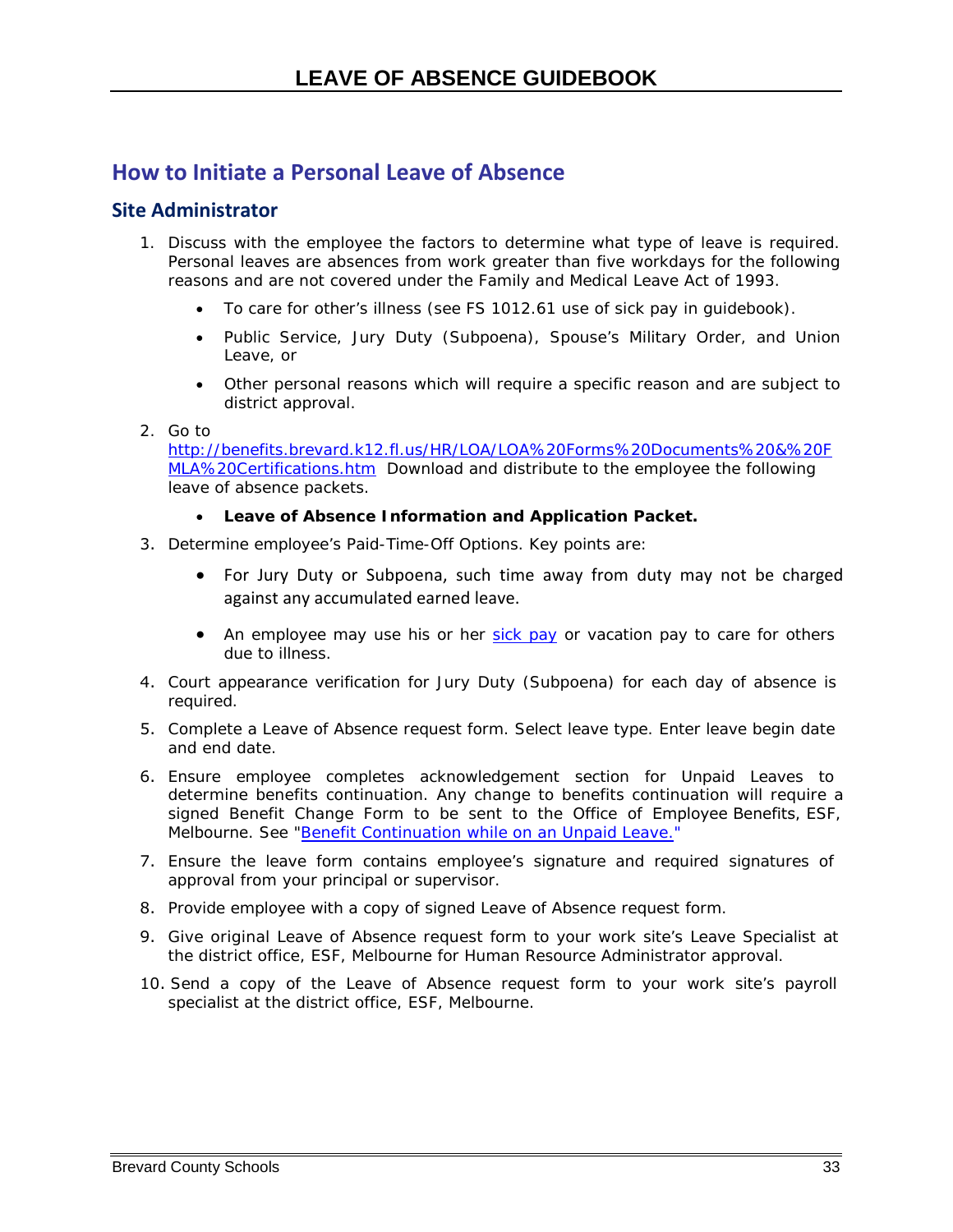### **Employee**

1. Go to [http://benefits.brevard.k12.fl.us/HR/LOA/LOA%20Forms%20Documents%20&%20F](http://benefits.brevard.k12.fl.us/HR/LOA/LOA%20Forms%20Documents%20&%20FMLA%20Certifications.htm) [MLA%20Certifications.htm](http://benefits.brevard.k12.fl.us/HR/LOA/LOA%20Forms%20Documents%20&%20FMLA%20Certifications.htm) Download and Print the following:

#### • **Leave of Absence Application and Information Packet.**

- 2. Contact your' school-based or department Site Administrator to determine what type of leave is required.
- 3. Complete a Leave of Absence form with your Site Administrator.
- 4. Provide Site Administrator with daily court appearance verification for
	- Jury Duty or (Subpoena).
- 5. Provide Site Administrator with a copy of "spouse's"
	- Military Order.
- 6. Upon completion of your Leave of Absence request form, the Site Administrator will provide a signed copy for your records and submit your leave request to the district office for approval.
- 7. Site Administrator may contact you for any additional requirements a needed.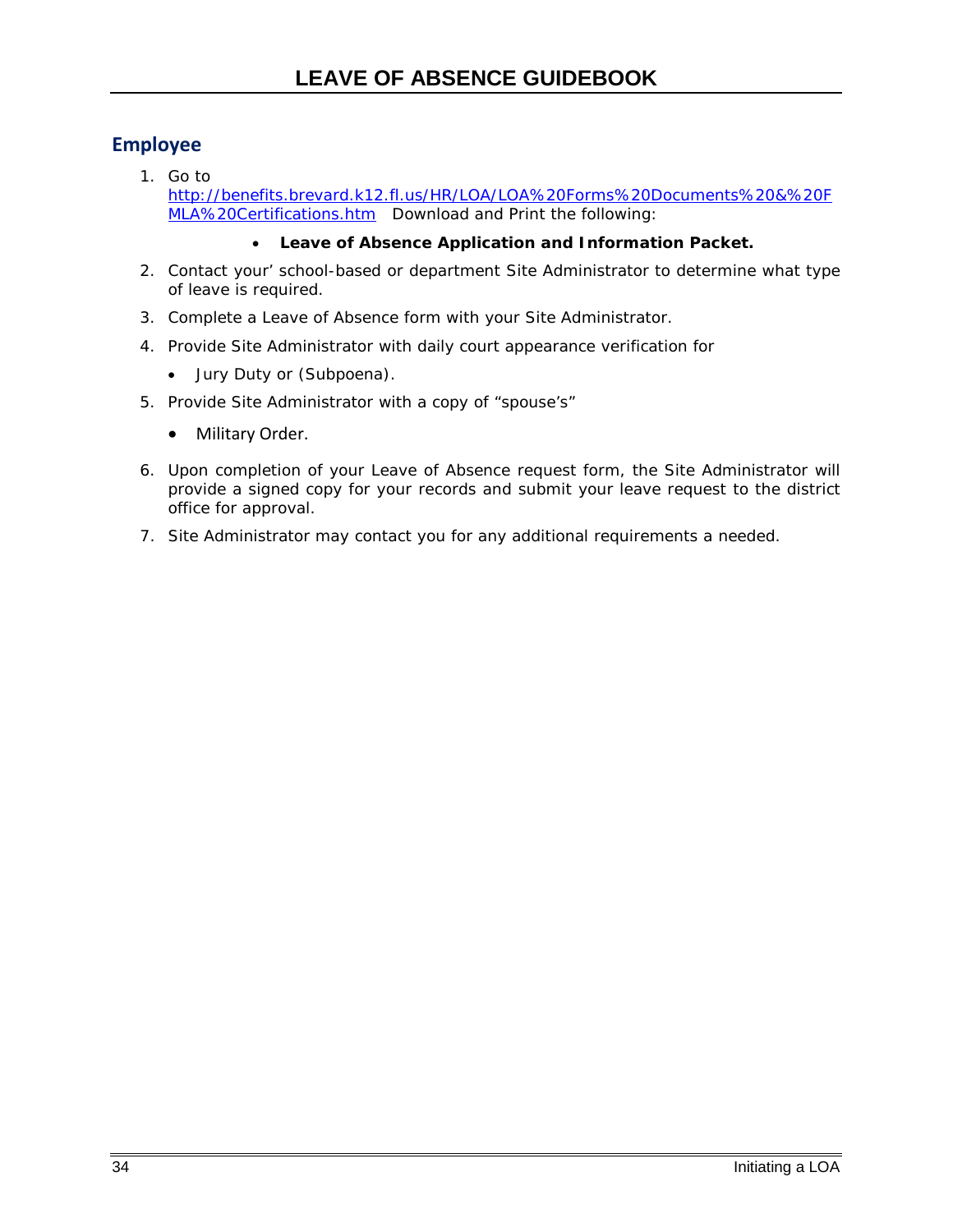## <span id="page-40-0"></span>**How to Initiate a Professional/Educational Study Leave**

#### **Site Administrator**

- 1. Discuss with the employee the factors to determine what type of leave is required. Professional/ Educational Study leaves are personal leaves of absences from work greater than five workdays available to instructional personal only.
- 2. Go to

[http://benefits.brevard.k12.fl.us/HR/LOA/LOA%20Forms%20Documents%20&%20F](http://benefits.brevard.k12.fl.us/HR/LOA/LOA%20Forms%20Documents%20&%20FMLA%20Certifications.htm) [MLA%20Certifications.htm](http://benefits.brevard.k12.fl.us/HR/LOA/LOA%20Forms%20Documents%20&%20FMLA%20Certifications.htm) Download and distribute to the employee the following leave of absence packets.

- <span id="page-40-1"></span>• **Leave of Absence Information and Application Packet.**
- 3. Determine if the employee meets Professional/Educational guidelines**.** See "Professional or Educational Guidelines" and contact the Office of Human Resources/Labor Relations for more information.
- 4. Determine employee's Paid Time-Off Options.
- 5. Official full-course description is required.
- 6. Complete a Leave of Absence request form. Select leave type. Enter leave begin date and end date.
- 7. Ensure employee completes acknowledgement section for Unpaid Leaves to determine benefits continuation. Any change to benefits continuation will require a signed Benefit Change Form to be sent to the Office of Employee Benefits at the ESF, Melbourne. See "Benefit Continu[ation while](#page-45-1) on an Unpaid Leave."
- 8. [Ensure](#page-45-1) the leave form contains employee's signature and required signatures of approval from your principal or supervisor.
- 9. Provide employee with a copy of signed Leave of Absence request form.
- 10. Give original Leave of Absence request form to your work site's Leave Specialist at the district office, ESF, Melbourne for Human Resources Administrator approval.
- 11. Send a copy of the Leave of Absence request form to your work site's payroll specialist at the Office of Payroll, ESF, Melbourne.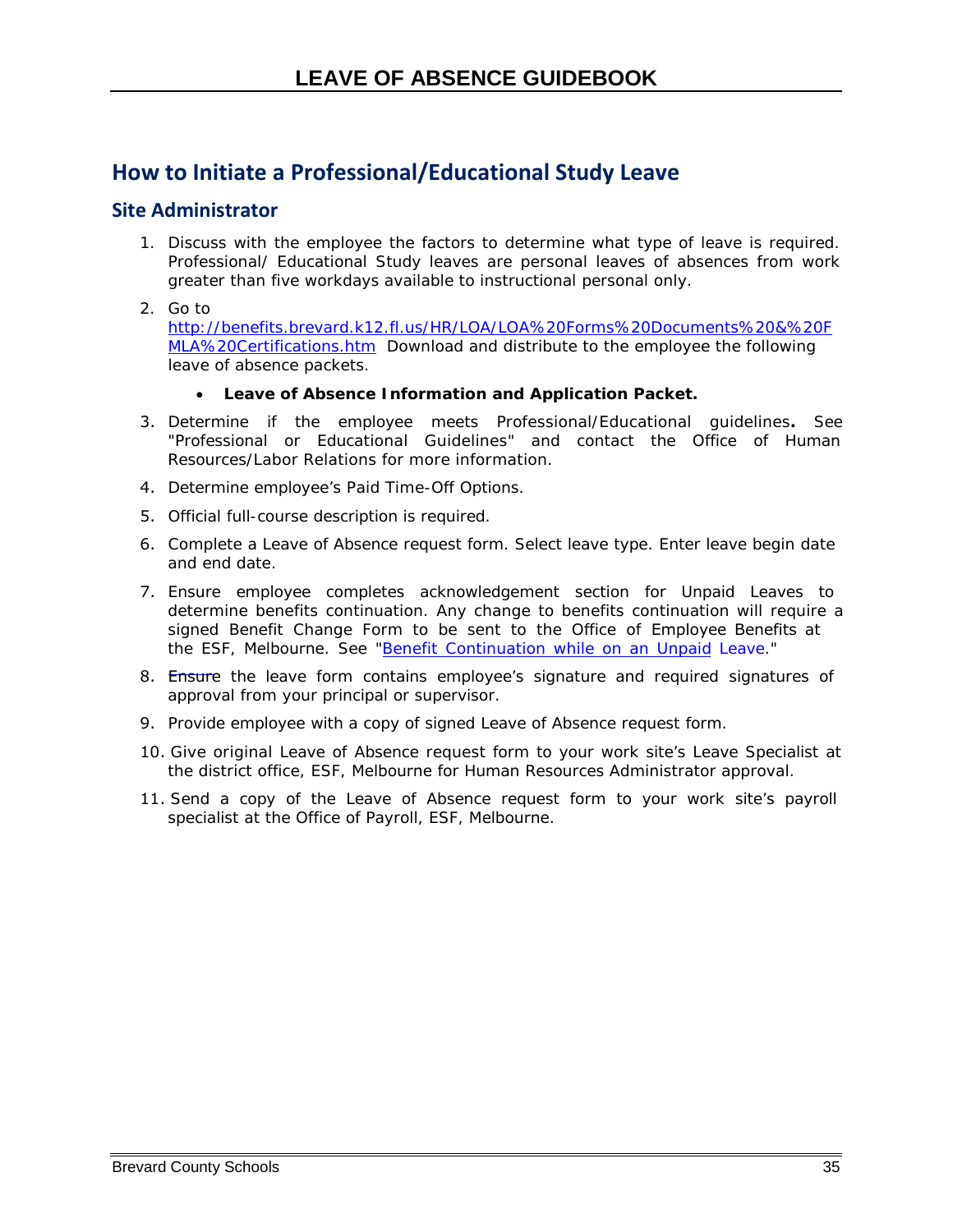### **Employee**

- 1. Go to [http://benefits.brevard.k12.fl.us/HR/LOA/LOA%20Forms%20Documents%20&%20F](http://www.edline.net/pages/Brevard_County_Schools/Departments/Departments__K-Z/HumanResources/Leave_of_Absence) [MLA%20Certifications.htm](http://benefits.brevard.k12.fl.us/HR/LOA/LOA%20Forms%20Documents%20&%20FMLA%20Certifications.htm) Download and Print the following: *.*
	- **Leave of Absence Application and Information Packet.**
- 2. Contact your' school-based or department Site Administrator to determine what type of leave is required.
- 3. Complete a Leave of Absence form with your Site Administrator.
- 4. Provide Site Administrator with a course of study or program for
	- Professional Study Leave.
	- Educational Study Leave.
- 5. Upon completion of your Leave of Absence request form, the Site Administrator will provide a signed copy for your records and submit your leave request to the district office for approval.
- 6. Upon your return from an Educational Study Leave, an official transcript reflecting a full course load, which is usually eighteen to twenty-four credit hours, will be required.
- 7. Site Administrator may contact you for any additional requirements a needed.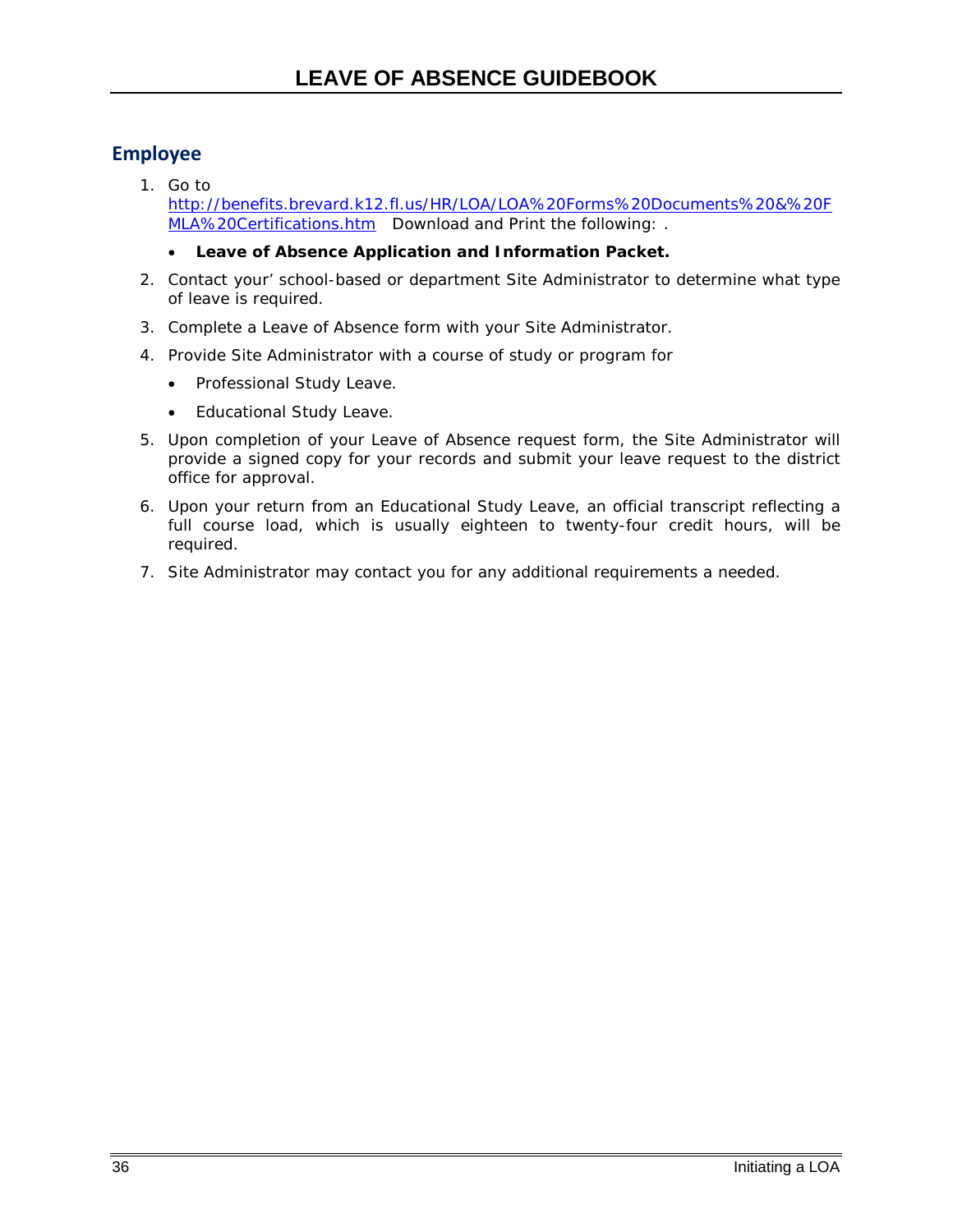## <span id="page-42-0"></span>**How to Initiate a Military Leave of Absence**

### **Site Administrator**

Military Leaves must be submitted sixty days in advance of the beginning date of leave. In the case of emergency deployment, the sixty-day advance notice will be waived.

- 1. Discuss with the employee the factors to determine what type of leave is required. Military leaves are leaves of absences from work greater than five workdays.
- 2. Go to

[http://benefits.brevard.k12.fl.us/HR/LOA/LOA%20Forms%20Documents%20&%20F](http://benefits.brevard.k12.fl.us/HR/LOA/LOA%20Forms%20Documents%20&%20FMLA%20Certifications.htm) [MLA%20Certifications.htm](http://benefits.brevard.k12.fl.us/HR/LOA/LOA%20Forms%20Documents%20&%20FMLA%20Certifications.htm) Download and distribute to the employee the following leave of absence packets.

#### • **Leave of Absence Information and Application Packet.**

- 3. Determine if the employee meets Military guidelines**.** See ["Military-Specific](#page-26-2) [Guidelines"](#page-26-2) and contact the Office of Human Resources/Labor Relations for more information.
- 4. Determine employee's Paid-Time-Off Options.
- 5. An official copy of military orders will be required.
- 6. Complete a Leave of Absence request form. Select leave type. Enter leave begin date and end date.
- 7. Ensure employee completes acknowledgement section for Unpaid Leaves to determine benefits continuation. Any change to benefits continuation will require a signed Benefit Change Form to be sent to the district office, Employee Benefits, ESF, Melbourne. See "Benefit [Continuation](#page-45-1) while on an Unpaid Leave".
- 8. Ensure the leave form contains employee's signature and required signatures of approval from your principal or supervisor.
- 9. Provide employee with a copy of signed leave of absence request form.
- 10. Give original leave of absence request form to your work site's Leave Specialist at the district office, ESF, Melbourne for Human Resources Administrator approval.
- 11. Send a copy of the Leave of Absence request form to your work site's payroll specialist at the district office, ESF, Melbourne.

#### **Employee**

Military Leaves must be submitted sixty days in advance of the start date of the leave. In the case of emergency deployment, the sixty day advance notice will be waived.

#### 1. Go to

[http://benefits.brevard.k12.fl.us/HR/LOA/LOA%20Forms%20Documents%20&%20F](http://benefits.brevard.k12.fl.us/HR/LOA/LOA%20Forms%20Documents%20&%20FMLA%20Certifications.htm) [MLA%20Certifications.htm](http://benefits.brevard.k12.fl.us/HR/LOA/LOA%20Forms%20Documents%20&%20FMLA%20Certifications.htm) Download and Print the following:

#### • **Leave of Absence Application and Information Packet.**

- 2. Contact your' school-based or department Site Administrator to determine what type of leave is required.
- 3. Complete a Leave of Absence form with your Site Administrator.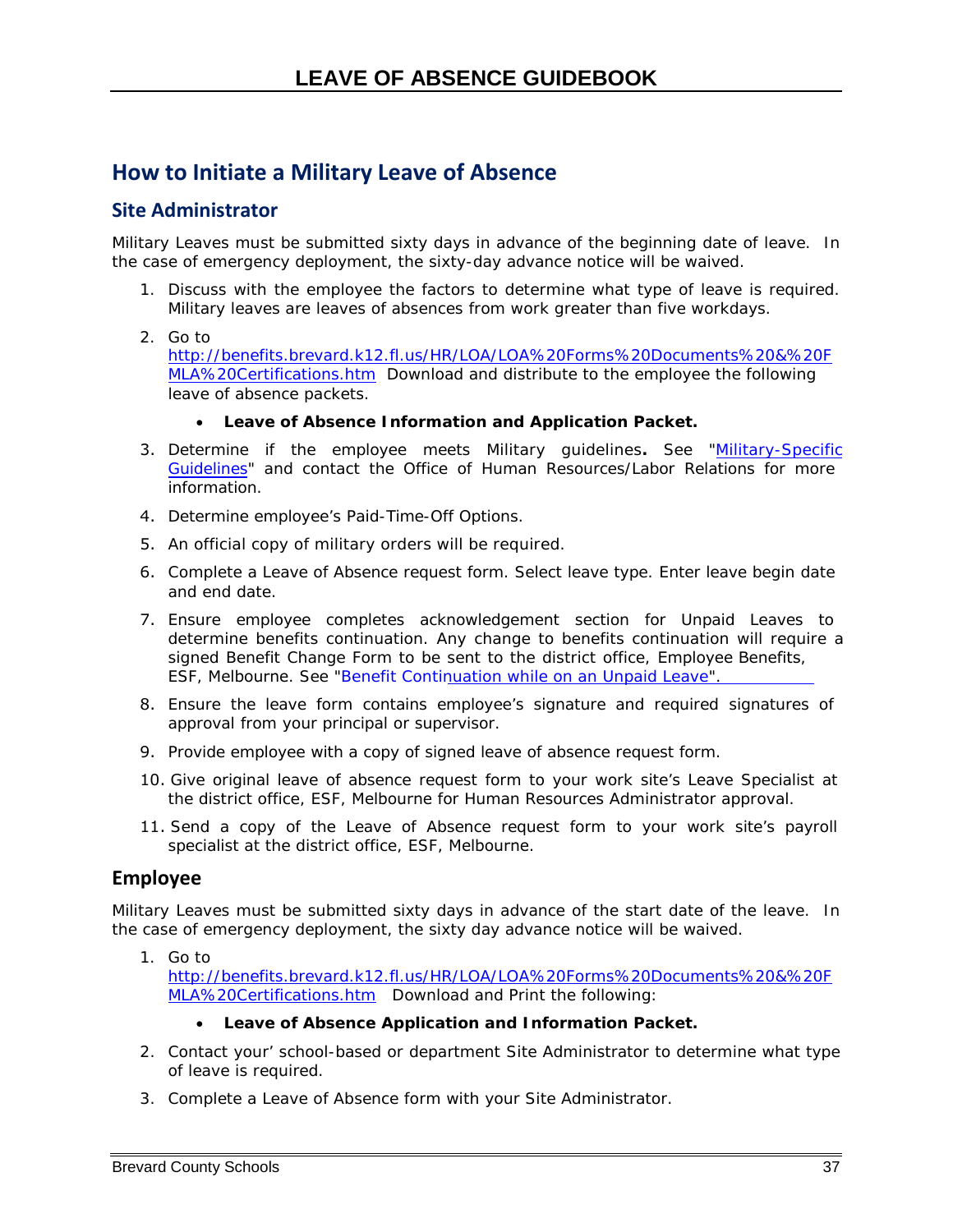- 4. Provide Site Administrator with an official copy of your military orders.
- 5. Upon completion of your Leave of Absence request form, the Site Administrator will provide a signed copy for your records and submit your leave request to the district office for approval.
- 6. Site Administrator may contact you for any additional requirements a needed.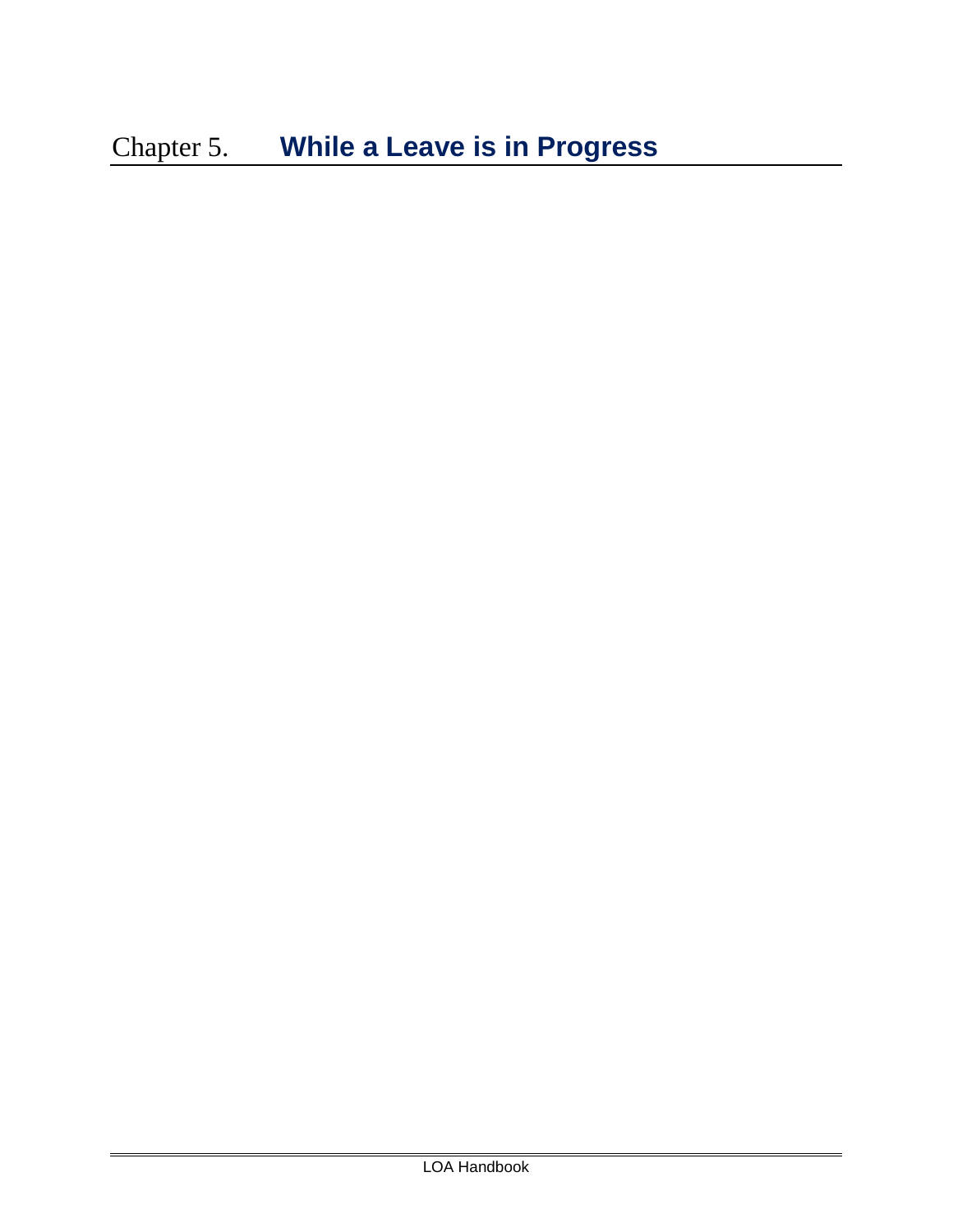### <span id="page-45-0"></span>**Benefits Continuation While on Leave of Absence**

### <span id="page-45-1"></span>**Leave of Absence "Unpaid Status"**

When an employee's leave of absence begins or moves into an "*unpaid"* status, the employee can decide to cancel or change health benefits within 30 days of the first day of their unpaid leave of absence as a qualifying event under IRS code, Section 125. All changes and/or cancellation of the employee's health benefits coverage due to a qualifying event must be requested on a [Benefit Change Form](http://www.edline.net/dynimg/_zKAAA_/docid/0x39F30686561EEE74/1/2014%2BBenefit%2BChange%2BForm.pdf) and submitted to the office of Employee Benefits within 30 days of the qualifying event.

In addition, the first day back to work and paid status from an "*unpaid"* leave of absence will be considered another qualifying event under Section 125, and employees will have 30 days to change health benefits again or apply to pick back up any health benefits they dropped or cancelled. However, the employee may be required to provide "**Evidence of Insurability**" and may be subject to "pre-existing conditions" as defined under the **Health Insurance Portability and Accountability Act of 1996 (HIPPA),** [http://www.dol.gov/ebsa/faqs/faq\\_consumer\\_hipaa.html](http://www.dol.gov/ebsa/faqs/faq_consumer_hipaa.html) if the employee allows a lapse in health benefits of 63 days or more.

#### **Monthly Premium Billing**

Once the employee exhausts all paid options (sick pay, sick bank pay, and/or vacation pay) and goes into an "*unpaid"* status when there is no paycheck from which to deduct premiums, Brevard Public Schools (BPS) will start sending monthly invoices for the premiums that are due. To view a sample of a monthly invoice and billing notification letter please see "John Sample and Billing Notification Letter". If the employee's leave of absence is covered under the Family and Medical Leave Act (FMLA), or if the employee is eligible for sixty days Board-paid premiums (Non-FMLA), the employee will only be responsible for paying the employee portion of the benefits premiums, which is what is normally deducted from each paycheck.

When the employee's leave request is not eligible for FMLA or Non-FMLA entitlements or if the employee has exhausted all FMLA or Non–FMLA entitlements, the employee will be responsible for the entire cost of health benefits premiums, to include the amount normally contributed by the Board. *Employees cannot change their benefits simply because they now have to pay the "Board" portion. This is an important concept to understand when making the decision within 30 days of the first day of the employee's unpaid leave (described above) regarding the continuation of benefits. Follow this [link](http://benefits.brevard.k12.fl.us/HR/benefits%202013%20forward/Other%20Info/Benefits%20Cost%20Per%20Pay%20Period.pdf) to estimate premium costs.*

Health Benefit deductions are subject to the 7 day rule for benefit deductions. The rule is if you are benefit eligible for 7 or more days within a payroll pay period you will have deductions or premiums due.

#### **Cancellation Due to Non-Payment**

Brevard Public Schools will cancel an employee's health benefits for non-payment if the employee does not make his or her payments in accordance with the invoice amounts and due dates that are sent to them from the office of Employee Benefits. The employee's health benefits coverage will be terminated back to the last date through which the employee had paid premiums due in full. The employee will be held responsible for reimbursing the District for any pharmacy claims that were paid by the District on their behalf during any period when benefits are no longer in effect.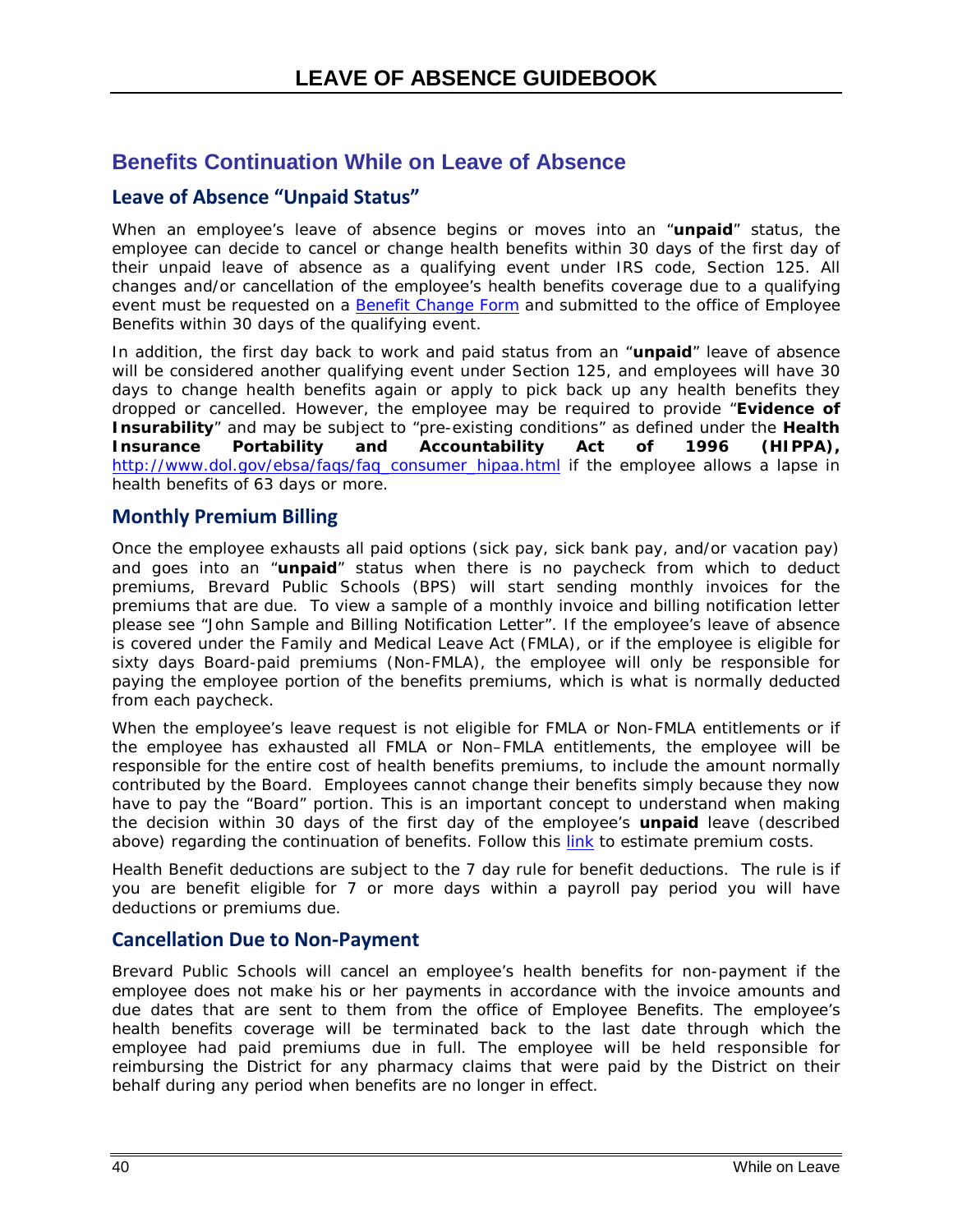### **Leave of Absence "Paid Status"**

When an employee's leave of absence begins in a *paid status* (for example, sick pay, sick bank pay, administrative pay, and vacation pay), benefits premium deductions continued from these paychecks and the employee's health benefits continue as if the employee is actively at work. Note: Employee's whose entire leave of absence is *paid* will have no qualifying event for health benefits change when they begin a leave, nor when they return from a leave of absence.

### <span id="page-46-0"></span>**Employee Rights While on Leave of Absence**

#### <span id="page-46-1"></span>**Leave of Absence Qualifying Events**

As discussed previously, an employee can maintain health benefits during an approved leave of absence as long as payroll deductions continue while the employee is in a *paid status*, or if full monthly premium payments are remitted to the Office of Employee Benefits by the date due while the employee is in an *unpaid* status. If an employee selects to change or cancel existing health benefits, the employee has the option to make these benefits changes within 30 days of the first day of an *unpaid* leave of absence.

An employee may make changes to their health benefits while on an approved leave of absence due to a *Qualifying Event* which is defined as a *change in family status* due to

- Marriage or Divorce.
- Birth or Adoption of a child.
- Death of a spouse or child.
- Change in dependent(s) status.
- The loss or gain of benefits for yourself or your eligible dependents.
- The first day of an *unpaid* leave.
- The first day of your return from an *unpaid* leave.
- Brevard Public Schools retirement.

All changes to an employee's health benefits due to a qualifying event must be requested on an **Employee Benefit Change Form**, with proper documentation attached, and submitted to the Office of Employee Benefits within 30 days of the change.

#### **Health Benefit Enrollment Provisions while on a Unpaid Leave of Absence**

If an employee elects to cancel or change health benefits while on an *unpaid* leave of absence or benefits have been terminated for *non-payment*, the employee may re-enroll by completing an **Employee Benefit Change Form** within 30 days upon his/her return to work subject to normal health benefit enrollment provisions as described below.

• **Short-Term or Long-Term Disability** - If the employee has cancelled Short-Term or Long-Term Disability, the employee will have to go through the Evidence of Insurability (EOI) process with the applicable carrier. If the employee is on a shortterm disability claim and has paid disability coverage premiums for six months, he or she will be eligible for a waiver of premium, and coverage can be reinstated upon return without going through the EOI process. If the employee is on a personal leave and has paid disability coverage premiums for 13 weeks, the coverage can be reinstated upon return to work without going through the EOI process.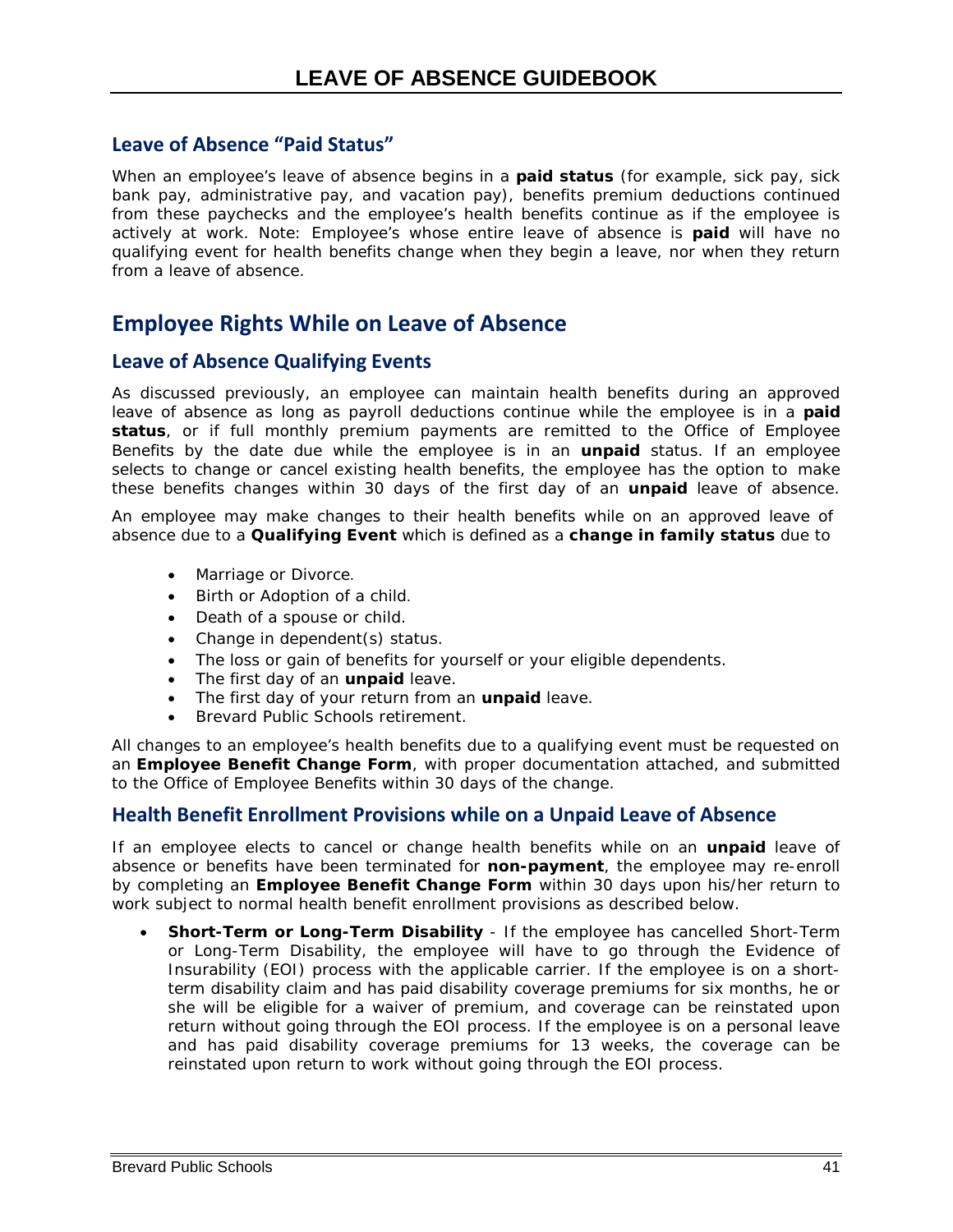- **Life Insurance** If the employee's Life insurance is cancelled during a leave of absence, it will be reinstated after the employee returns to work at one times base salary. The employee may take additional coverage at an increment of one times base salary during each Open Enrollment until the employee has reached the additional maximum coverage amount of four times base salary.
- **Dependent Life -** If the employee's Dependent Life coverage is cancelled, the employee must go through the EOI process for each dependent he or she wishes to cover, or the employee may reinstate the coverage during the next Open Enrollment period which may require another EOI review.

**Important Note**: If Dependent Life, Short-Term Disability, or Long-Term Disability is cancelled due to non-payment of premiums, the employee will have to wait until Open Enrollment to reinstate the Dependent Life and will be able to request EOI for the disability coverage's. Any time an employee selects to go through the EOI process, the carrier can deny reinstatement, and the employee will have to wait until the next Open Enrollment period to go through another EOI review.

**Reinstatement:** Any other coverage can be reinstated upon the employee's return to work from an *unpaid* leave by completing the **Employee Benefit Change Form** within 30 days upon return to work, subject to normal health benefits enrollment provisions. See link for **Employee Benefit Change Form.**

[http://benefits.brevard.k12.fl.us/HR/benefits%202013%20forward/Forms/Benefit\\_%20Cha](http://benefits.brevard.k12.fl.us/HR/benefits%202013%20forward/Forms/Benefit_%20Change_%20Form.pdf) [nge\\_%20Form.pdf](http://benefits.brevard.k12.fl.us/HR/benefits%202013%20forward/Forms/Benefit_%20Change_%20Form.pdf)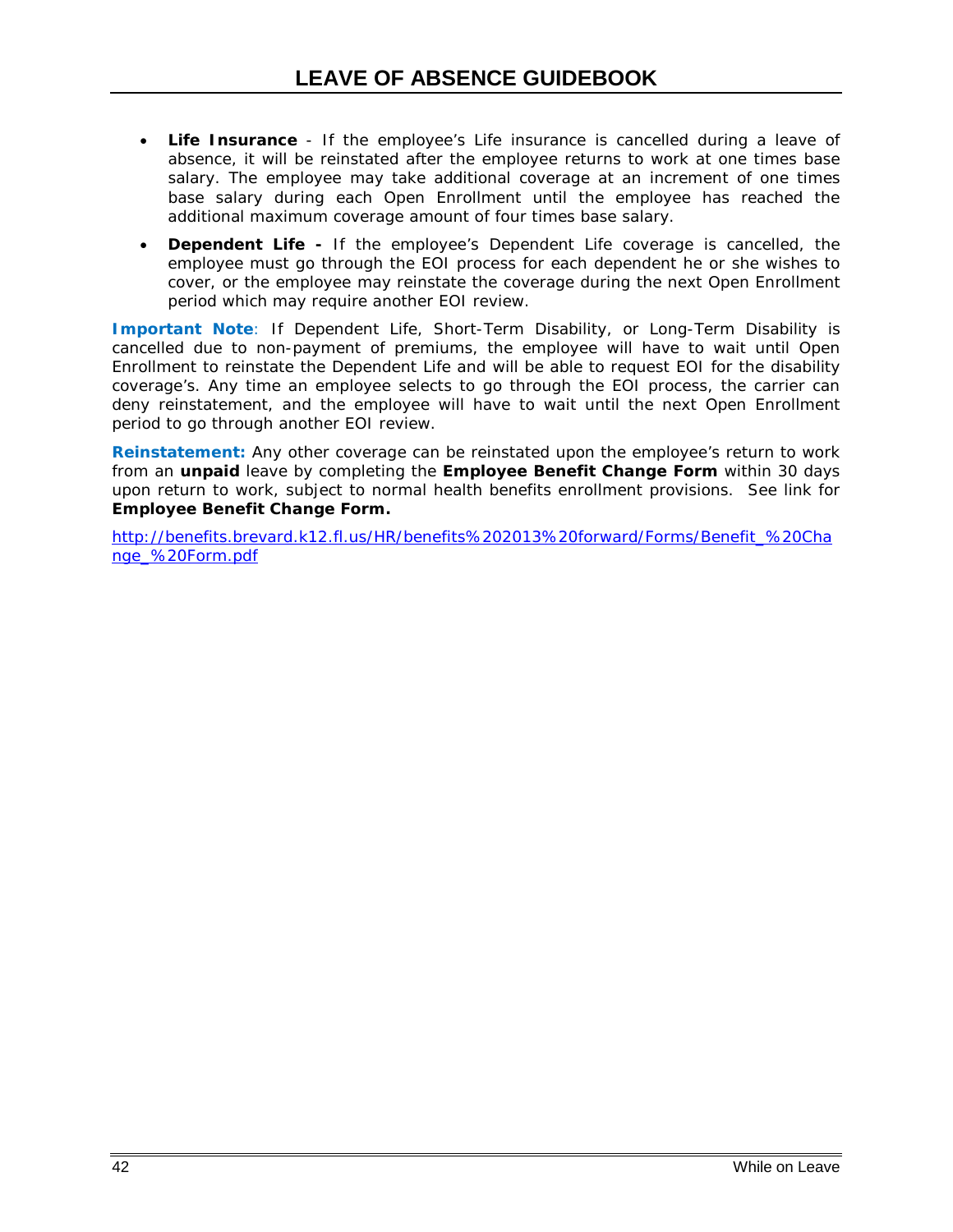|                                    |                                                                     | <b>Office of Employee Benefits</b><br>2700 Judge Fran Jamieson Way<br>Melbourne, FL 32940-6699 | <b>Benefits Invoice</b> |                      |                                                |                        |
|------------------------------------|---------------------------------------------------------------------|------------------------------------------------------------------------------------------------|-------------------------|----------------------|------------------------------------------------|------------------------|
| Brevard<br>Public                  | $2A \leq 1$                                                         |                                                                                                |                         |                      | <b>On-Leave Contact:</b><br><b>Maria Perez</b> | (321) 633.1000 ext 248 |
| <b>Bill To:</b>                    | Sample, John 21<br><b>345 Main Street</b><br>Melbourne, FL<br>32904 |                                                                                                |                         | <b>Today's Date:</b> |                                                | 08-Apr-14              |
| <b>Emp ID</b>                      |                                                                     | <b>Invoice ID</b>                                                                              | <b>Invoice Date</b>     |                      |                                                | <b>DateRequired</b>    |
| 020-01-1016                        |                                                                     | 0000003552                                                                                     | 3/1/2011                |                      |                                                | 3/10/2011              |
| <b>Product ID</b>                  | <b>Product Description:</b>                                         |                                                                                                | <b>Quantity</b>         | <b>Unit Price</b>    |                                                | <b>Extended Price</b>  |
| <b>MEEC</b>                        |                                                                     | Cigna EPO Medical EE+ Children                                                                 | 1                       | \$210.00             |                                                | \$210.00               |
|                                    |                                                                     |                                                                                                |                         |                      | Total:                                         | \$210.00               |
|                                    |                                                                     |                                                                                                |                         |                      |                                                |                        |
|                                    |                                                                     |                                                                                                |                         |                      |                                                |                        |
|                                    |                                                                     |                                                                                                |                         |                      |                                                |                        |
|                                    |                                                                     |                                                                                                |                         |                      |                                                |                        |
|                                    |                                                                     |                                                                                                |                         |                      |                                                |                        |
|                                    |                                                                     |                                                                                                |                         |                      |                                                |                        |
| <b>Invoice Notes:</b>              |                                                                     |                                                                                                |                         |                      |                                                |                        |
|                                    |                                                                     |                                                                                                |                         |                      |                                                |                        |
|                                    |                                                                     |                                                                                                |                         |                      |                                                |                        |
|                                    |                                                                     |                                                                                                |                         |                      |                                                |                        |
| <b>Payment By:</b>                 | Sample, John 21                                                     |                                                                                                |                         |                      |                                                |                        |
|                                    | <b>345 Main Street</b>                                              | Melbourne, FL 32904                                                                            |                         |                      |                                                |                        |
| <b>Apply Payment:</b><br>000003552 |                                                                     |                                                                                                |                         |                      |                                                |                        |
|                                    |                                                                     |                                                                                                |                         |                      |                                                |                        |
|                                    |                                                                     |                                                                                                |                         |                      |                                                |                        |
|                                    |                                                                     |                                                                                                |                         |                      |                                                |                        |

*or money order payable to Brevard Public Schools. Thank you!*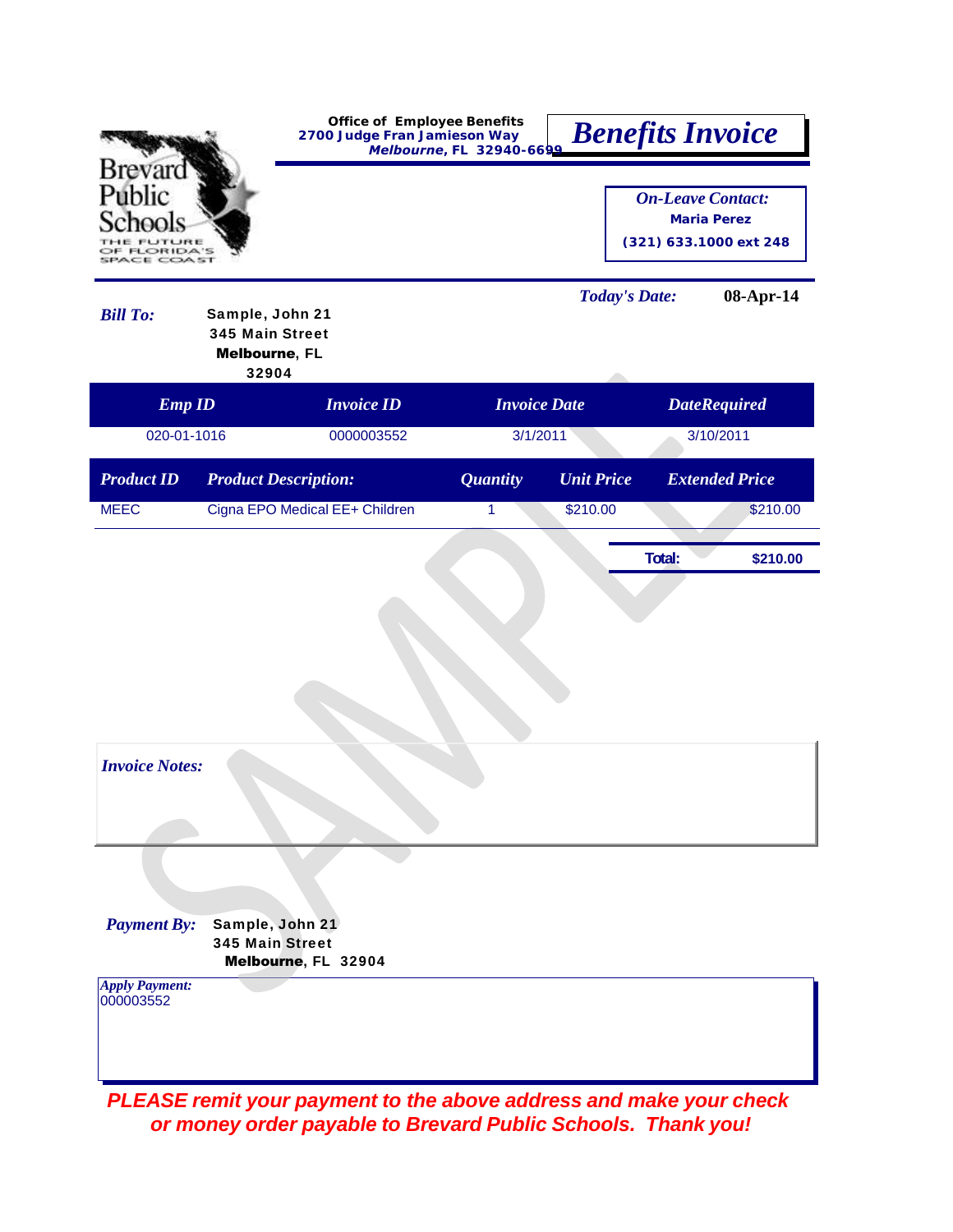#### **School Board of Brevard County**

2700 Judge Fran Jamieson Way ● Melbourne, FL 32940-6699 Brian T. Binggeli, Ed.D., Superintendent

April 8, 2014

Brevar Public Schools

John Sample 345 Main Street Melbourne, FL 32904

RE: Billing and Notification Qualifying Event Benefits Change

Dear Leave of Absence (LOA) Benefits Plan Participant:

We understand that you currently are on an approved Leave of Absence from Brevard Public Schools, and you wish to continue the employee benefits you have selected. Once you no longer receive a paycheck from which your benefits premiums may be deducted, **Brevard County School Board, Office of Employee Benefits** will mail a monthly benefit premium invoice reflecting your payment due for the benefits in which you and/or your eligible dependents are currently enrolled.

All payments are due by the date indicated on the invoice. If benefits premiums invoices are not paid in full within your grace period, all of your benefits will be terminated for non-payment. Please note that under provisions of the Health Insurance Portability and Accountability Act of 1996 (HIPPA), if you allow benefits to lapse for non-payment for 63 days or longer, you will be subject to certain pre-existing conditions and/or evidence of insurability requirements upon reenrollment.

You may change your employee benefits while on an approved LOA due to a **qualifying event**, which is defined as a change in family status due to

- Marriage or divorce.
- Birth or adoption of a child.
- Death of a spouse or child.
- Change in dependent(s) status.
- The loss or gain of benefits for yourself or your eligible dependents.
- On the first day of your return from an Unpaid leave.
- Brevard Public Schools retirement

In addition, **the start of your first day of unpaid LOA (2/20/14) is a qualifying event**. Employees have the option of changing their benefits starting the first day of an unpaid portion of their LOA.

**Last day of board paid benefits – 5/9/14. Employees on a FMLA LOA are entitled to 60 days of board paid contributions towards their medical and basic life insurance premiums.** 

Please contact your leave administrator for the first date of unpaid leave. **All changes to employee benefits due to a qualifying event must be requested on a Benefit Change Form, with proper documentation attached, and submitted to the Office of Employee Benefits within 30 days of the change**.

#### For more information about your benefits while on leave, go to

http://www.edline.net/pages/Brevard\_County\_Schools/Departments/Departments\_K-Z/HumanResources/Leave\_of\_Absence \_\_------ or talk to the Leave Administrator at your worksite. Please remit all payments and direct all inquiries to:

Brevard County School Board Office of Employee Benefits 2700 Judge Fran Jamieson Way Melbourne, Florida 32940-6699

If you have additional questions, please call Maria Perez at 633-1000, ext. 248.

Sincerely,

Susan Standley

Director, Employee Benefits & Special Programs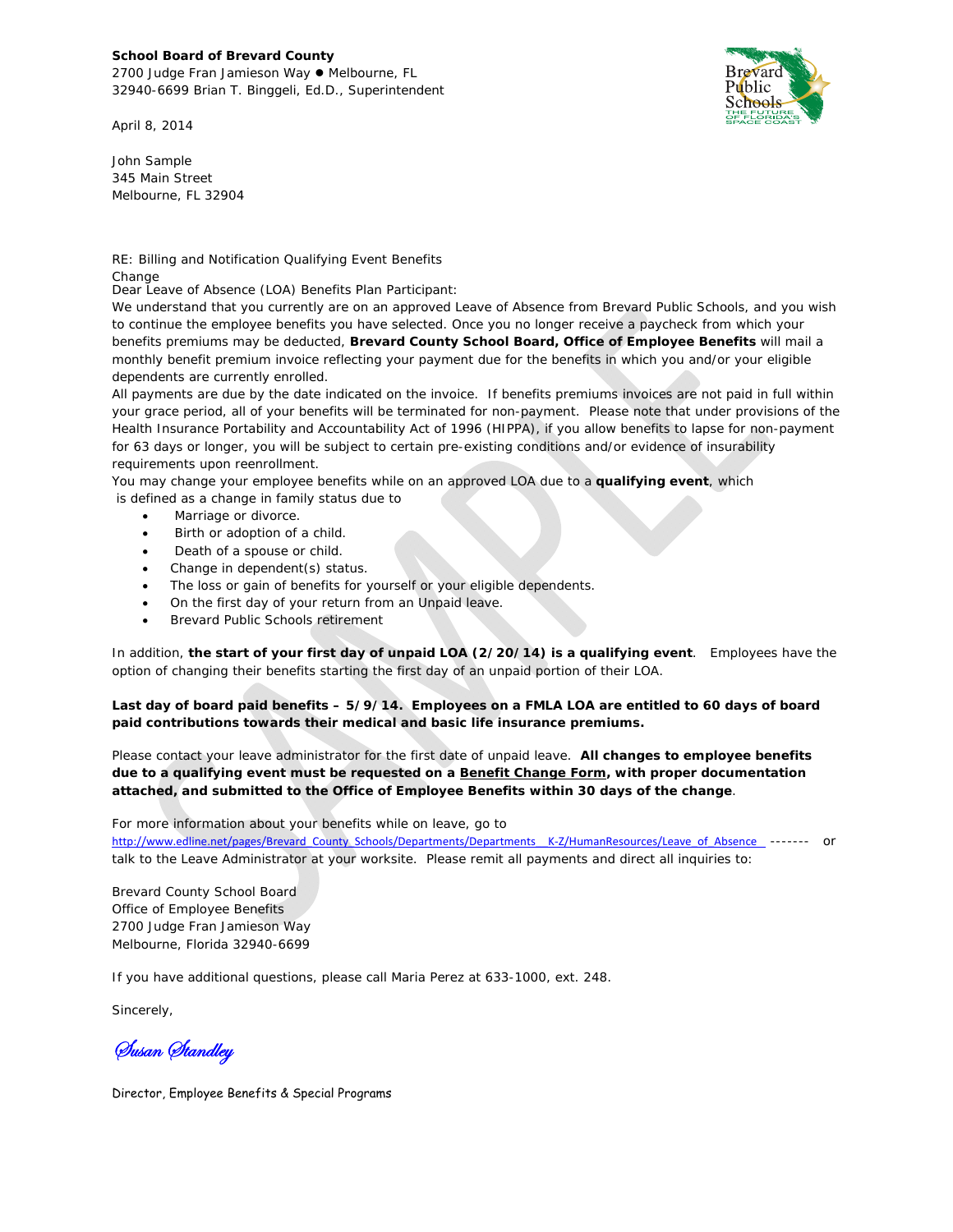## <span id="page-50-0"></span>**Leave Duration Changes—Leave Extensions**

### **Medical**

If an employee is out on a Medical Leave of Absence and will not be able to return to work when originally planned, he or she must extend the leave by submitting an updated medical note from a licensed health care provider, which includes the revised date of return to work. The leave specialist will then change the original Leave of Absence form and process the revised expected return-to-work date as a leave extension in accordance with the leave of absence guidelines. The leave specialist will notify Human Resources, the LOA Accounts Receivable Specialist, Payroll, and the appropriate Benefits Specialist of the medical leave extension.

**Important Note**: An employee who is extending a Leave of Absence can only make a change to health benefits coverage's due to a *qualifying event* which is defined as a *change in family status***.** (See [Leave of Absence Qualifying Events.](#page-46-1))

#### **Personal**

An extension of a Personal Leave of Absence requires the approval of the School Principal or Administrator. An e-mail must be sent to the appropriate Leave Specialist stating the approval or denial and the *"reason for the personal leave extension."*

### **20-Day Rule**

All leaves of absence are subject to the 20-day rule. The 20-day rule is defined as follows:

- If an employee returns to work and does not work a minimum of 20 workdays and must go back out on leave, this is considered an extension of the original leave and NOT a new leave.
- An employee must work at least 20 workdays between leaves before the second leave is considered a new Leave of Absence.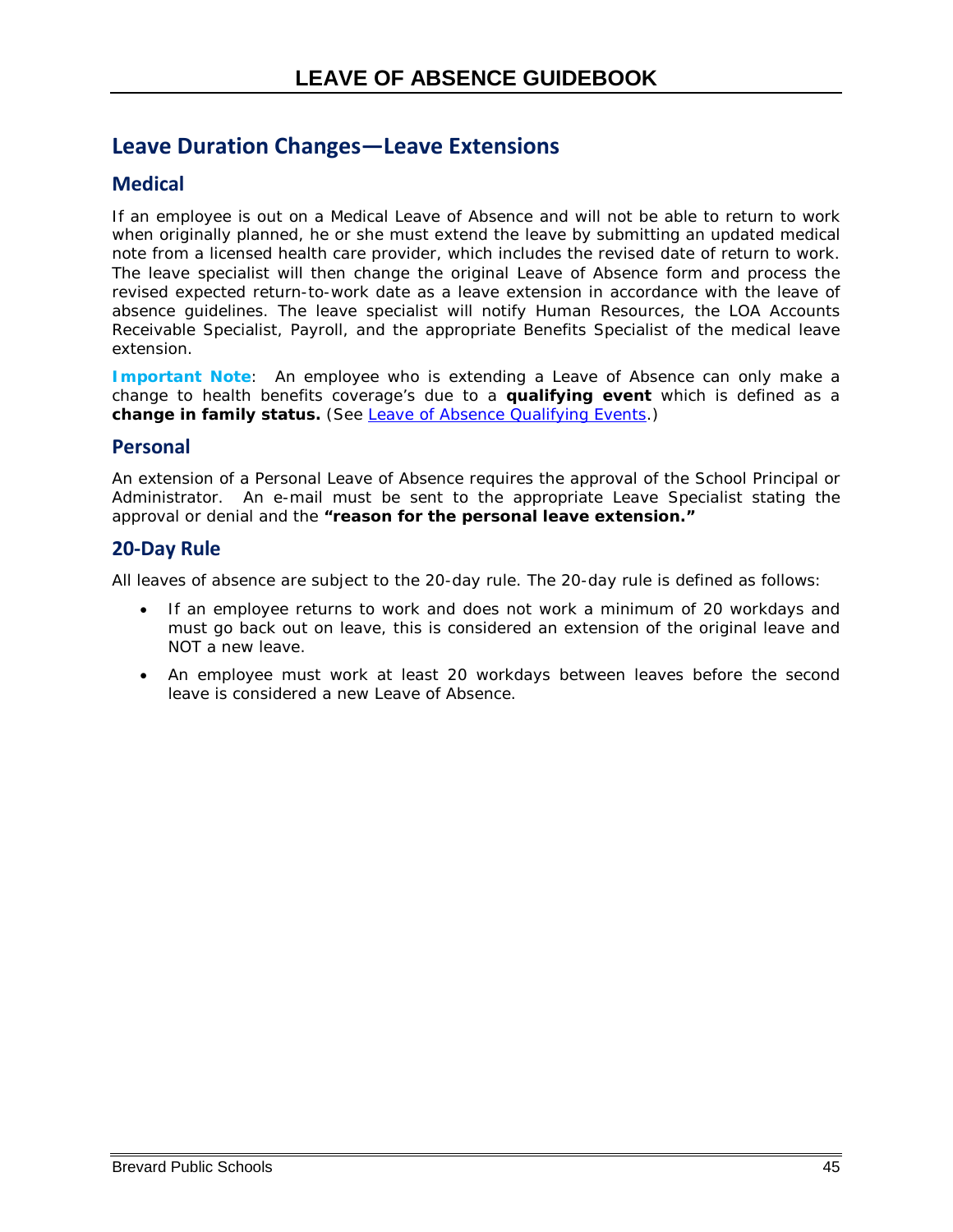## <span id="page-51-0"></span>**Leave Duration Changes—Earlier Return**

### **Medical**

If an employee's health care provider determines that the employee may return to work at an earlier date than what was originally anticipated, the employee must provide a revised medical note from the licensed health care provider, releasing him or her back to work on the earlier date. In any case, an employee is not allowed to return to work without a note of release from his or her health care provider due to liability reasons. For instructional employees, if another employee was hired on a "Short-Term Contract," the employee on leave cannot return to work until that contract has been fulfilled. In addition, classroom instructional employees must return to work at full duty with no restrictions. If an employee is in a support staff position and is being released back to work with restrictions, the Administrator must approve the return determined by the physical demands sited in the employee's job description.

#### **Personal**

If an employee wants to return to work earlier than anticipated and his or her position has not been filled, approval must be obtained from the Principal or Administrator.

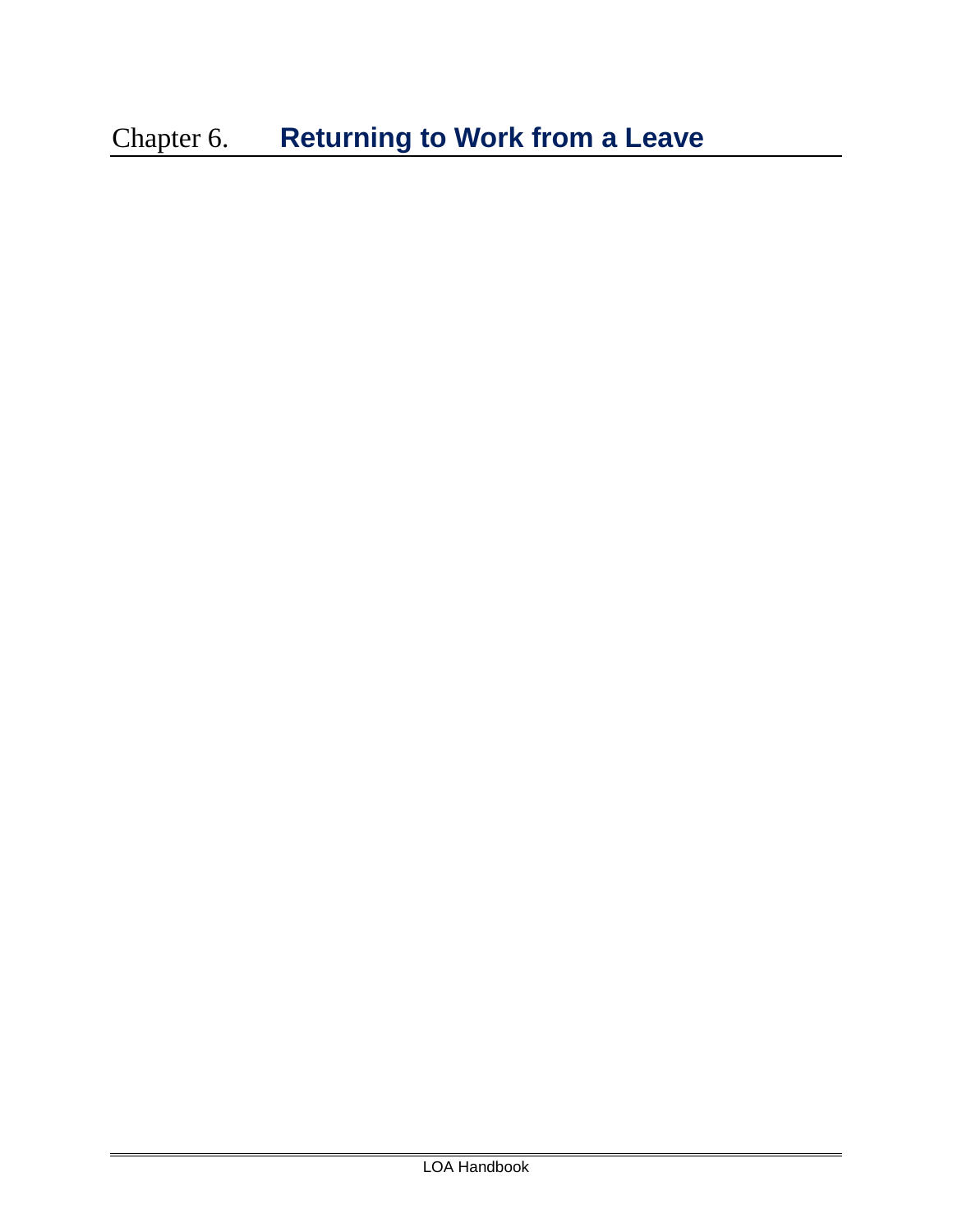### <span id="page-53-0"></span>**Returning to Work from a Leave of Absence**

When an employee returns from a Medical leave of absence, a medical release note from the attending **licensed health care provider** is required. The medical release note or return to work statement must include a return to work date and the employee's release status, full duty or with restrictions.

#### <http://www.dol.gov/whd/regs/compliance/whdfs28.pdf>

If the employee is a Classroom Instructor or Instructor's Assistant, the employee must be released to full duty with no restrictions. If the employee is a Non-classroom Instructor or a Support Staff member returning with restrictions, an Administrator or Supervisor will need to review and approve or deny the return. The return to work would be subject to the physical demands of the employee's job description. For employee's returning with restrictions from a workers' compensation leave of absence, approval from risk management is required.

The medical release note must be forwarded to the appropriate **[Leave](#page-60-0)  [Specialist](#page-60-0)** at the District office in Melbourne. If the return to work is from a non-medical leave of absence (Personal), the Work Site Contact is required to inform the Leave Specialist of the date of return.

The Leave Specialist will then notify the following:

- Employee's Work Site Contact for confirmation of the employee's return.
- Benefits Specialist.
- HR/Employment Specialist.
- Payroll.
- Leave Accounts Receivable (A/R) Specialist.

The leave A/R Specialist will inform the Benefits Specialist of all premium payments received from the employee while on leave. If benefit premium payments are in arrears, the employee's first payroll check upon their return will be adjusted by past premiums due.

The Work Site Contact should provide a blank *Employee Benefit Change Form* to the employee returning from an *unpaid* leave of absence. The employee's return from an unpaid leave of absence is a *qualifying event* which is defined as a *change in family*  status. (Se[e Leave of Absence Qualifying Events.](#page-46-1))

The change in family status allows the employee a special open enrollment period during which he or she has 30 days from the first date of return from an *unpaid* leave to make changes to benefits selections. If no changes are desired, "No Changes" should be handwritten across the flex enrollment form and signed by the employee. All Benefit Change Forms are to be submitted to the Office of Employee Benefits, ESF, Melbourne.

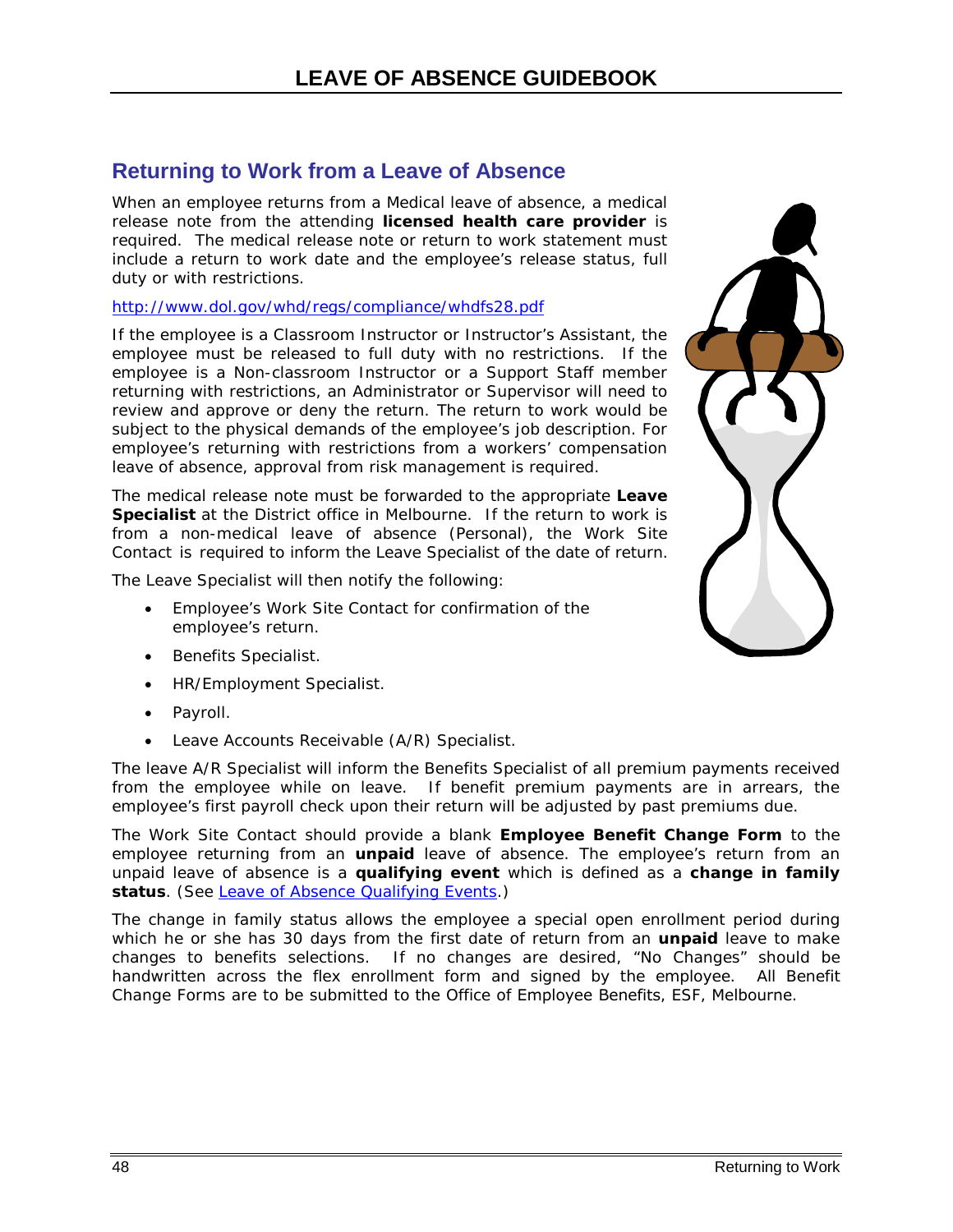### <span id="page-54-0"></span>**Purchasing Retirement Credit for a Leave of Absence**

Employees continue to earn *creditable service* for any period they are on an approved leave of absence with pay. You will not earn *creditable service* for any period you are on an approved unpaid leave of absence. Receiving pay from a Disability Carrier does not constitute "with pay."

Employees may find it beneficial to purchase this creditable service prior to their retirement, because it could positively affect the amount of their monthly pension benefits once they retire.

### **Defined Benefit Plan/Pension Plan Members**

You may elect to purchase *creditable service* for up to two work years of authorized leaves of absence. You can do this provided you have completed a minimum of six years of creditable service (excluding periods of leave of absence), and you return to active employment with a *Florida Retirement System (FRS)* employer immediately upon termination of your leave of absence and remain on your employer's payroll for at least one calendar month.

Your cost for purchasing this creditable service will be at the retirement fund employer contribution rate in effect immediately prior to your leave. This amount is multiplied by your monthly rate of compensation in effect immediately prior to taking your leave plus 6.5% annual interest from the effective date of the leave until full payment is made. You may pay for the leave any time before retirement, but this service **does not** count toward the years of service you need to be *vested*.

To obtain the cost of purchasing your leave, you must complete both an **[FRS-Information](https://www.rol.frs.state.fl.us/forms/fr-9.pdf)  [Request \(Form FR-9\)](https://www.rol.frs.state.fl.us/forms/fr-9.pdf)** and an **[FRS-Pension Plan Application to Purchase Retirement](https://www.rol.frs.state.fl.us/forms/fr-28.pdf)  [Credit for a Leave of Absence \(Form FR-28\).](https://www.rol.frs.state.fl.us/forms/fr-28.pdf)** Forward the completed forms with a copy of your leave to the Retirement Benefits Office, ESF, for processing and submission to FRS. After FRS calculates the cost to purchase the service credit for the leave, they will mail the final results to your home address.

#### **Defined Contribution Plan/Investment Plan Members**

You **may not** purchase creditable service under the Investment Plan. If you have additional service credit you wish to use towards your retirement, you must purchase such service under the Pension Plan before you become a member of the Investment Plan.

#### **Deferred Retirement Option Program/DROP Members**

You **may not** purchase creditable service under the DROP Program. If you have additional service credit you wish to use towards your retirement, you must purchase such service under the Pension Plan before you join the DROP Program.

#### **Additional Information**

For specific information about purchasing retirement service credit, you may contact the **[BPS Retirement Office Online](http://benefits.brevard.k12.fl.us/HR/retirement/Staff.htm)** or by phone at 633-1000 x260.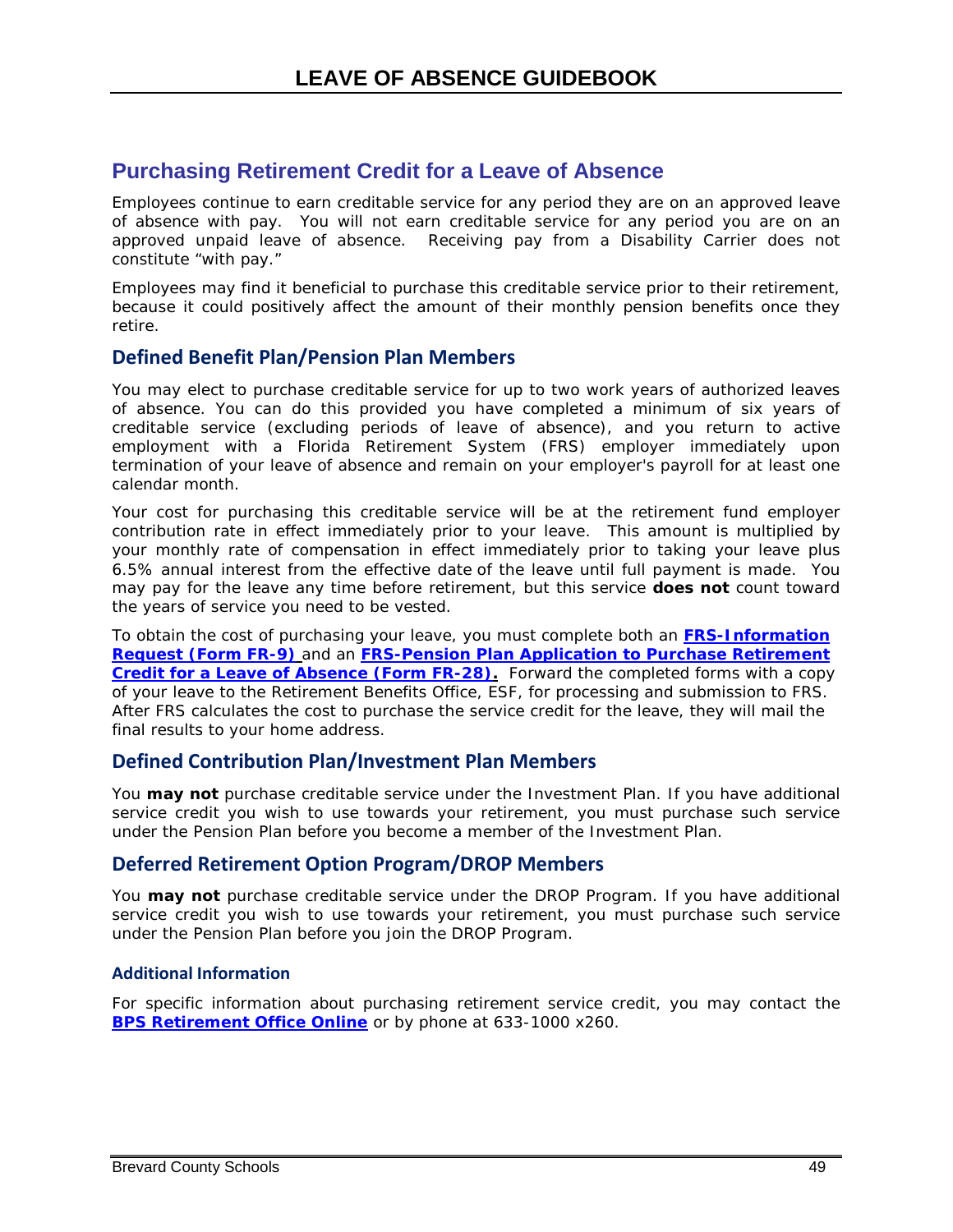| Notes: |  |
|--------|--|
|        |  |
|        |  |
|        |  |
|        |  |
|        |  |
|        |  |
|        |  |
|        |  |
|        |  |
|        |  |
|        |  |
|        |  |
|        |  |
|        |  |
|        |  |
|        |  |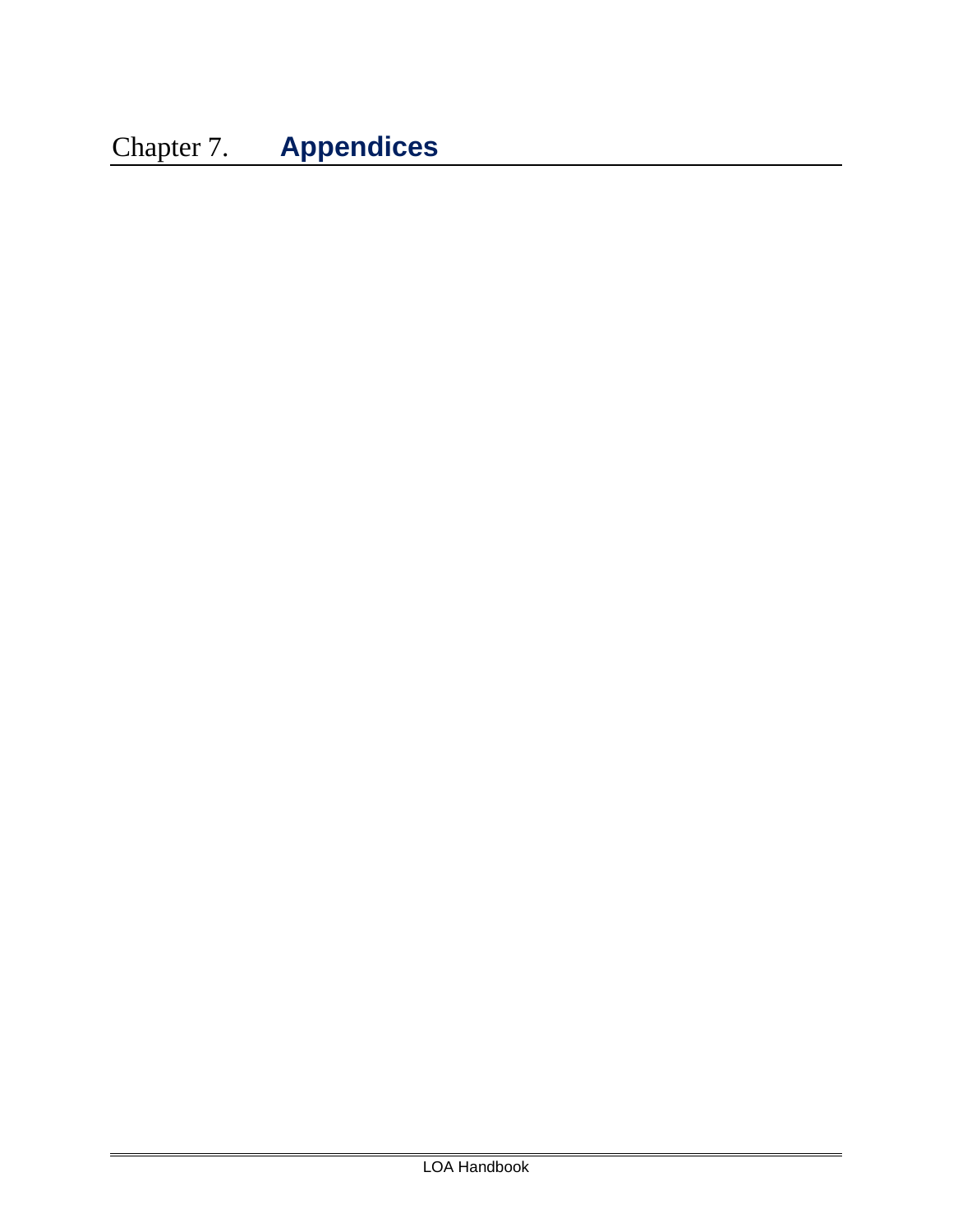# <span id="page-57-0"></span>**Appendix 1: Glossary**

| Term                                                              | Definition                                                                                                                                                                                                                                                                                                                                                                                                                                                                                                                                                                                        |
|-------------------------------------------------------------------|---------------------------------------------------------------------------------------------------------------------------------------------------------------------------------------------------------------------------------------------------------------------------------------------------------------------------------------------------------------------------------------------------------------------------------------------------------------------------------------------------------------------------------------------------------------------------------------------------|
| Advanced Study or<br><b>Education Service</b><br>Leave of Absence | A leave granted at the discretion of the Board for the purpose of participating in<br>An exchange teaching program for Teachers on Professional Service Contract<br>$\bullet$<br>or Continuing Contract.<br>A military teaching program such as Department of Defense Schools.<br>$\bullet$<br>Full-time service in the Peace Corps, Teacher Corps, or Job Corps.<br>$\bullet$                                                                                                                                                                                                                    |
| Benefit Plan/Pension<br>Plan                                      | An employer-sponsored retirement plan under which members are promised a lifetime<br>benefit at retirement if they meet certain age and/or service requirements. The benefit<br>amount is based on the member's earnings, length of service, and service accrual<br>value. Promised benefits are pre-funded by contributions made by the employer,<br>employee, or both, plus investment earnings (the FRS Pension Plan is pre-funded by<br>employer contributions only.) All promised benefits to current and future retirees and<br>other eligible beneficiaries are guaranteed under the plan. |
| Board-Paid Benefit                                                | The portion of the insurance premium that is paid for by the School Board. Board-paid<br>benefits include the Board's portion of the employee's medical and one times the<br>employee's annual salary in life insurance.                                                                                                                                                                                                                                                                                                                                                                          |
| <b>Certification Form</b>                                         | A U.S. Department of Labor form which includes a plan of care or an estimate of the<br>period during which care will be provided including a schedule if leave is to be taken<br>intermittently or if it will be necessary for the employee to work less than a full<br>schedule.                                                                                                                                                                                                                                                                                                                 |
| Claims                                                            | Bills that are submitted to the plan administrator for reimbursement. If the claim is<br>paid, it is now referred to as a "paid claim."                                                                                                                                                                                                                                                                                                                                                                                                                                                           |
| <b>COBRA</b>                                                      | The Consolidated Omnibus Budget Reconciliation Act (COBRA) gives workers and their<br>families who lose their health benefits the right to choose to continue group health<br>benefits provided by their group health plan for limited periods of time under certain<br>circumstances such as voluntary or involuntary job loss, reduction in the hours worked,<br>transition between jobs, death, divorce, and other life events.                                                                                                                                                                |
| Contribution Plan/<br><b>Investment Plan</b>                      | An employer-sponsored retirement plan under which contributions are made by the<br>employer, employee, or both, to individual member accounts to generate funds for<br>future distribution to the member (the FRS Investment Plan allows employer<br>contributions only). The benefit amount is the sum that accumulates in the member's<br>account, based on contributions made, plus investment earnings, less fees and<br>expenses. Members may have to meet certain age and/or service requirements to<br>receive account accumulations.                                                      |
| Creditable Service                                                | Service for which a member earns retirement credit by receiving compensation for<br>work in a regularly established position with an employer that participates in the FRS.                                                                                                                                                                                                                                                                                                                                                                                                                       |
| Dependent Life<br>Insurance                                       | Life insurance issued on the life of an employee's eligible dependent(s).                                                                                                                                                                                                                                                                                                                                                                                                                                                                                                                         |
| <b>Direct Payment</b>                                             | Payment made by the employee directly to the insurance carrier (rather than via<br>payroll deduction).                                                                                                                                                                                                                                                                                                                                                                                                                                                                                            |
| Doctor                                                            | A person legally licensed to practice medicine who is neither you nor a member of your<br>family.                                                                                                                                                                                                                                                                                                                                                                                                                                                                                                 |
| <b>DROP</b>                                                       | Deferred Retirement Option Program (DROP) - An elective program available for<br>eligible members of the FRS Pension Plan, TRS, and SCOERS who are eligible for<br>normal retirement. Under this program, a member effectively retires and continues                                                                                                                                                                                                                                                                                                                                              |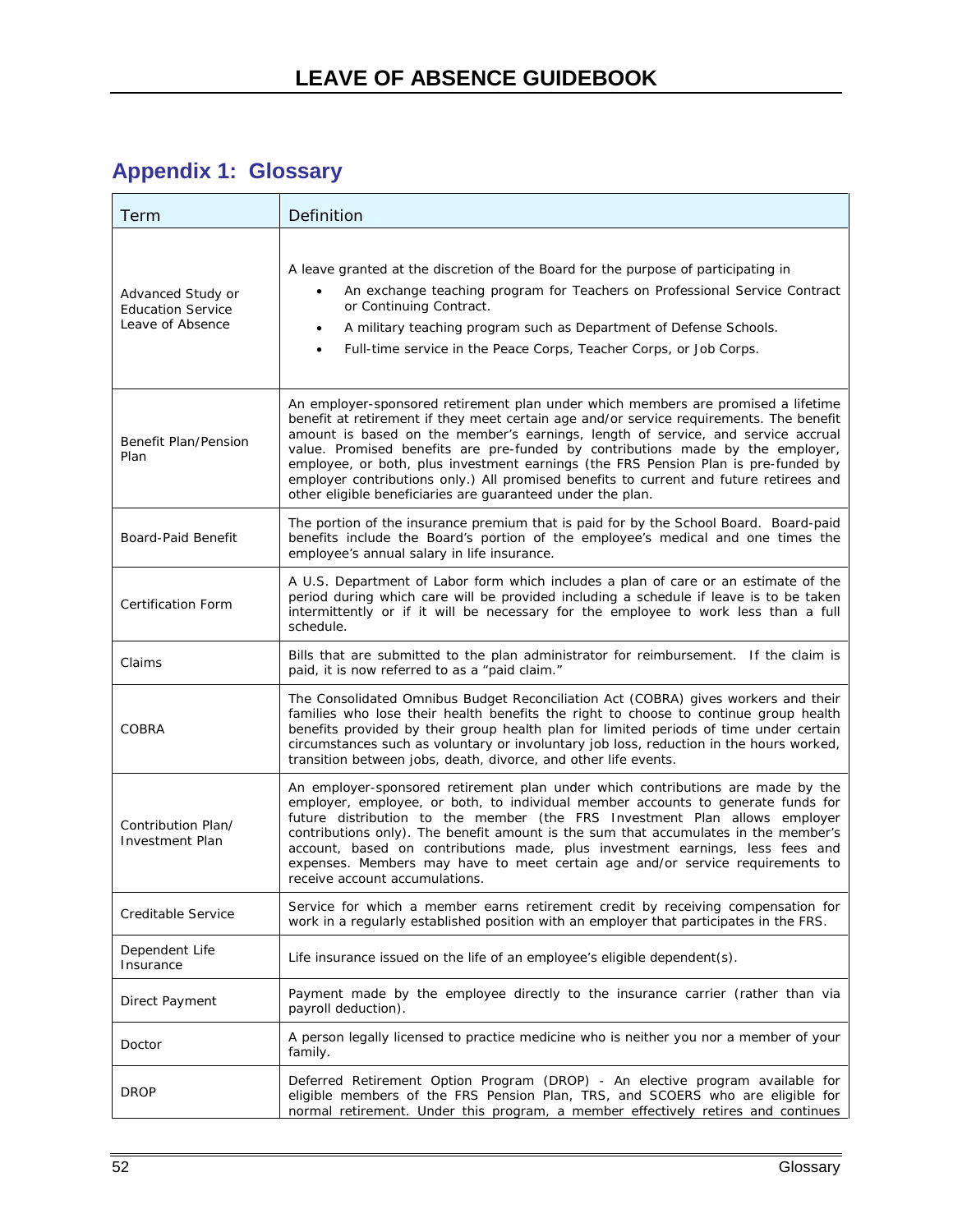## **LEAVE OF ABSENCE GUIDEBOOK**

| Term                              | Definition                                                                                                                                                                                                                                                                                                                                                                                                                                                                                                                                                                                                                                                                                                                                                                                                                                                                                                                                                 |
|-----------------------------------|------------------------------------------------------------------------------------------------------------------------------------------------------------------------------------------------------------------------------------------------------------------------------------------------------------------------------------------------------------------------------------------------------------------------------------------------------------------------------------------------------------------------------------------------------------------------------------------------------------------------------------------------------------------------------------------------------------------------------------------------------------------------------------------------------------------------------------------------------------------------------------------------------------------------------------------------------------|
|                                   | covered employment for up to 5 years. While in DROP, the member's monthly<br>retirement benefits accumulate, earning interest and annual cost-of living adjustments.<br>When the DROP period concludes, the participant terminates covered employment and<br>begins receiving his/her predetermined monthly retirement benefit, as well as the<br>accrued DROP.                                                                                                                                                                                                                                                                                                                                                                                                                                                                                                                                                                                            |
| <b>Elimination Period</b>         | The number of calendar days at the beginning of a continuous period of disability (for<br>example, long-term, short-term disability) for which no benefits are payable.                                                                                                                                                                                                                                                                                                                                                                                                                                                                                                                                                                                                                                                                                                                                                                                    |
| Evidence of Insurability          | (EOI) Medical information provided proving to the insurance company that the<br>applicant is insurable.                                                                                                                                                                                                                                                                                                                                                                                                                                                                                                                                                                                                                                                                                                                                                                                                                                                    |
| Benefit Change Form               | The form an employee fills out to change benefits coverage's. The form is specific to<br>the plan year in which changes are made.<br>http://benefits.brevard.k12.fl.us/HR/benefits%202013%20forward/Forms/Benefit_%2<br>0Change_%20Form.pdf                                                                                                                                                                                                                                                                                                                                                                                                                                                                                                                                                                                                                                                                                                                |
|                                   | Eligible employees receive a total of 12 work weeks of leave during any 12-month<br>period for one or more of the following reasons:                                                                                                                                                                                                                                                                                                                                                                                                                                                                                                                                                                                                                                                                                                                                                                                                                       |
|                                   | The birth and care of the newborn child of the employee;<br>$\bullet$                                                                                                                                                                                                                                                                                                                                                                                                                                                                                                                                                                                                                                                                                                                                                                                                                                                                                      |
| <b>FMLA</b>                       | Placement with the employee of a son or daughter for adoption or foster care;<br>٠                                                                                                                                                                                                                                                                                                                                                                                                                                                                                                                                                                                                                                                                                                                                                                                                                                                                         |
|                                   | Care for an immediate family member (spouse, child, or parent) with a serious<br>$\bullet$<br>health condition: or                                                                                                                                                                                                                                                                                                                                                                                                                                                                                                                                                                                                                                                                                                                                                                                                                                         |
|                                   | Medical leave when the employee is unable to work because of a serious<br>$\bullet$<br>health condition.                                                                                                                                                                                                                                                                                                                                                                                                                                                                                                                                                                                                                                                                                                                                                                                                                                                   |
| <b>FRS</b>                        | Florida Retirement System -- The retirement system established in December 1970 to<br>consolidate the existing pension plans (now closed retirement systems) and provide a<br>retirement, disability, and survivor benefit program for participating state and local<br>government employees. Today, the FRS is a single retirement system consisting of two<br>primary retirement plans and other nonintegrated programs administered under<br>Chapter 121, F.S. The primary plans are a defined benefit plan established under part I<br>and a defined contribution plan established under part II of that chapter. In addition,<br>alternative optional defined contribution programs are available for specified employee<br>groups under part I, including the State University System Optional Retirement<br>Program, the State Community College System Optional Retirement Program, and the<br>Senior Management Service Optional Annuity Program. |
| <b>Full Course Load</b>           | The number of classes, taken at an accredited institution, required by the insurer in<br>order to maintain student status.                                                                                                                                                                                                                                                                                                                                                                                                                                                                                                                                                                                                                                                                                                                                                                                                                                 |
| <b>HIPAA</b>                      | The Health Insurance Portability and Accountability Act (HIPAA) provide rights and<br>protections for participants and beneficiaries in group health plans. HIPAA includes<br>protections for coverage under group health plans that limit exclusions for preexisting<br>conditions; prohibits discrimination against employees and dependents based on their<br>health status; and allows a special opportunity to enroll in a new plan to individuals in<br>certain circumstances. The law also offers specific protections for personal health<br>information (PHI).                                                                                                                                                                                                                                                                                                                                                                                    |
| Licensed Health Care<br>Provider  | Any professional directly related to the health care of the patient. (for example, Doctor,<br>Nurse, Physician's Assistant, Nurse Practitioner, etc.) For a list of health care providers<br>under FMLA follow this                                                                                                                                                                                                                                                                                                                                                                                                                                                                                                                                                                                                                                                                                                                                        |
|                                   | <u>link</u> .                                                                                                                                                                                                                                                                                                                                                                                                                                                                                                                                                                                                                                                                                                                                                                                                                                                                                                                                              |
| Life Insurance                    | Insurance providing payment of a stipulated sum to a designated beneficiary upon the<br>death of the insured.                                                                                                                                                                                                                                                                                                                                                                                                                                                                                                                                                                                                                                                                                                                                                                                                                                              |
| Long-Term Disability<br>Insurance | A policy which provides cash benefits for longer than a short-term policy.                                                                                                                                                                                                                                                                                                                                                                                                                                                                                                                                                                                                                                                                                                                                                                                                                                                                                 |
| Medical Leave of                  | Approved when a personal illness or injury occurs that prevents the employee from                                                                                                                                                                                                                                                                                                                                                                                                                                                                                                                                                                                                                                                                                                                                                                                                                                                                          |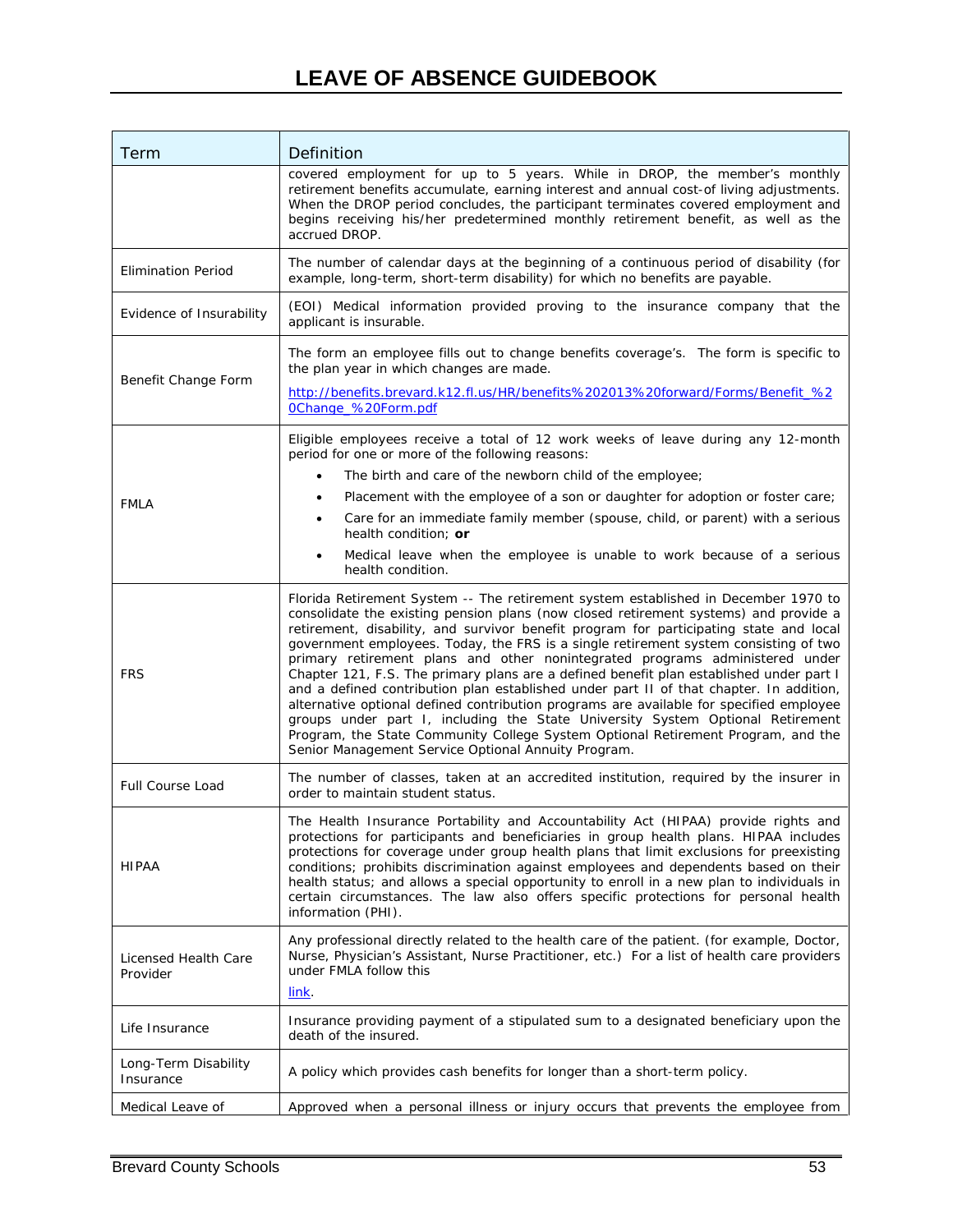## **LEAVE OF ABSENCE GUIDEBOOK**

| Term                         | Definition                                                                                                                                                                                                                                                                                                                     |
|------------------------------|--------------------------------------------------------------------------------------------------------------------------------------------------------------------------------------------------------------------------------------------------------------------------------------------------------------------------------|
| Absence                      | being at work for five days or more as defined by a licensed health care provider.                                                                                                                                                                                                                                             |
| Military Leave of<br>Absence | Time off for certain types of active or inactive duty required by the Armed Services.                                                                                                                                                                                                                                          |
| Military Orders              | Official document from the U.S. Government defining the period of service, location,<br>etc.                                                                                                                                                                                                                                   |
| Open Enrollment Period       | Period of time an organization allows its employees to select or modify insurance<br>coverage's.                                                                                                                                                                                                                               |
| <b>Payroll Deduction</b>     | Payments that are deducted from an employee's paycheck vs. direct pay.                                                                                                                                                                                                                                                         |
| Personal Leave of<br>Absence | Time off for adoption/child rearing/paternity, caring for a family member, public<br>service, or for other personal reasons.                                                                                                                                                                                                   |
| <b>SCORES</b>                | State and County Officers and Employees' Retirement System-<br>The retirement system established by chapter 122, F.S., closed to new members<br>effective December 1, 1970                                                                                                                                                     |
| Section 125 Plan             | A cafeteria plan of benefits under which the IRS allows employees to make premium<br>payments on a pre-tax basis. Once benefits have been elected under a Section 125<br>Plan, a "Qualified Life Event" must take place before election changes can be made<br>outside of the annual Open Enrollment period.                   |
| Short-Term Disability        | A policy written to cover disabilities for up to 26-weeks. Note:<br>Disability length is<br>determined by the health care providers.                                                                                                                                                                                           |
| <b>TRS</b>                   | TRS-Teachers' Retirement System-<br>The retirement system established by chapter 238, F.S. closed to new members<br>effective December 1, 1970                                                                                                                                                                                 |
|                              | These terms refer to meeting the age and/or length-of-service conditions that are<br>required under a retirement plan for a member to qualify for a future benefit from that<br>plan. FRS vesting requirements are described as follows:<br>Under the FRS Pension Plan all members actively employed on July 1, 2001, vest for |
| Vest, Vesting, Vested        | service retirement upon completing 6-years of creditable service, regardless of<br>membership class.                                                                                                                                                                                                                           |
|                              | Under the FRS Investment Plan, members become vested for contributions paid on<br>their behalf (plus earnings) after joining the Investment plan by completing one work<br>year in a regularly established position with an FRS employer (which may include<br>service under another FRS plan).                                |
| <b>Waiting Period</b>        | Period of time that must elapse before benefits begin to be paid.                                                                                                                                                                                                                                                              |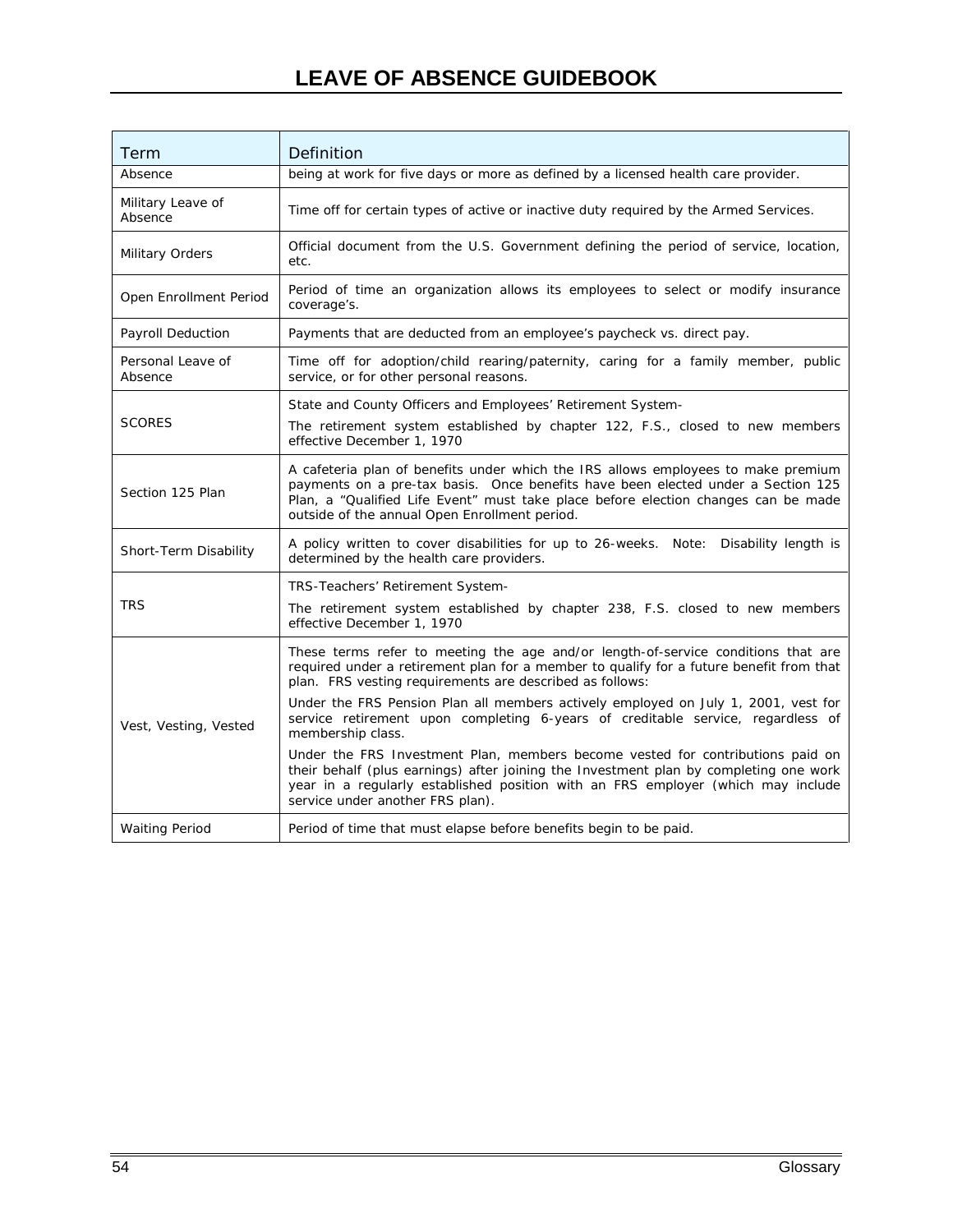## <span id="page-60-0"></span>**Appendix 2: Leave Specialist Contact List**

To access the online Leave Specialist Contact List, follow this [link.](http://benefits.brevard.k12.fl.us/HR/LOA/2012/LEAVE%20CONTACT%20ALPHA.pdf)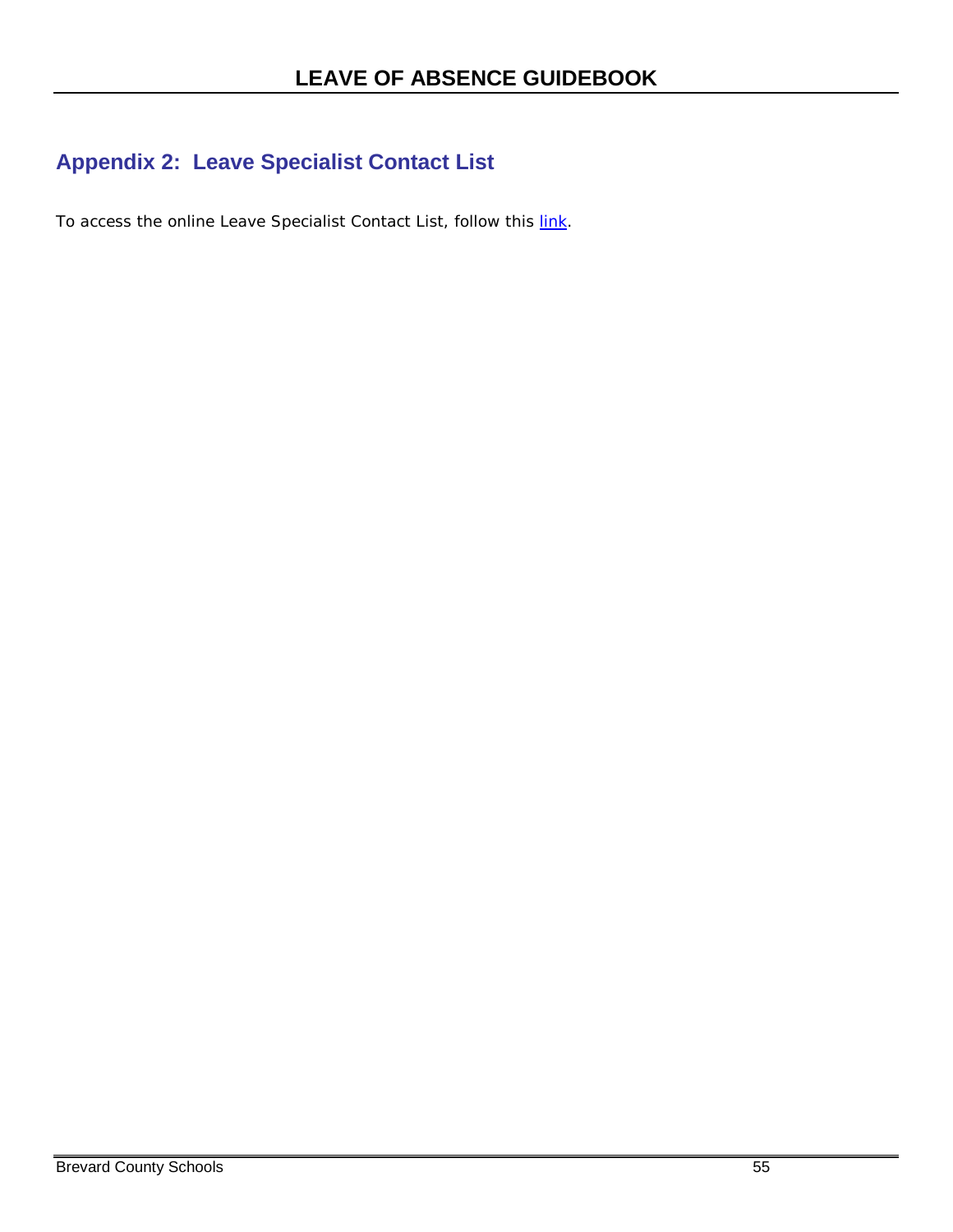### <span id="page-61-0"></span>**Appendix 3: Links to Web Information**

This document was designed to be viewed online, and as an online document, it contains links to pertinent documents and Web sites that might contain information needed by the reader. When the reader clicks on the links, the referenced page is automatically launched and viewable.

If a reader prints this document rather than viewing it online, they can still access referenced Web sites by typing the links listed below into the search field on their Internet search engine.

| Link<br>Contains                          | <b>Link Address</b>                                                                                                      |
|-------------------------------------------|--------------------------------------------------------------------------------------------------------------------------|
| Brevard<br>Public<br>Schools Web<br>Site  | http://benefits.brevard.k12.fl.us                                                                                        |
| Leave of<br>Absence<br>Home Page          | http://benefits.brevard.k12.fl.us/HR/LOA/LOAHome.htm                                                                     |
| Military<br>Leave<br>Entitlements         | http://www.dol.gov/whd/regs/compliance/whdfs28a.pdf                                                                      |
| Leave<br>Specialist<br>Listing            | http://benefits.brevard.k12.fl.us/HR/LOA/LEAVECONTACTALPHA.pdf                                                           |
| Department<br>of Labor                    | http://www.dol.gov/whd/regs/compliance/whdfs28.pdf                                                                       |
| <b>FMLA</b><br>Certification<br>Form      | http://benefits.brevard.k12.fl.us/HR/LOA/LOA%20Forms%20Documents%20&%20FMLA%20Certifications.htm                         |
| Intermittent<br>Leave                     | http://www.dol.gov/whd/regs/compliance/whdfs28.pdf                                                                       |
| The Family<br>and Medical<br>Leave Act    | http://www.dol.gov/whd/regs/statutes/fmla.htm                                                                            |
| Military<br>Family<br>Leave               | http://www.dol.gov/whd/regs/compliance/whdfs28a.pdf                                                                      |
| Leave of<br>Absence<br>Forms              | http://benefits.brevard.k12.fl.us/HR/LOA/LOA%20Forms%20Documents%20&%20FMLA%20Certifications.htm                         |
| <b>Benefits</b><br>Cost Per Pay<br>Period | http://benefits.brevard.k12.fl.us/HR/benefits%202013%20forward/Other%20Info/Benefits<br>%20Cost%20Per%20Pay%20Period.pdf |
| Benefit<br>Change<br>Form                 | http://benefits.brevard.k12.fl.us/HR/benefits%202013%20forward/Forms/Benefit_%20Cha<br>nge_%20Form.pdf                   |
| <b>HIPPA FAQ'S</b>                        | http://www.dol.gov/ebsa/faqs/faq_consumer_hipaa.html                                                                     |
|                                           |                                                                                                                          |
| <b>FRS</b><br>Information<br>Request      | https://www.rol.frs.state.fl.us/forms/fr-9.pdf                                                                           |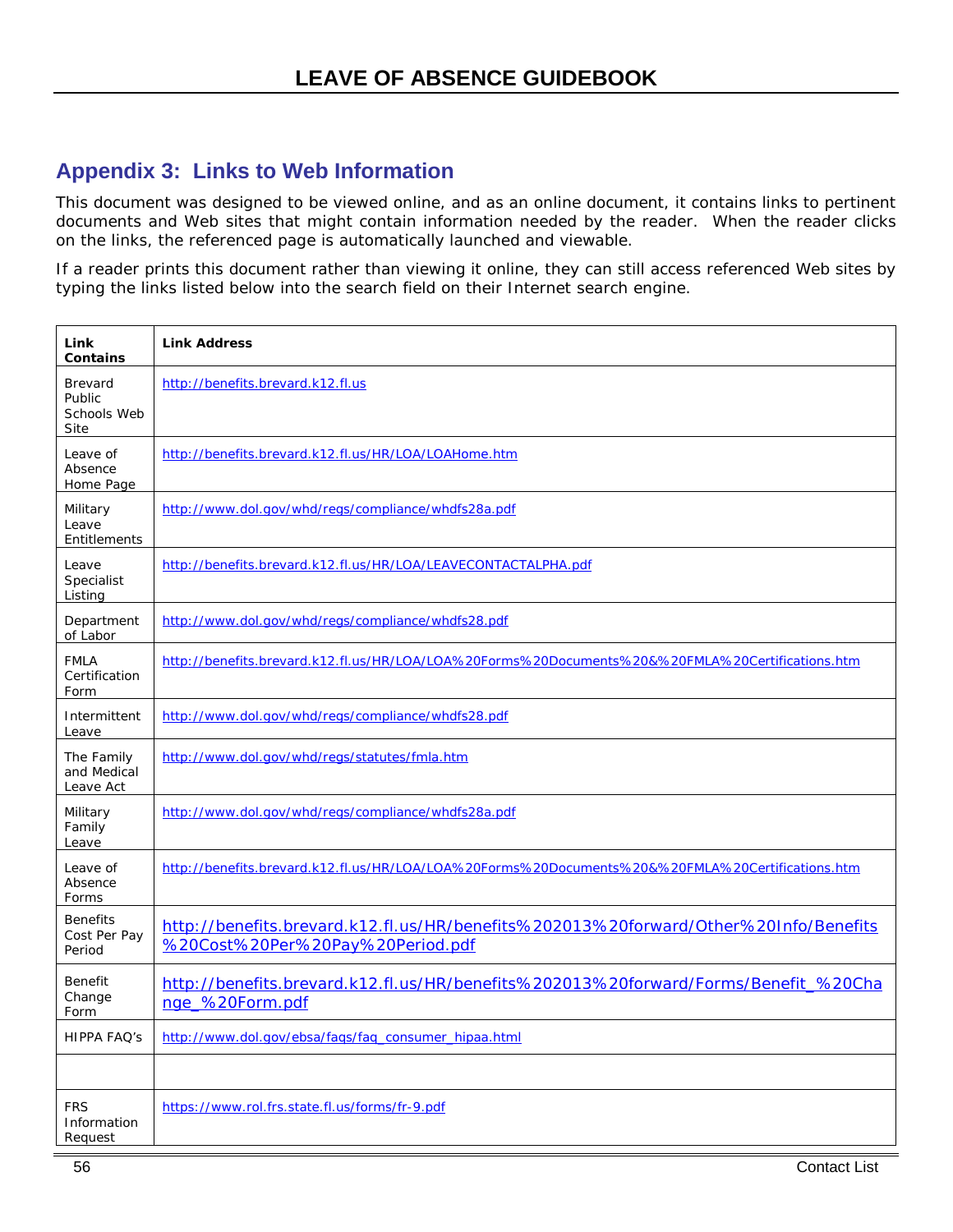## **LEAVE OF ABSENCE GUIDEBOOK**

| form                                 |                                                                |
|--------------------------------------|----------------------------------------------------------------|
| Retirement<br>Credit<br>(purchasing) | https://www.rol.frs.state.fl.us/forms/fr-28.pdf                |
| <b>BPS</b><br>Retirement<br>Office   | http://benefits.brevard.k12.fl.us/HR/retirement/Retirement.htm |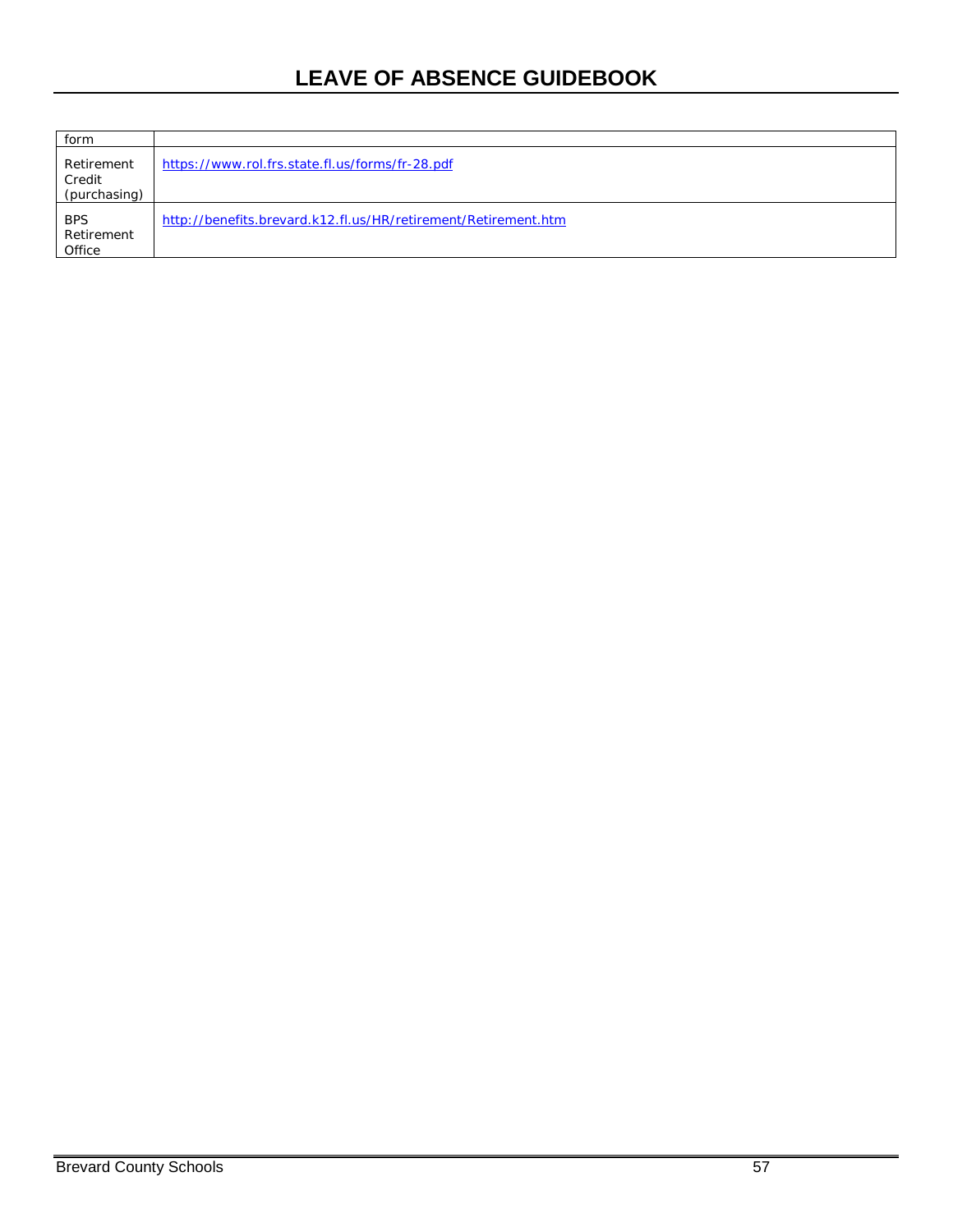# <span id="page-63-0"></span>**Index**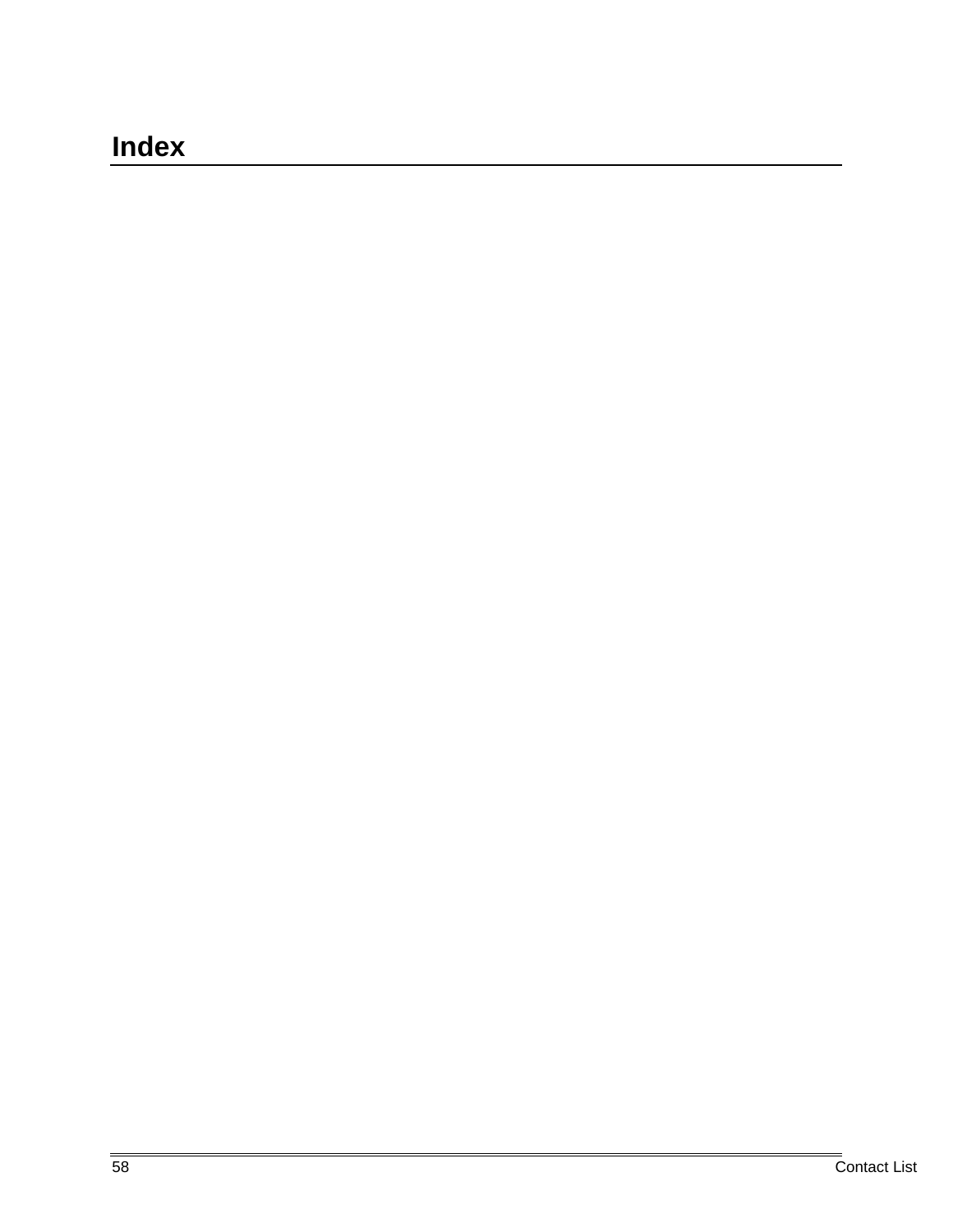## <span id="page-64-0"></span>**Index**

| Accepting work outside the district  19                                                                                         |  |
|---------------------------------------------------------------------------------------------------------------------------------|--|
|                                                                                                                                 |  |
|                                                                                                                                 |  |
| Birth or adoption 41                                                                                                            |  |
| Cancellation due to non-payment  40                                                                                             |  |
| Change in family status 41                                                                                                      |  |
| Comments about this manual 3                                                                                                    |  |
| Creditable service 49                                                                                                           |  |
| Cross references to Web pages  56                                                                                               |  |
| Death of a spouse/child  41                                                                                                     |  |
|                                                                                                                                 |  |
|                                                                                                                                 |  |
| Doctorate advanced program 20                                                                                                   |  |
|                                                                                                                                 |  |
| <b>Educational Study LOA</b>                                                                                                    |  |
|                                                                                                                                 |  |
| Evidence of insurability  41                                                                                                    |  |
| Exchange teaching program  20                                                                                                   |  |
|                                                                                                                                 |  |
| Extending a leave 45                                                                                                            |  |
| Eligibility requirements 11<br>Leave total if both parents work at BPS10<br>Military Family Leave 11<br>Minimum requirements  4 |  |
|                                                                                                                                 |  |
| Initiating a Medical LOA<br>Site Administrator Perspective 25                                                                   |  |
| Initiating a Non-FMLA LOA<br>Employee Perspective 28                                                                            |  |

| Site Administrator Perspective27                                                                            |
|-------------------------------------------------------------------------------------------------------------|
| Initiating a Personal LOA<br>Administrator's Perspective33<br>Employee's Perspective 34                     |
| Initiating a Professional/Educational Study<br><b>LOA</b><br>Employee's Perspective 36                      |
| Initiating an FMLA LOA<br>Administrator's Perspective31<br>Employee Perspective 32                          |
| Initiating an Injury in the Line of Duty LOA<br>Employee Perspective 30<br>Site Administrator Perspective29 |
| Injured in the Line of Duty  16                                                                             |
|                                                                                                             |
|                                                                                                             |
| Leave extensions  45                                                                                        |
| Leave of Absence "Unpaid Status"  40                                                                        |
| Leaves                                                                                                      |
| Leaves of absence                                                                                           |
| Leaves of Absence                                                                                           |
|                                                                                                             |
| Long-Term disability 41                                                                                     |
| Long-Term Disability                                                                                        |
|                                                                                                             |
|                                                                                                             |
| Medical Leave of Absence 16                                                                                 |
| Medical Note Contents  16                                                                                   |
| Submission requirements 37                                                                                  |
| Military teaching program 20                                                                                |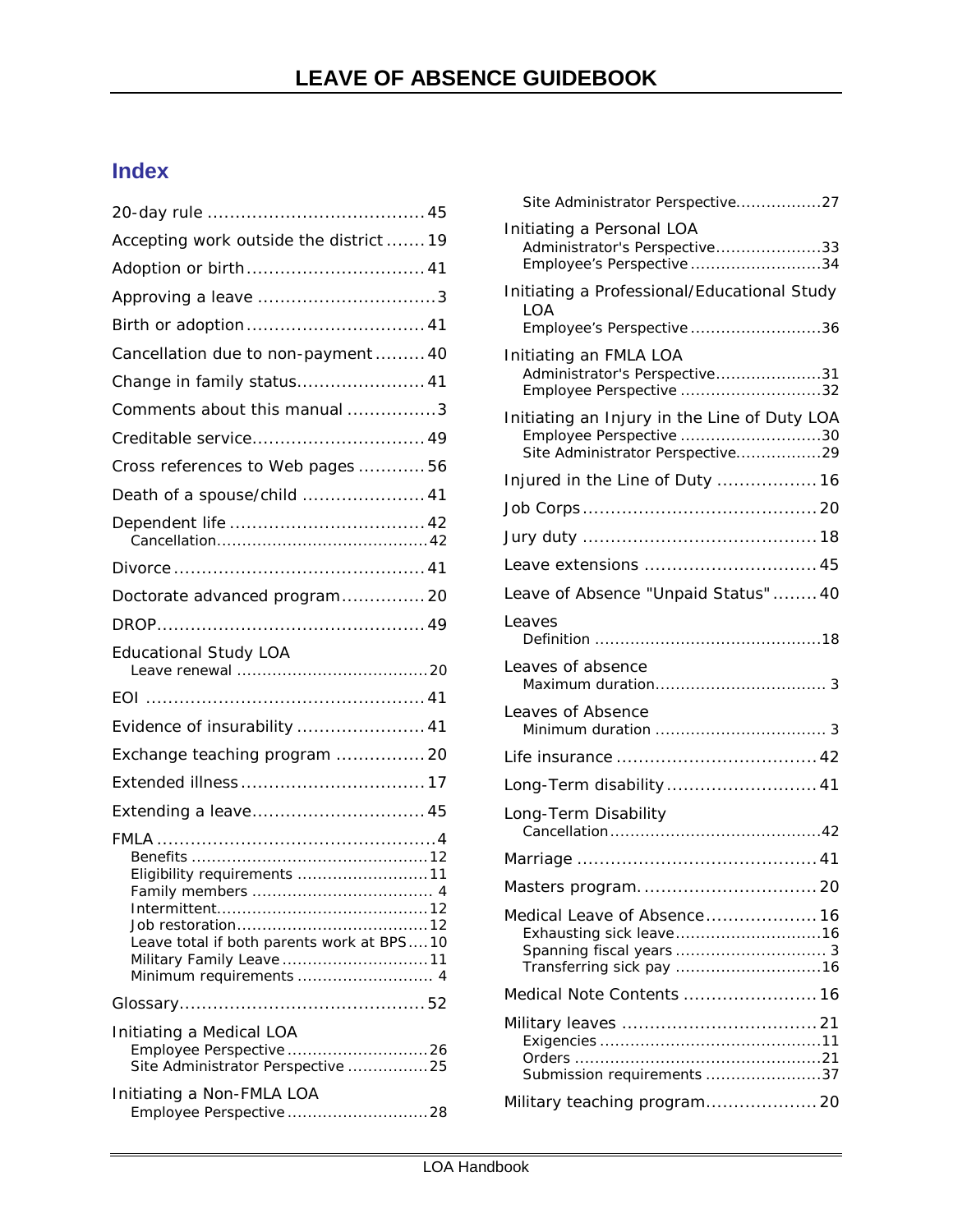## **LEAVE OF ABSENCE GUIDEBOOK**

| Monthly premium billing 40                                                                         |
|----------------------------------------------------------------------------------------------------|
|                                                                                                    |
|                                                                                                    |
| Non-payment - Cancellation  40                                                                     |
|                                                                                                    |
|                                                                                                    |
| Personal Leaves                                                                                    |
| Process Flow                                                                                       |
| Professional or Educational Study LOA  20<br>Minimum requirements 20<br>Minimum work commitment 20 |
|                                                                                                    |
| Purchasing retirement credit 49                                                                    |

| Reinstatement of coverage 42    |  |
|---------------------------------|--|
|                                 |  |
|                                 |  |
| Retirement credit               |  |
|                                 |  |
| Short-Term Disability 41        |  |
|                                 |  |
|                                 |  |
|                                 |  |
|                                 |  |
| Work restrictions 46            |  |
| Worker's Compensation  29       |  |
| Workers' Compensation  3, 16    |  |
| Working outside the district 19 |  |